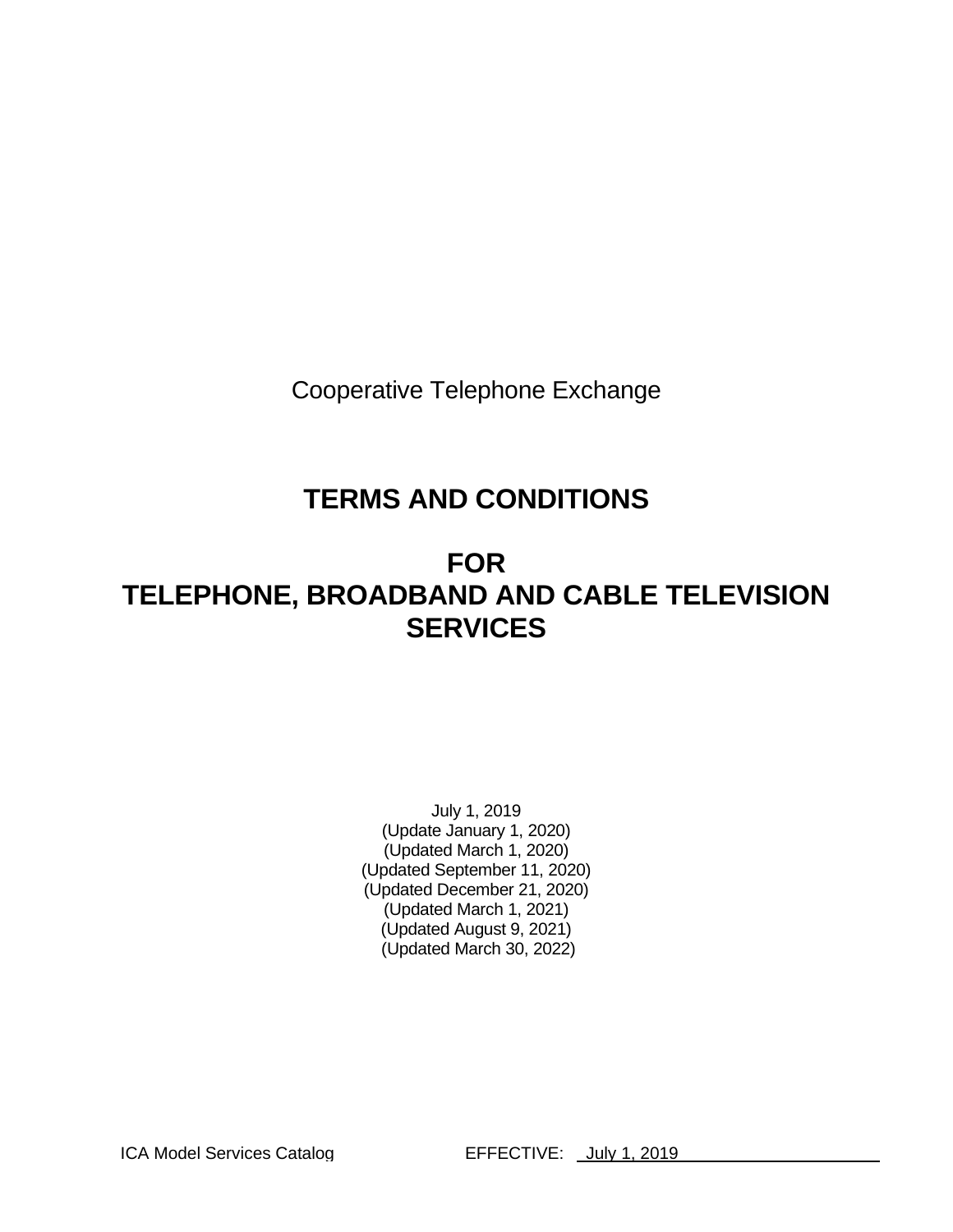# **TABLE OF CONTENTS**

- PART 1 General Rules and Regulations and Subject Index
- PART 2 Telephone Service
- PART 3 Broadband Service
- PART 4 Cable Television Service
- PART 5 Service Price List

These terms and conditions govern services provided by Cooperative Telephone Exchange hereinafter referred to as the Company. They include one or more types of services as specified below by the Company<sup>(\*)</sup>



Telephone Services, including local service, toll service and special access or private line as described in Part 2.



Broadband Internet Access Services as described in Part 3



Cable Television Services including Basic and other packages as described in Part 4.

\* Company has specified the applicable Parts for services it provides.

Explanation of Symbols used in Revisions

- (C) Change in Terms or condition which affects a rate or charge
- (D) Discontinued regulation, condition, rate or charge
- (M) Material moved to another part of the tariff without change
- (N) New regulation, condition, rate or charge
- (T) Change in text only -- no change in regulation, condition, rate or charge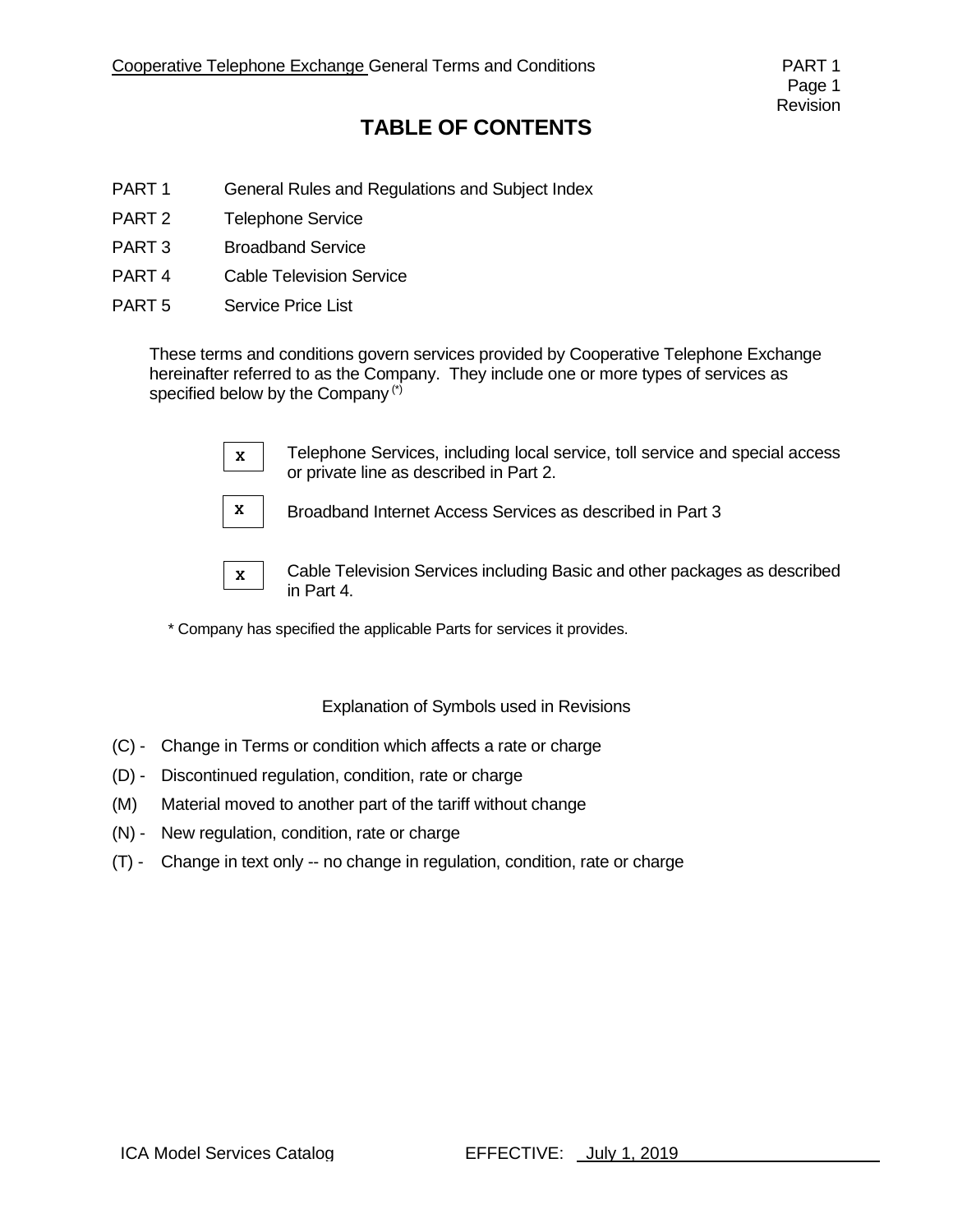#### OVERVIEW OF SERVICE PUBLICATIONS

These Terms and Conditions and (where applicable) the following additional documents (collectively, "Service Publications") shall apply to all products and services the Company provides to customers:

Pricing Schedules. A "pricing schedule" means a service price sheet or similar pricing schedule (including related attachments) or other document that is included in Part 5 of these Terms and Conditions or that is later executed by the parties and references these Terms and Conditions. A Pricing Schedule includes the services, the pricing (including discounts and commitments, if applicable), the pricing term (if applicable) and may contain or incorporate by reference other service specific terms and conditions.

Policies. A "policy" means a Company policy that applies in accordance with its terms to any Service or Service capability within its scope, as may be modified by the Company from time-totime, including the following:

The Company's Privacy Policy which is included or referenced in Part 1 of these Terms and Conditions and which can be found at [www.cooptelexchange.com](http://www.cooptelexchange.com/)

The Company's Acceptable Use Policy, which is included or referenced in Part 3 of these Terms and Conditions and which can be found at [www.cooptelexchange.com](http://www.cooptelexchange.com/)

The Company's Network Management Policy, which is included or referenced in Part 3 of these Terms and Conditions and which can be found at [www.cooptelexchange.com](http://www.cooptelexchange.com/)

Service Contracts. "Service Contracts" means service orders, service contracts, service level agreements, service-specific terms and conditions and similar documents signed by or provided to the customer containing specific descriptions, pricing and other terms and conditions for products, services or service components that are not covered by these Terms and Conditions or that are in addition to or different from these Terms and Conditions.

#### PRIORITY OF SERVICE PUBLICATIONS

The order of priority of the Company's Service Publications is: the applicable Pricing Schedule; any applicable Service Contract, the Company's Policies and these Terms and Conditions; provided that for any regulated services a rule may be first in priority in any jurisdiction where the applicable law or regulation does not permit contract terms to take precedence over inconsistent rules. If a conflict of exists among provisions of the Company's Service Publications, such conflicts will be resolved in accordance with the preceding order of priority; provided that specific terms will control over general provisions and negotiated or added terms, conditions or pricing will control over standardized, published or non-negotiated terms, conditions and pricing.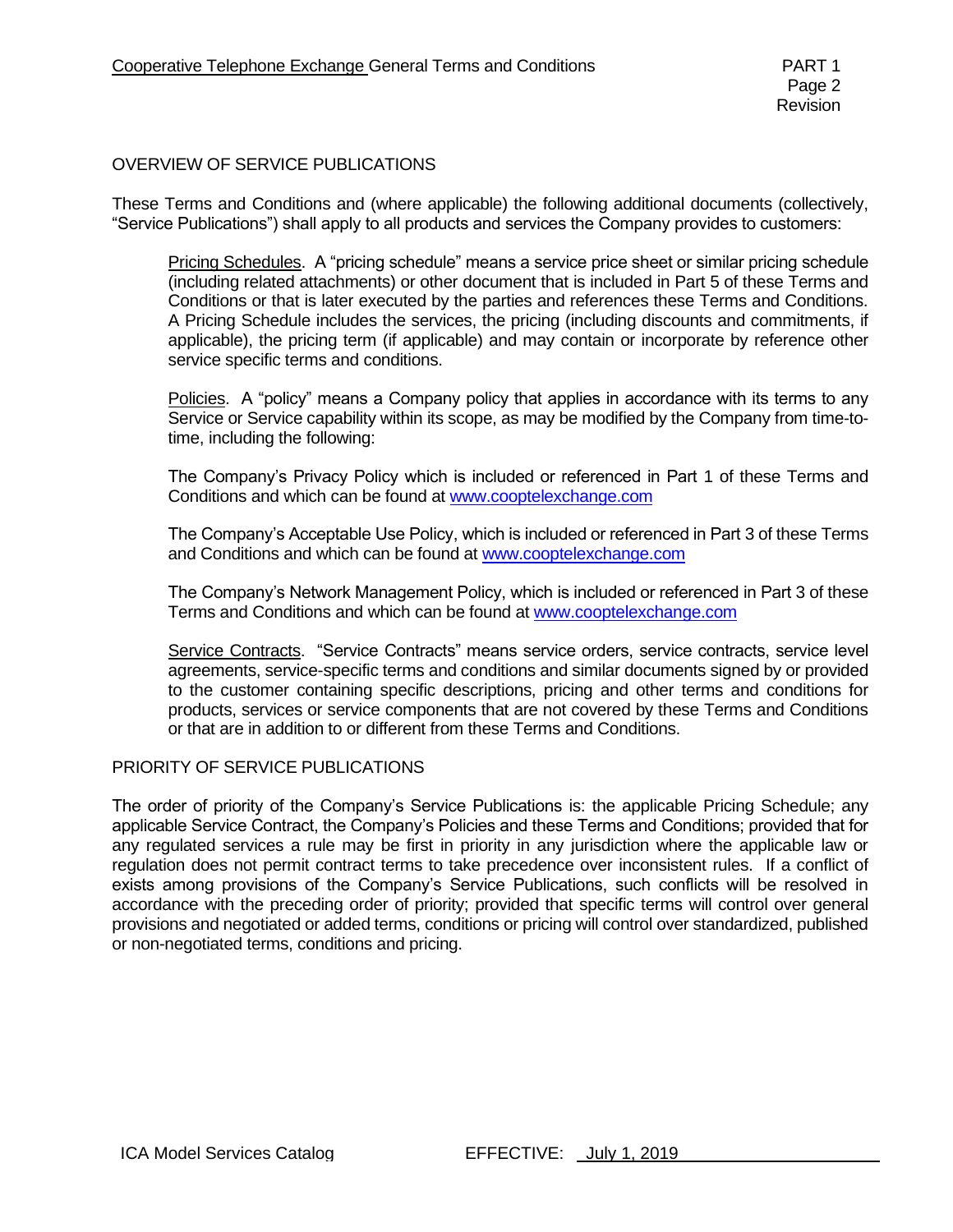#### CHANGES TO SERVICE PUBLICATIONS

Unless otherwise provided in your Service Publications, the Company may revise its Service Publications at any time. [If the Company revises a Service Publication, the revision has a materially adverse impact on customer and the Company does not implement revisions that remedy such materially adverse impact within 30 days after receipt of notice from customer, then customer may, as customer's sole remedy, elect to terminate the affected service or service components on 30 days' notice to the Company, given not later than 90 days after customer first learns of the revision to the Service Publication. "Materially adverse impacts" do not include changes to non-stabilized pricing, changes expressly authorized or permitted by the affected Service Publication, changes required by governmental authority, or assessment of or changes to additional charges such as other charges and fees or taxes.]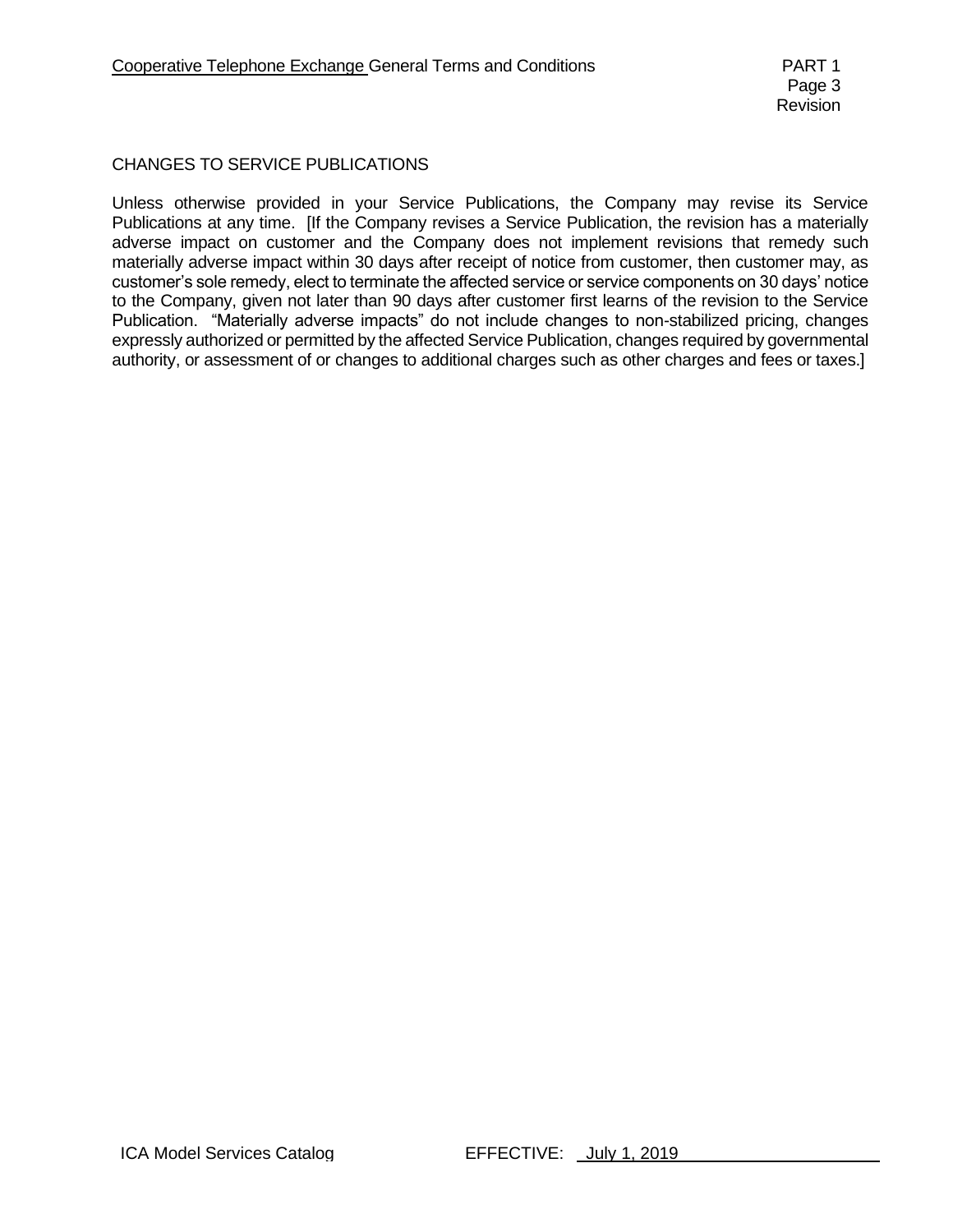| Construction |  |
|--------------|--|
|              |  |
|              |  |
|              |  |
|              |  |
|              |  |
|              |  |
|              |  |
|              |  |
|              |  |
|              |  |
|              |  |
|              |  |
|              |  |
|              |  |
| Deposits     |  |
|              |  |
|              |  |
|              |  |
|              |  |
|              |  |
|              |  |
|              |  |
|              |  |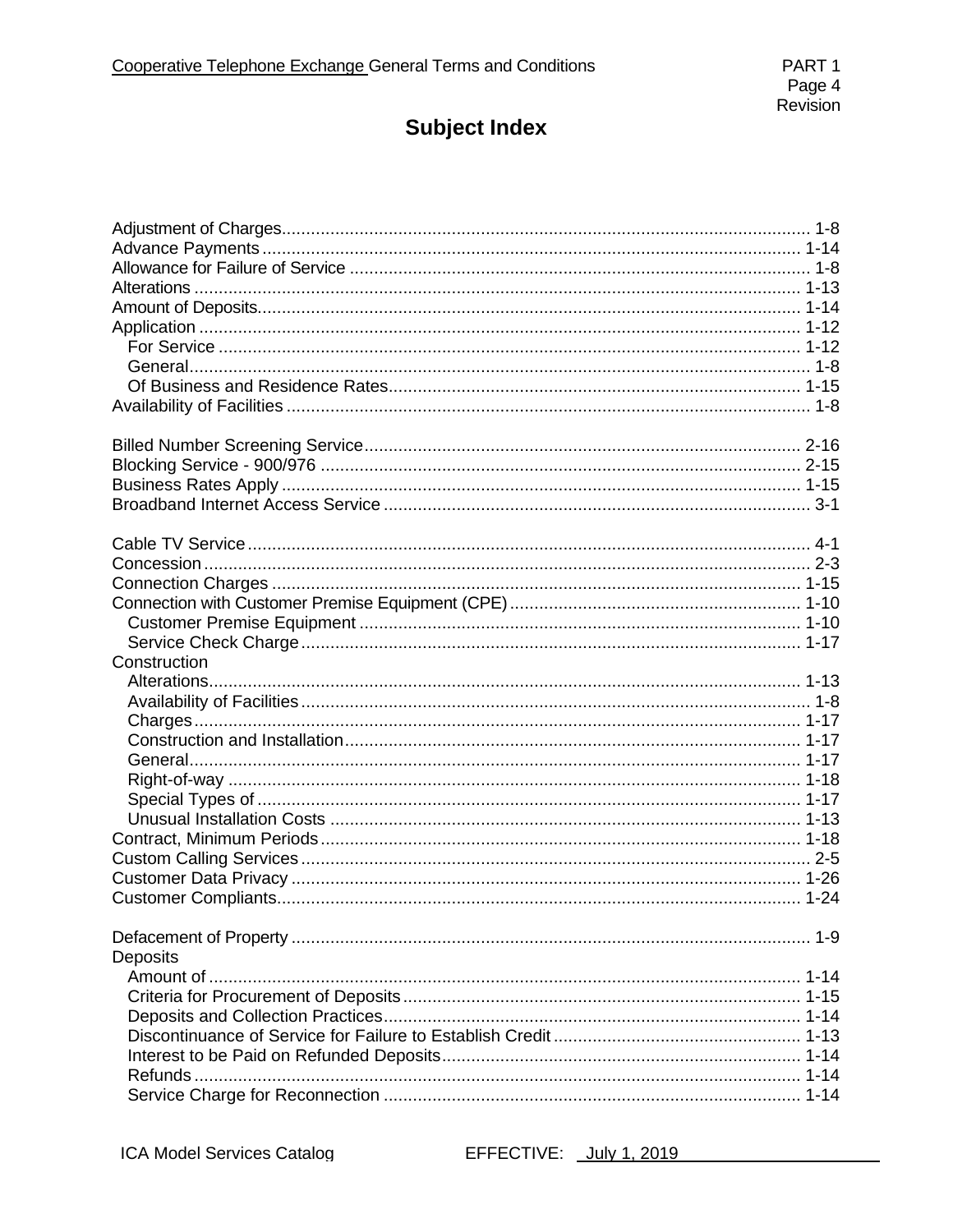| <b>Directories</b>     |  |
|------------------------|--|
|                        |  |
|                        |  |
|                        |  |
|                        |  |
|                        |  |
|                        |  |
|                        |  |
|                        |  |
|                        |  |
|                        |  |
|                        |  |
|                        |  |
|                        |  |
|                        |  |
|                        |  |
|                        |  |
|                        |  |
|                        |  |
|                        |  |
|                        |  |
|                        |  |
|                        |  |
|                        |  |
|                        |  |
|                        |  |
|                        |  |
|                        |  |
|                        |  |
|                        |  |
|                        |  |
|                        |  |
|                        |  |
|                        |  |
|                        |  |
|                        |  |
|                        |  |
|                        |  |
|                        |  |
| Maintenance and Repair |  |
|                        |  |
|                        |  |
|                        |  |
|                        |  |
|                        |  |
|                        |  |
|                        |  |
|                        |  |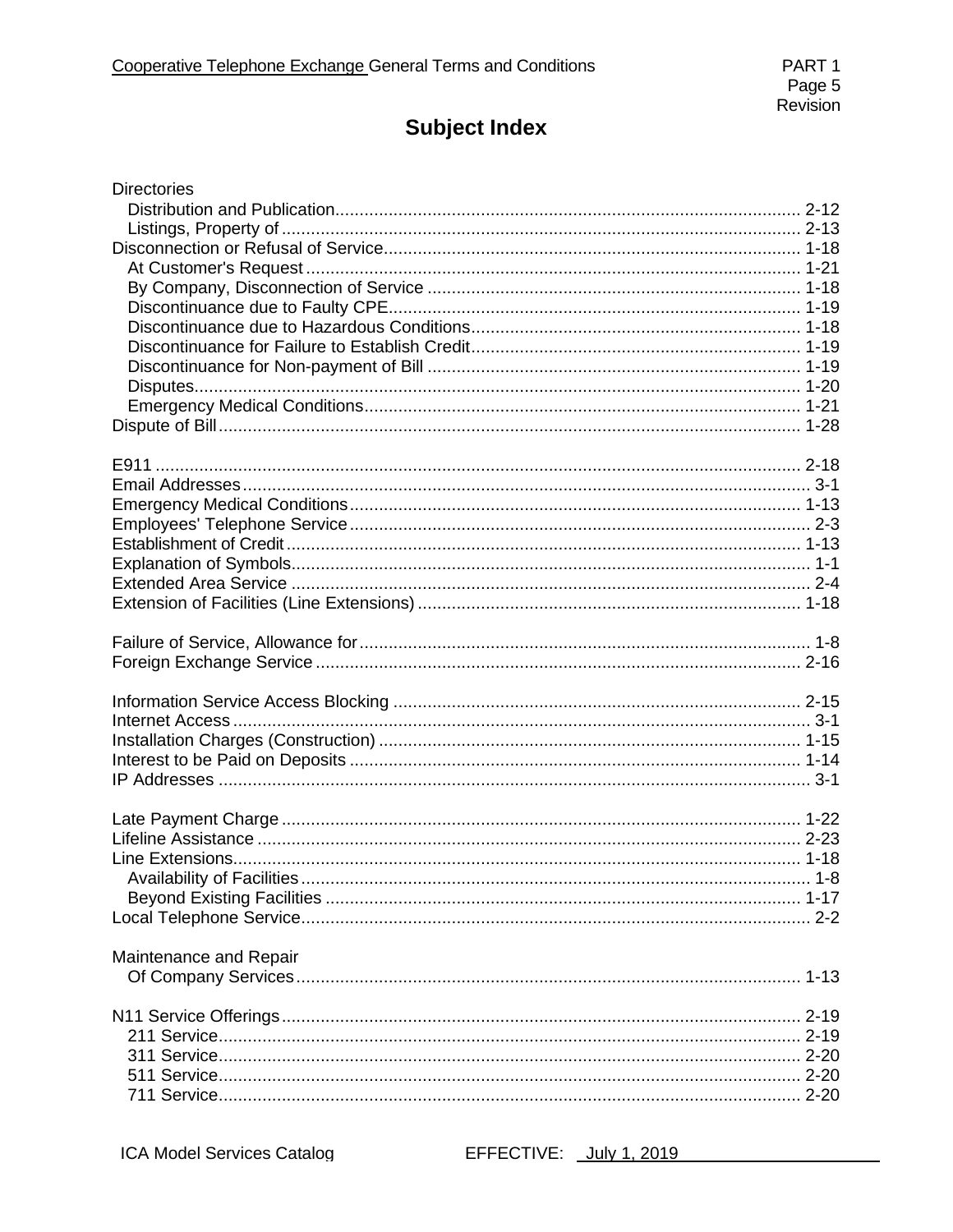| <b>Network</b>          |  |
|-------------------------|--|
|                         |  |
| <b>Notices</b>          |  |
|                         |  |
|                         |  |
|                         |  |
|                         |  |
|                         |  |
|                         |  |
|                         |  |
|                         |  |
|                         |  |
|                         |  |
| <b>Private Property</b> |  |
|                         |  |
|                         |  |
|                         |  |
|                         |  |
|                         |  |
|                         |  |
|                         |  |
|                         |  |
|                         |  |
|                         |  |
|                         |  |
|                         |  |
|                         |  |
|                         |  |
|                         |  |
|                         |  |
|                         |  |
|                         |  |
|                         |  |
|                         |  |
|                         |  |
|                         |  |
|                         |  |
|                         |  |
|                         |  |
|                         |  |
|                         |  |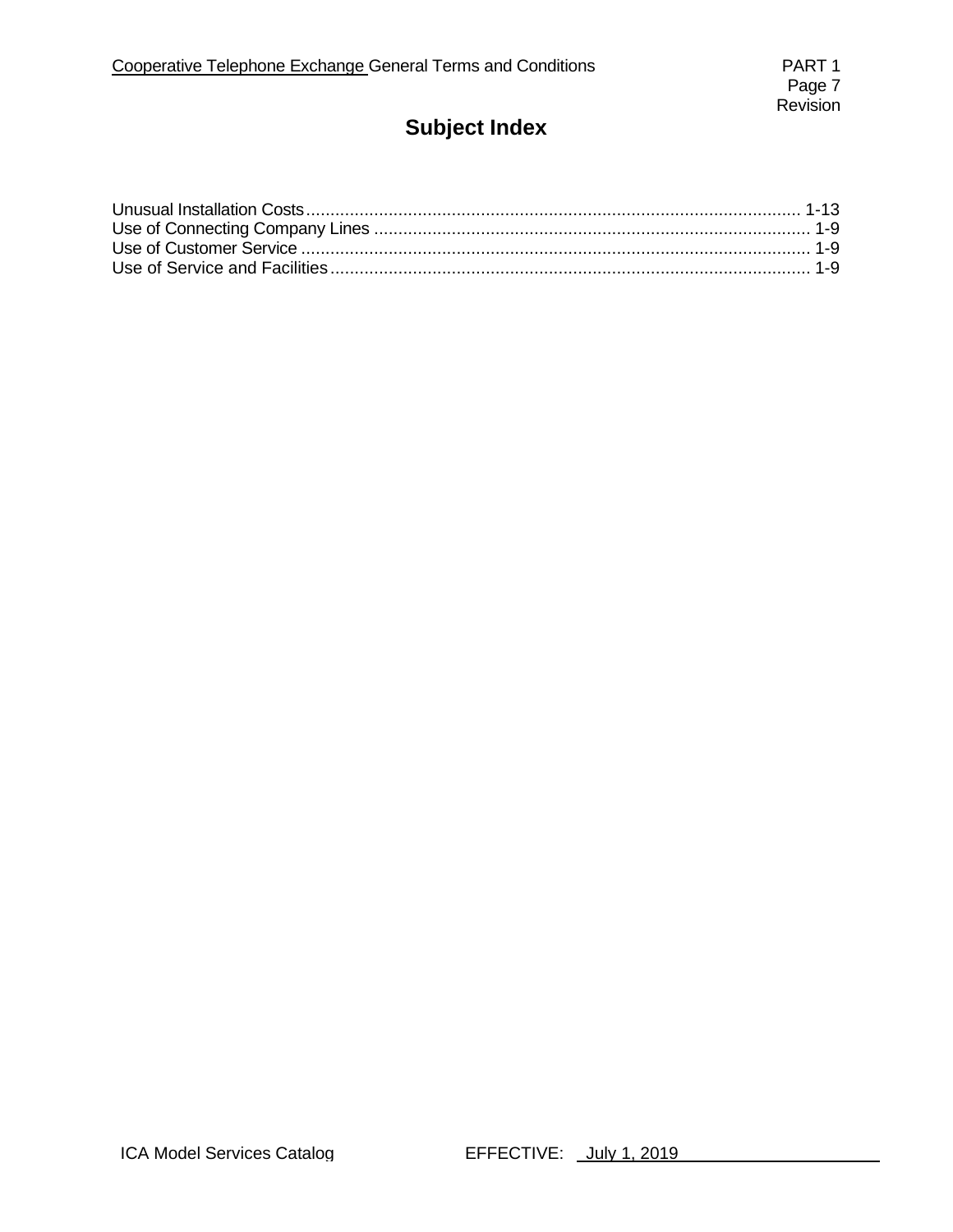#### A. APPLICATION

- 1. General
	- a. The Rules and Regulations specified herein apply to the services and facilities furnished by the Service Provider hereinafter referred to as the Company. If the customers fail to observe these Rules and Regulations, the Company has the option to discontinue service after due notice of such failure.
	- b. In the event of a conflict between these General Rules and Regulations and any conditions contained in the Telephone, Broadband or Cable Television sections, the rates and conditions contained in the specific section shall prevail.

#### B. OBLIGATION AND LIABILITY OF TELEPHONE COMPANY

- 1. Availability of Facilities
	- a. The Company's obligation to furnish services is dependent upon its ability to secure and retain, without unreasonable expense, suitable facilities and rights for such facilities, except as provided for in Part 1 H, Construction Charges.
- 2. Allowance for Failure of Service
	- a. The Company does not guarantee uninterrupted working of its lines or equipment. In case service is interrupted other than by the negligence or willful act of the customer, an adjustment will be made in the amount of the charges for that portion of the service rendered inoperable. Any adjustment shall apply only if the interruption continues beyond twenty-four (24) hours after first noted by the Company. Adjustment will be made in the form of a bill credit. No other liability shall in any case attach to the Company.
- 3. Adjustment of Charges
	- a. In the event of an adjustment of charges for overbilling or underbilling by the Company, a correction (refund or charge) may be made of the full amount of difference for a period not to exceed two years. When the period or amount for which overbilling cannot be fixed from available records, the maximum refund or credit will not exceed an estimated amount of such billing.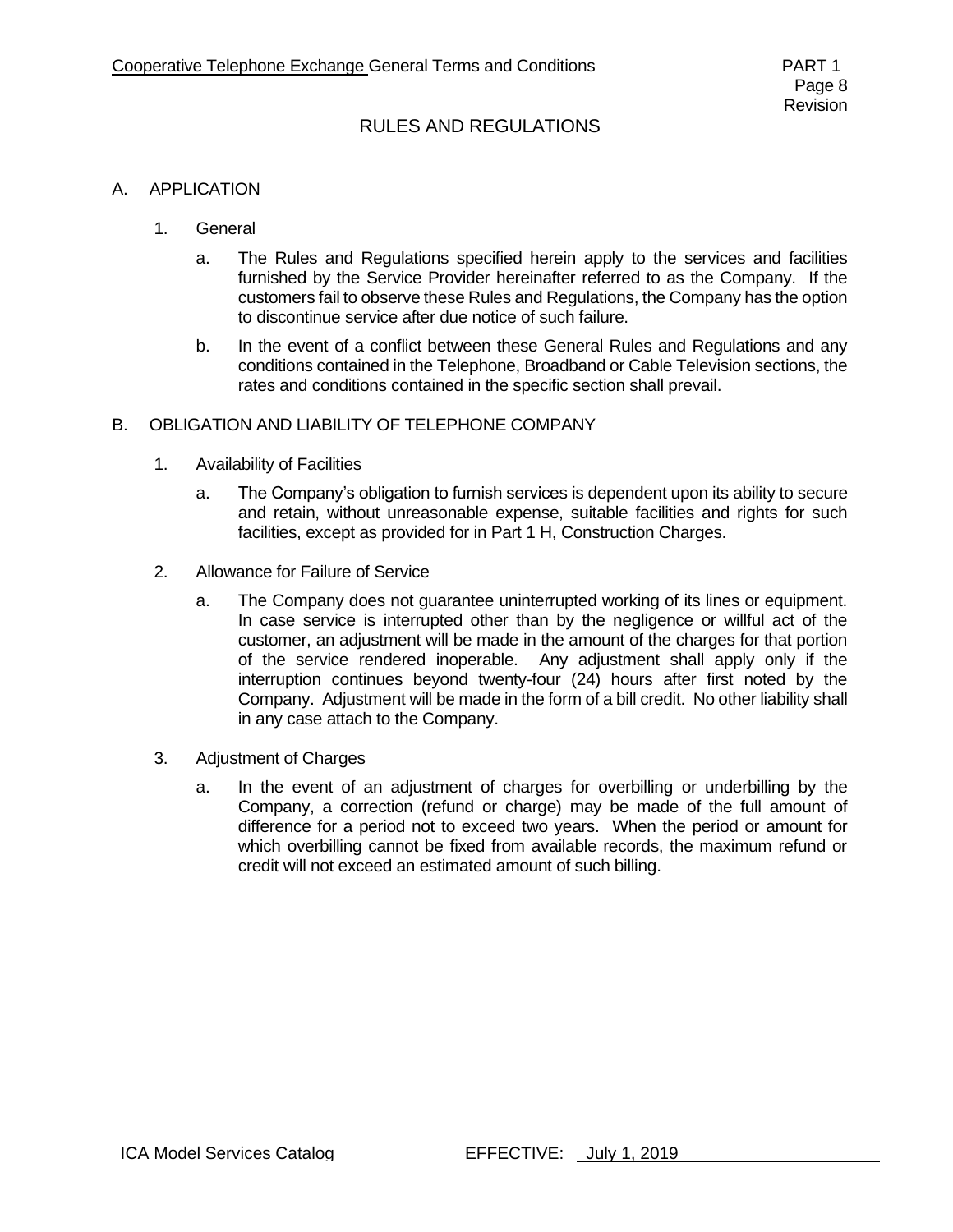- 4. Transmitting Messages Security
	- a. The Company does not transmit messages, but offers the use of its facilities, where available, for communications between parties, subject to the rules, regulations and conditions specified in these Terms and Conditions. Access to and use of any information or data obtained by customer or any user via use of service is at the customer or user's own risk, and the Company is not responsible for the accuracy, reliability or security of such information. The Company makes no attempt to verify accurate receipt of any messages and the Company is not responsible for any loss of data resulting from delays, non-deliveries, incorrect deliveries, viruses, e-mail filtering, service interruptions, etc. The Company makes no representations, warranties or assurances regarding the security of any system or network or the protection or privacy of email or other information transferred or communicated through the Internet or any other system or network. The Company shall not be liable for any breach of security arising from or in connection with a customer's or user's use of service or the Company's network.
- 5. Use of Connecting Company Lines
	- a. Facilities of other companies may be used in establishing connections to points not reached by this Company's lines. In establishing connections with the facilities of other companies, the Company does not assume any liability for any action of the connecting company.
- 6. Defacement of Property
	- a. The Company shall exercise care in all work done on a customer's property. No liability shall attach to the Company by reason of any defacement or damage to the customers' property resulting from the existence of the Company's instruments, apparatus and associated wiring on such property, or by the installation or removal thereof, unless such defacement or damage is the result of the negligence of the Company, or its employees.

#### C. USE OF SERVICE AND FACILITIES

- 1. Use of Customer Service
	- a. Service is furnished on retail basis for residential or business use only. Service accounts are assigned to customers only, and the customer(s) in whose name the account is established will be treated as the account owner(s) for all purposes. Account owners shall be responsible for any and all use of the subscribed service. Customers will cooperate with the Company to prevent third parties from gaining unauthorized access to services via the customer's facilities.
	- b. Services must be used in compliance with applicable Service Publications, including all applicable Company policies. Without limiting the preceding, customers shall not use services for fraudulent, abusive, unlawful or destructive purposes or in any manner that causes interference with the Company's or another service subscriber's use of the Company-provided network.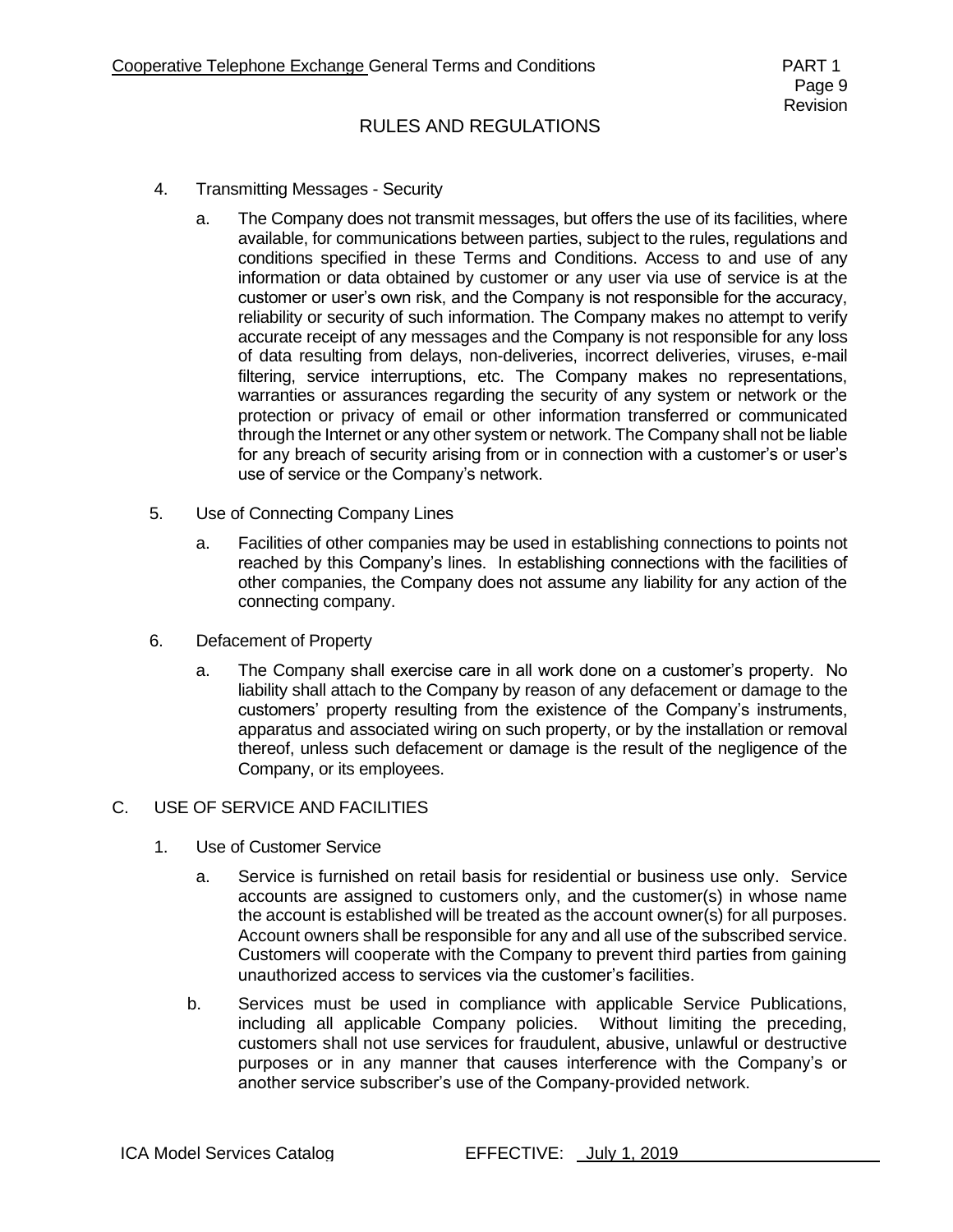- c. Services may not be resold, except as otherwise authorized in Part II, Section O of these Terms and Conditions or as authorized in a specific Service Contract.
- 2. Connection of Customer Premise Equipment and Wiring
	- a. Except when leased from, licensed from or otherwise provided by the Company, all premise equipment and wiring after the demarcation point is the property and responsibility of the property owner. The demarcation point is either outside or inside the premise and is typically the location where the Company's network is terminated and grounded.
	- b. Customers may provide and install their own customer premise equipment and wiring after the demarcation point so long as no electronic or physical harm is caused to the Company's network.
	- c. Customers are not permitted to physically cut, improperly terminate, substantially alter or otherwise destroy the Company's owned premise equipment and wiring before the demarcation point.
	- d. Customer Premise Equipment and Wiring may be connected throughout the premise using coaxial, copper and fiber wiring or wireless technology.
	- e. To protect the premise equipment and wiring from electronic or physical harm, signal leakage and other types of degradation, the Company may require that any premise equipment and wiring (including connectors, splitters, and other equipment used) meets reasonable technical specifications, not to exceed the technical specifications of such equipment installed by the Company. However, if the customer's connection to, redirection of or rerouting of the premise equipment and wiring causes electronic or physical harm to the Company's network, the Company may impose additional technical specifications to eliminate such harm.
	- f. The Company's network is not represented as being adapted to the use of all customer premise equipment and wiring. The Company shall not be responsible for: (a) the through transmission of signals generated by the customer premise equipment or for the quality of or defects in, such transmission; the reception of signals by the customer premise equipment.
	- g. The Company shall not be responsible to the customer if changes in criteria in these Terms and Conditions or changes in any of the facilities, operations or procedures of the Company render any customer premise equipment and wiring obsolete, or requires modification of such equipment and wiring.
	- h. Customer premise equipment and wiring may be used with the facilities furnished by the Company for telephone, broadband, or cable television service, provided that such equipment will be connected, maintained and operated in a manner compatible with the Company's network.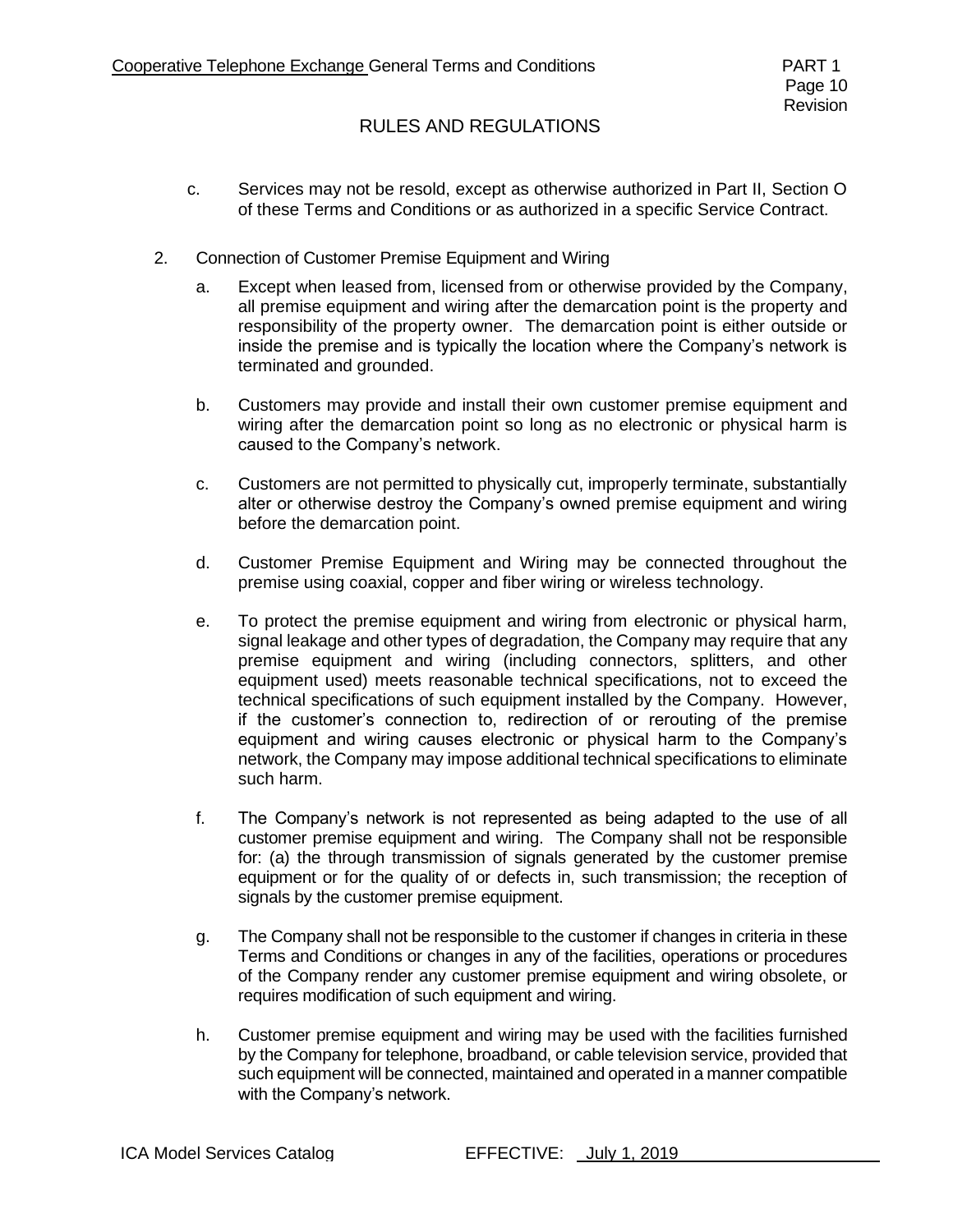- i. It is the customer's obligation to ensure compliance with any applicable state or federal laws governing the installation and use of customer premise equipment and wiring.
- j. To protect the Company's network and services furnished to the public, the customer premise equipment and wiring must comply with all applicable network protection criteria including those requirements in the National Electrical Code (NEC) and FCC regulations.
- k. If the Company determines the customer premise equipment and wiring is causing or is likely to cause interference or hazard to the network, the Company will take such action as it deems necessary for the protection of the Company's network.
- l. After notification by the Company of such interference or hazard, the customer shall discontinue such use and disconnect such premise equipment and wiring. Failure of the customer to conform to this requirement may result in suspension of service.
- m. The customer may be charged as specified in Part 2.3, Service Check Charges for visits to their premises when the service trouble is determined to be caused by the customer premise equipment and wiring.
- n. The Company shall not be responsible for any loss, damage, failure or impairment of service in connection with customer premise equipment and wiring. The Company's liability is limited to that provided in these General Terms and Conditions.
- o. The customer indemnifies and saves the Company harmless against claims for libel, slander, or infringement of patents arising from combining such customer premise equipment and wiring with the facilities of the Company.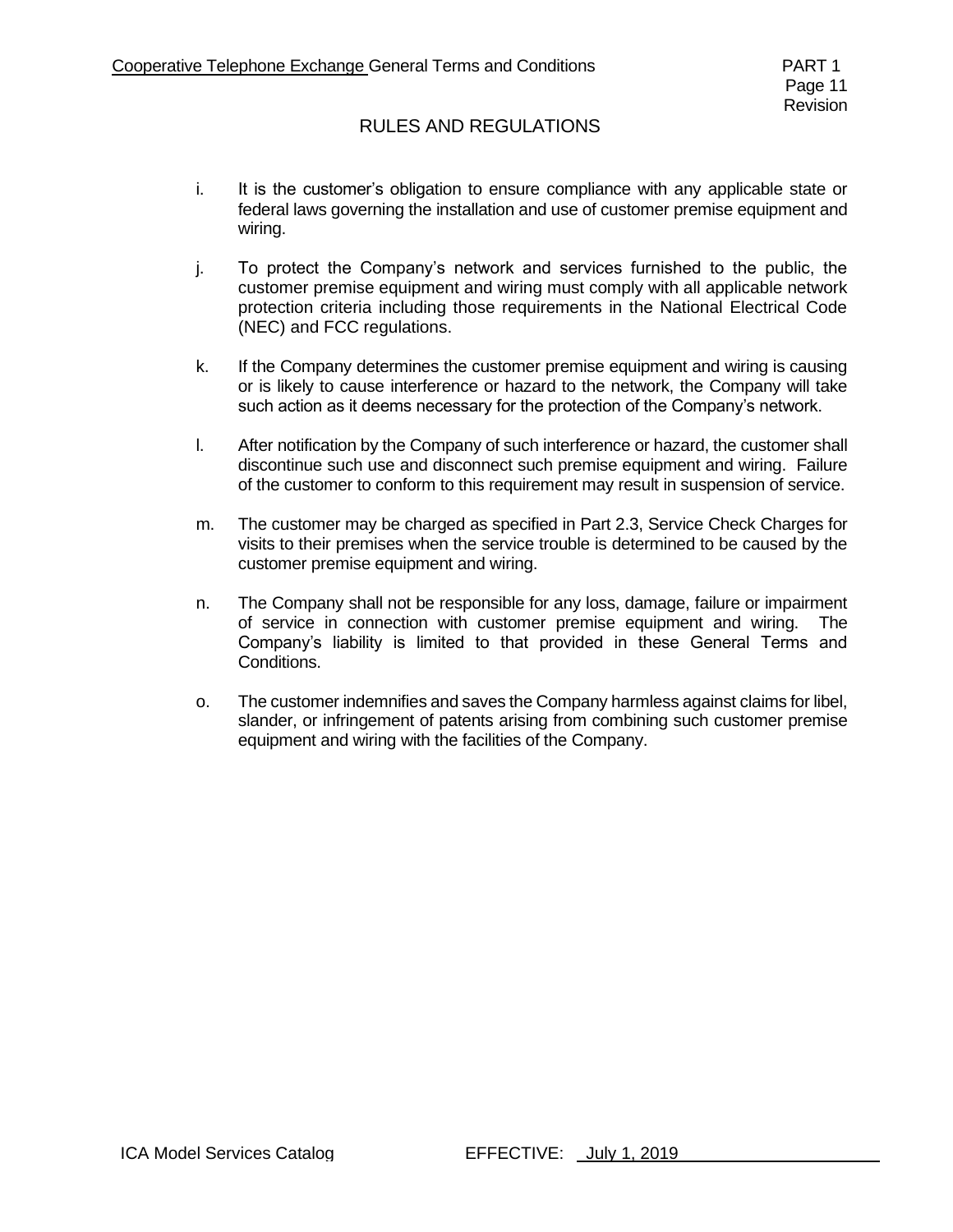- p. Where the Company leases, licenses or otherwise provides equipment, such equipment is provided to customer for the term of service and solely for use in connection with lawfully receiving and using Service. All such equipment remains the property of the Company. When service is cancelled or disconnected, the customer must return any such equipment to the Company during regular business hours, Monday through Friday (except holidays). The equipment must be returned to the Company in the same condition as installed or received, except for normal wear and tear. All such equipment must be returned to the Company's business office or an alternative location designated by the Company at the time of cancelation or disconnection. If a customer is unable to travel to the Company's business office or other designated location to return the equipment, the customer may request pick-up. Provision of pick-up service is solely at the Company's option and the Company's refusal or failure to provide pick-up service will not excuse the customer's obligation to return equipment. If the Company agrees to provide pickup service, pick-up will occur during the business week and only during regular business hours. There may be a fee for pick-up, which customer will be informed of when pick-up service is requested and which will be payable at time of pick-up. If a customer fails to return equipment at the time of cancellation or disconnection of Service, the customer may be liable to the Company for an equipment recovery fee as set forth in Part 5 of these Terms and Conditions.
- q. The customer is responsible for the maintenance and safekeeping of all equipment placed in or on the customer's premises. The Company has no responsibility for replacing equipment destroyed or damaged by the customer's misuse, abuse or neglect. In the event that any equipment provided by the Company is destroyed, damaged (ordinary wear and tear excepted), lost or stolen while in the customer's possession, the customer may be liable to the Company for an equipment recovery fee as set forth in Part 5 of these Terms and Conditions.

#### D. ESTABLISHMENT AND FURNISHING OF SERVICE

- 1. Application for Service
	- a. Applications for service may be made orally or in writing. These applications become contracts upon the establishment of service. The Company may require a deposit in order to establish service. If a deposit is required by the Company, applicable non-recurring charges and service charges (if any) may also be required in advance. The terms and conditions specified for such contracts are subject to these Terms and Conditions as applicable to the service to be furnished. Any change in rates, rules or regulations shall act as a modification of the contract to that extent, without further notice.
	- b. Minimum contract periods and termination of service are covered elsewhere in Part 2 of these Terms and Conditions.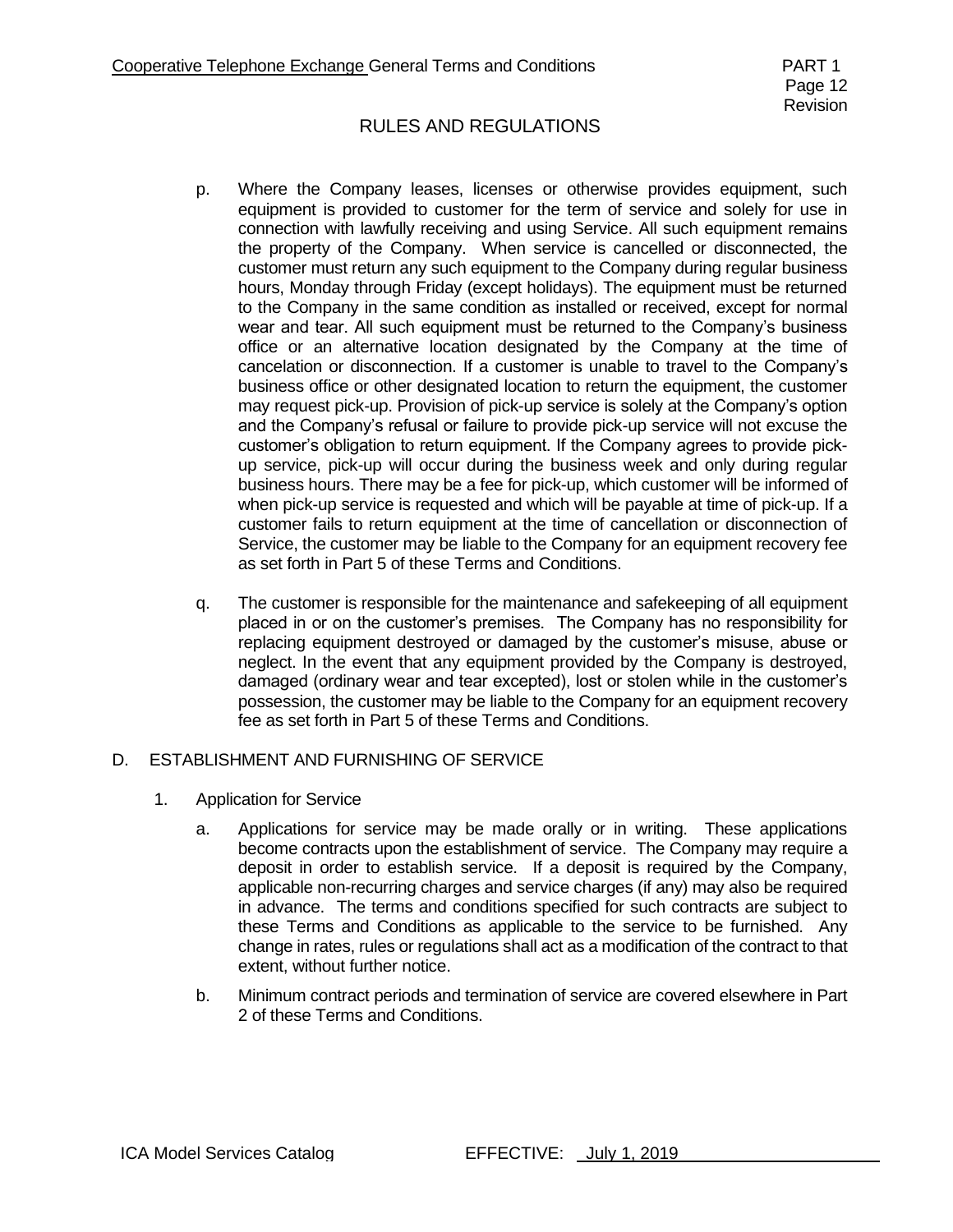- 2. Alterations
	- a. The customer agrees to notify the Company promptly whenever alterations or new construction on premises owned or leased by the customer necessitate changes in the Company's facilities. The customer agrees to pay the Company's charges for such changes.
- 3. Payment for Service
	- a. The customer is required to pay all rates and charges for services and facilities.
- 4. Maintenance and Repairs
	- a. All expense of maintenance and repair of services or facilities provided by the Company will be borne by the Company. The customer will be held responsible for restoration or replacement costs in case of loss of, damage to, or destruction of any of the Company's facilities not due to normal use. Customers may not rearrange, disconnect, or remove or permit others to rearrange, disconnect, or remove any Company owned facility installed by the Company unless provided elsewhere in these Terms and Conditions.
- 5. Unusual Installation Costs
	- a. Where special requirements of the customer involve unusual construction or installation, the customer may be required to pay additional costs as provided elsewhere in these Terms and Conditions.

#### E. ESTABLISHMENT AND MAINTENANCE OF CREDIT

- 1. Establishment of Credit
	- a. The Company is not obligated to provide service to any individual or firm that owes for services previously rendered by the Company at the same or a different address, until arrangements have been made to liquidate such previous indebtedness to the Company. Applicants for service who are required to make a deposit may be required to pay in advance of installation, the service connection, installation and/or construction charges. In order to insure the payment of all charges due for its service, the Company may require any customer to establish and maintain his credit in one or more of the following ways:
		- 1) by authorizing a commercial credit check by the Company **<sup>1</sup>**
		- 2) by furnishing credit references acceptable to the Company.
		- 3) by means of a cash deposit.

 $1$  Companies who make use of commercial credit checks may incur reporting obligations under Red Flag Privacy reporting rules.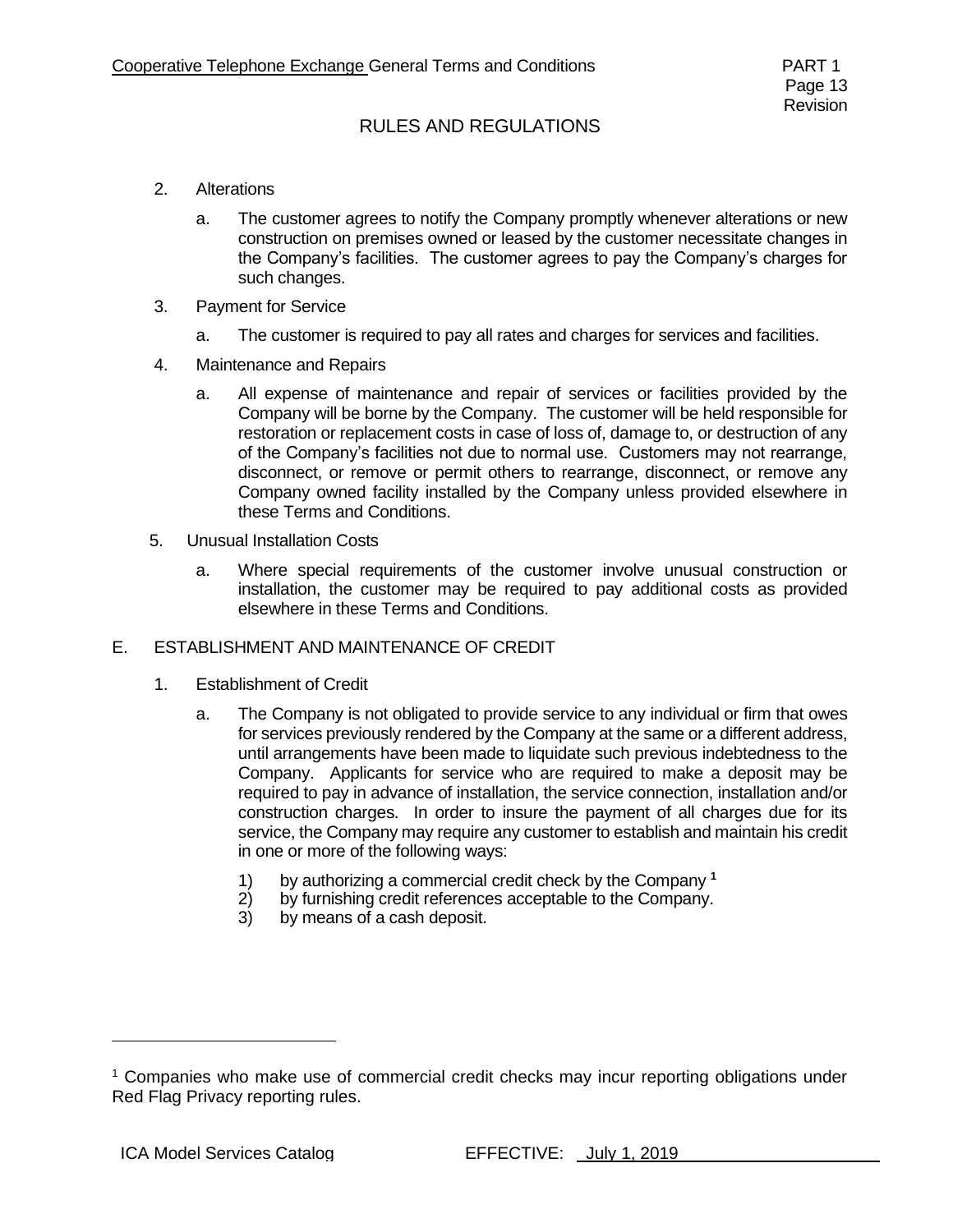- 2. Amount of Deposits
	- a. The amount of deposit required shall not be more than the maximum charge or three months service or as may be required by the Company in cases involving service for short periods or special occasions. The Company may require the customer to increase the amount of the deposit at any time, if the charges billed against the customer are found to warrant such an increase. Qualified low income applicants may apply for Lifeline Assistance.
	- b. The Company will maintain records which show the name and address of each depositor, the amount and date of the deposit and each transaction concerning the deposit. Unclaimed deposits shall be disposed of in accordance with law.
	- c. A receipt of deposit will be furnished to each customer from whom a deposit is received. Upon customer request, duplicate receipts will be provided to customers who have lost their receipt if the deposit is substantiated by the Company records.
- 3. Deposits and Collection Practices
	- a. The fact that a deposit has been made in no way relieves the applicant or customer from complying with the Company's regulations as to advance payments and the prompt payment of bills; nor constitutes a waiver or modification of the regular practices of the Company providing for the discontinuance of service for nonpayment of sums due the Company for services rendered. The Company may discontinue service to any customer failing to pay current bills regardless of the fact that such customer has made a deposit with the Company to secure payment of such bills, or has furnished the Company with a guarantee in writing for such bills.
- 4. Discontinuance of Service for Failure to Establish Credit
	- a. Service may be discontinued for failure to establish or maintain credit, as set forth in E.4 above, five days after the Company has mailed notice requiring the customer to do so.
- 5. Service Charge for Reconnection
	- a. Where service has been discontinued for failure to establish or maintain credit, as set forth in F.1. above, the applicable service charges as listed in Part 5 shall apply.
- 6. Deposit Refunds
	- a. The deposit shall be refunded or credited to the customer after not more than 12 consecutive months of prompt payment, unless the Company has documented information which indicates the deposit is necessary to insure payment.
	- b. Interest on deposits, will accrue at the level determined by the company and as listed in Part 5.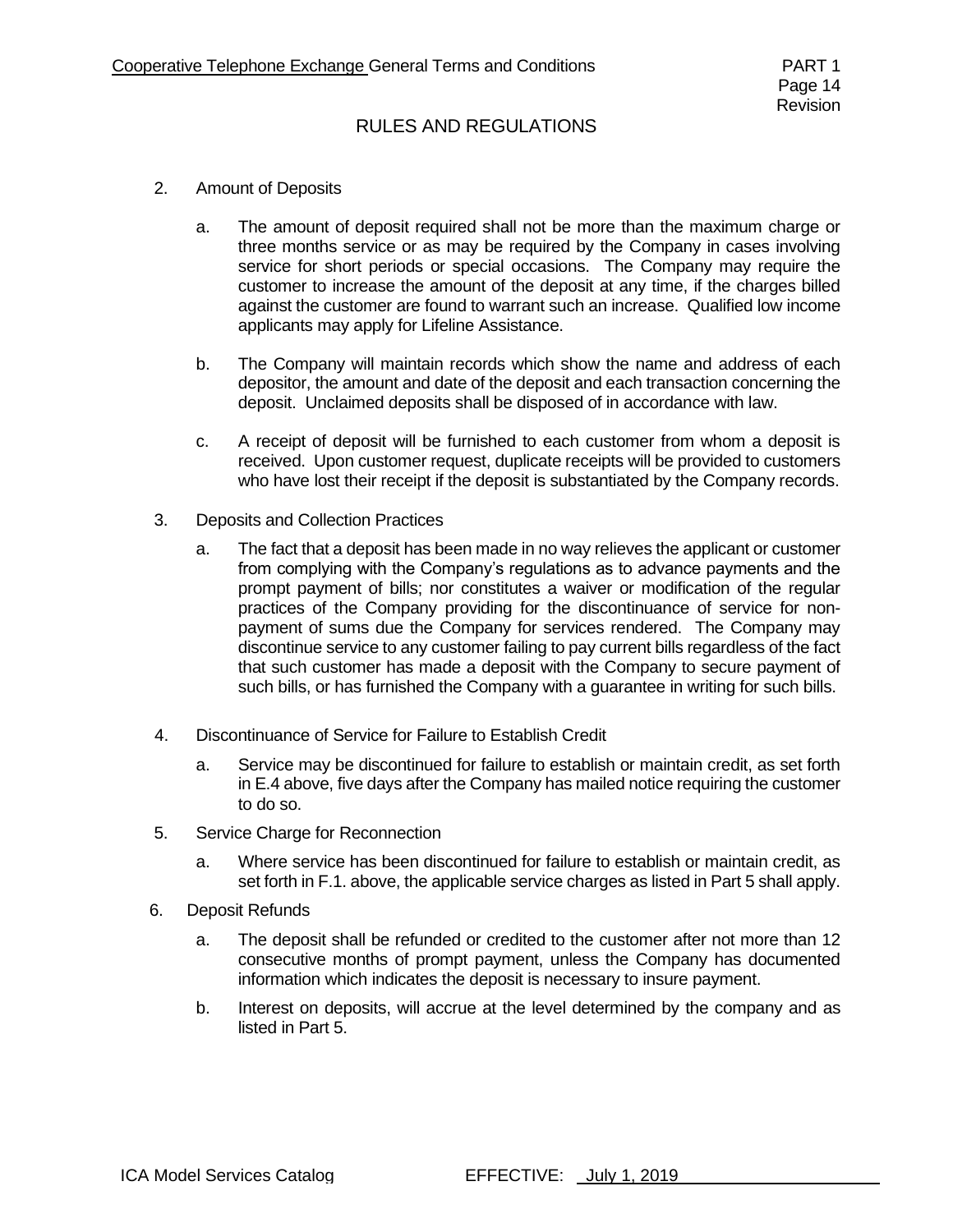- 7. Criteria for Procurement of Deposits
	- a. False credit information
	- b. Unsatisfactory credit history
	- c. Requests for special construction or equipment

#### F. APPLICATION OF BUSINESS AND RESIDENCE RATES

- 1. Business rates apply at the following locations:
	- a. In offices, stores, factories, mines, and all other places of a strictly business nature.
	- b. In boarding houses, except as noted under G.2. below, offices of hotels, halls and offices of apartment buildings; quarters occupied by clubs or lodges; public, private or parochial schools or colleges, hospitals, libraries, churches and other similar institutions.
	- c. At residence locations when the customer has no regular business access line service and the use of the service either by himself, members of his household, or his guests, or parties calling him can be considered as more of a business than of a residence nature. This may be indicated by advertising either by business cards, newspapers, handbooks, billboards, circulars, motion picture screens, or other advertising media, such as on vehicles, etc.
	- d. In any location where the listing of service at that location indicates a business, trade or profession, except as specified under F.2. below.
- 2. Residence rates apply at the following locations:
	- a. In a private residence where business listings are not provided.
	- b. In private apartments of hotels, rooming house, or boarding houses where service is confined to the customer's use.
	- c. In college fraternity or sorority houses where individual access line service is provided.

#### G. INSTALLATION AND SERVICE CHARGES

- 1. General
	- a. Service charges for Telephone, Broadband and Cable Television services apply to connect, move or change each individual service and facilities according to the components of work required.
	- b. The company may allow service charges for bundled services that are lower than the sum of the individual service charges for each respective service.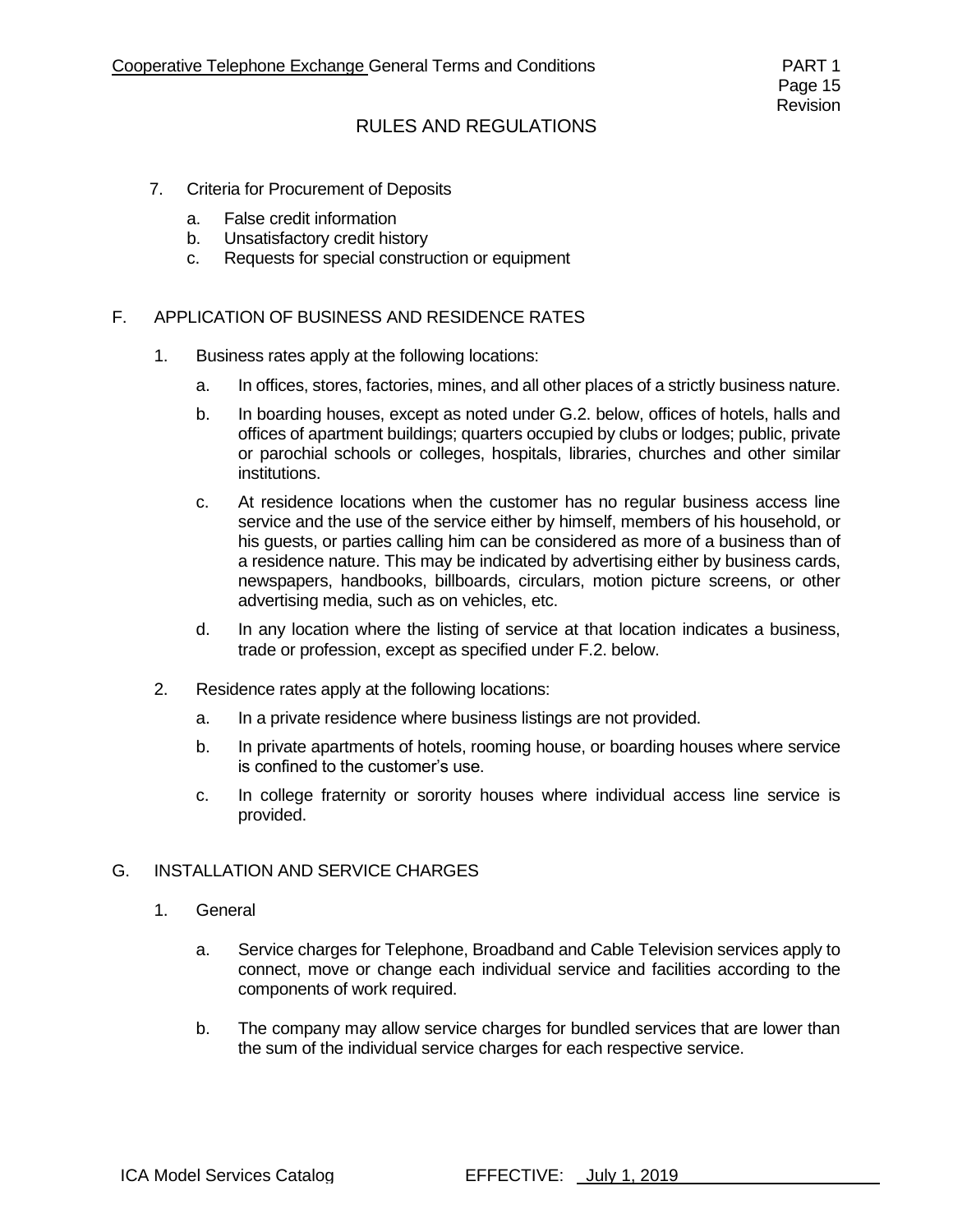- 2. Types of Charges
	- a. Service Order Charge (Telephone Service Only)
		- 1) Per customer request for work ordered and requested to be completed at the same time
		- 2) For residence service
		- 3) For business service
	- b. Central Office Access Line Charge (Telephone Service Only)
		- 1) Per Central Office Access Line or telephone number worked on including, but not limited to the following:
			- 1. Residential Lines, each
			- 2. Business Lines, each
			- 3. Off-premises mileage and tie lines involving central office work, each
	- c. Trip Charge
		- 1) One charge for all work ordered and completed at the same time on the same visit.
	- d. Labor Charge
		- 1) Per employee per hour for all work ordered and requested to be completed.
- 3. Conditions
	- a. Service Charges are in addition to the other applicable rates and charges located in other parts of these Terms & Conditions.
	- b. Service Charges apply in addition to, but not in lieu of, mileage rates or those charges covered under Construction Charges on Page 1-17.
	- c. Service Charges do apply for:
		- 1) Establishing service at the customer's request.
		- 2) Move of service from one premise to another at the customer's request.
		- 3) Account name changes at the customer's request.
		- 4) Changes of service type, features etc. at the customer's request.
		- 5) Rearrangement or relocation of facilities at the customer's request.
		- 6) Reconnecting a service after disconnection for non-payment.
	- d. Service Charges do not apply:
		- 1) When any change is made and initiated by the Company.
		- 2) When services are reestablished at a secondary location immediately following the rendering of the customer's primary location as unfit for occupancy, due to fire, flood, etc.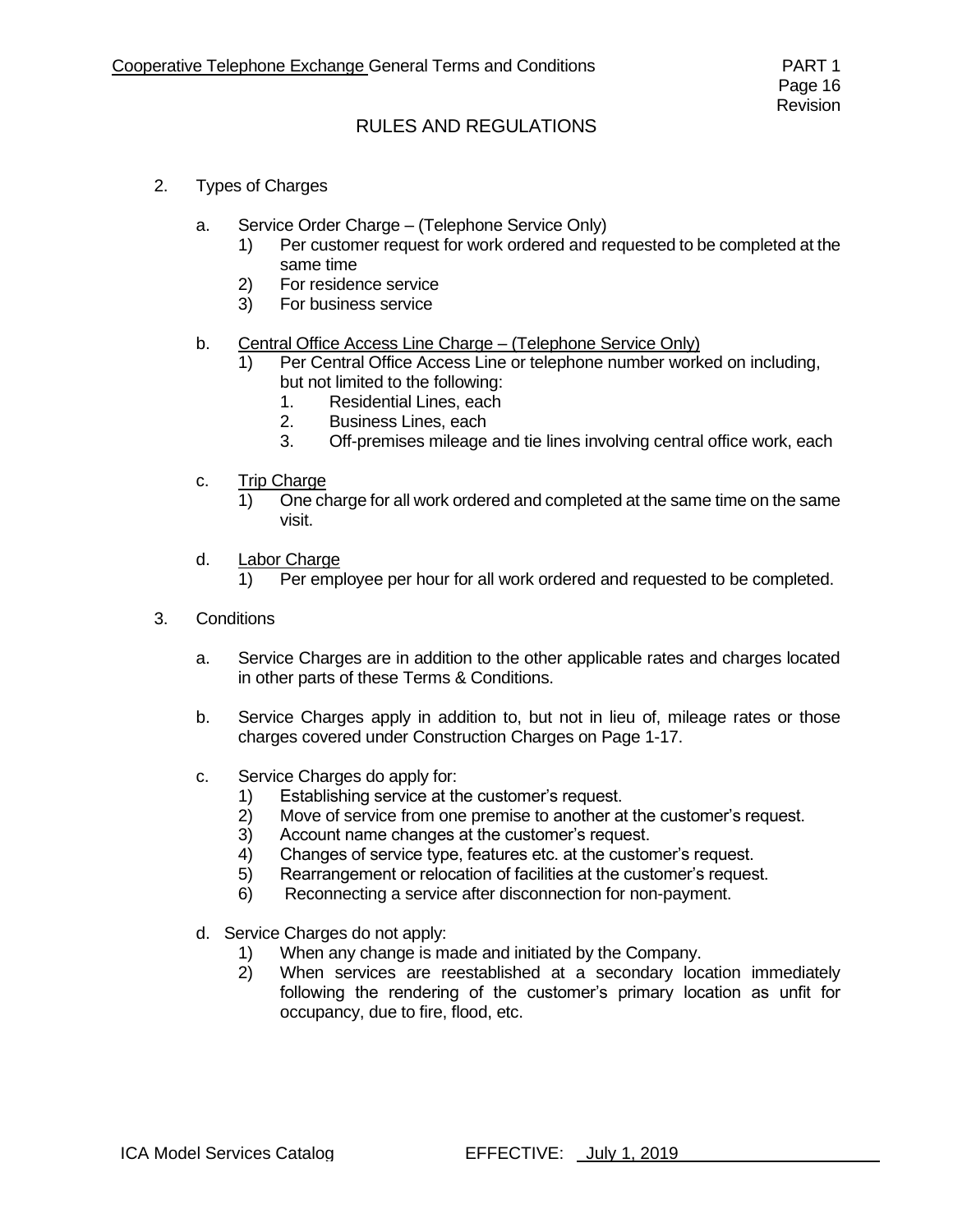#### H. SERVICE CHECK – CUSTOMER PREMISE EQUIPMENT AND INSIDE WIRING REPAIR **CHARGES**

- 1. General
	- a. A service check will be performed when a customer requests the Company to perform a check of its facilities up to the demarcation point.
	- b. Where feasible, Customers will also be encouraged to unplug Customer Premise Equipment or disconnect all inside wiring at the demarcation point so as to selfdiagnose where their wiring or equipment may be causing an out of service condition.
	- c. A Wire Maintenance Plan is available to residential customers. A set monthly fee may cover maintenance of approved Customer Premise Equipment and Wiring.
- 2. Conditions
	- a. No charges will be assessed when a service check is performed and:
		- 1) The Company determines the trouble exists on the Companies side of the demarcation point.
		- 2) The Company identifies or repairs any trouble on the customer's side of the demarcation point and the customer does purchase a wire maintenance plan.
	- b. Charges will be assessed when a service check is performed and:
		- 1) The customer requests the Company identify or repair any trouble on the customer's side of the demarcation point and the customer does not purchase a wire maintenance plan.

#### I. CONSTRUCTION CHARGES

- 1. General Conditions
	- a. The company may assess construction charges for the installation of facilities beyond the existing company facilities.
	- b. The Company may assess construction charges to the appropriate party which may include, but is not limited to, the service applicant, individual owner or land developer.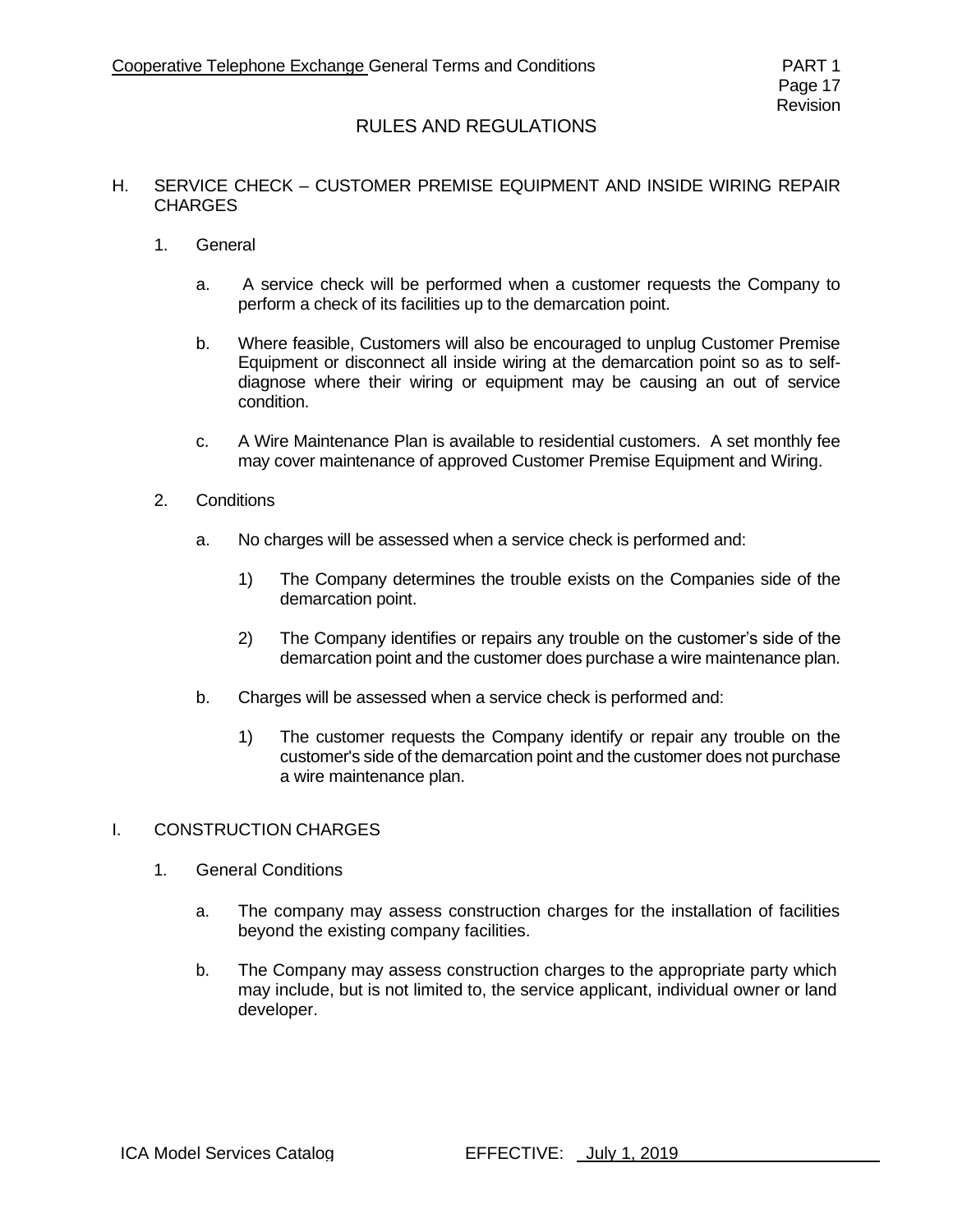- c. Construction charges may include all costs associated with the installation of facilities, including but not limited to, engineering, labor, legal, material, right-ofway and contractor costs.<sup>2</sup>
- d. Full payment of construction charges is required prior to the commencement of the work.
- e. The party paying the construction charges does not obtain any rights of ownership or any other rights pertaining to facilities installed by the Company. All facilities installed by the Company shall be under its exclusive control.
- 2. Types of Network Additions governed by Construction charges may include
	- a. Line Extensions
	- b. Temporary or Speculative additions
	- c. Special Type or Request
	- d. Real Estate Developments and Subdivisions
	- e. Multi-Dwelling Units or Apartment Complexes

#### J. MINIMUM CONTRACT PERIODS

- 1. Minimum Contract Period
	- a. Except as specified elsewhere in these Terms and Conditions, the minimum contract period is one month from the date service or additions to service are established and the minimum charge is the authorized rate for one month. For purposes of rate administration each month is considered to have 30 days.
	- b. The Company may require a contract period longer than one month at the same location for unusual construction necessary to meet special demands, and involving extra costs (see Special Type Construction).

#### K. DISCONNECTION OR REFUSAL OF SERVICE

- 1. By the Company Without Notice
	- a. The Company may disconnect or refuse service without notice:
		- 1) in the event of a condition on the customer's premises determined by the Company to be hazardous.

<sup>&</sup>lt;sup>2</sup> In the case of Companies' with Rural Utilities Service (RUS) financing, loan covenants may limit Company's ability to charge or the amount of construction charges that may be assessed.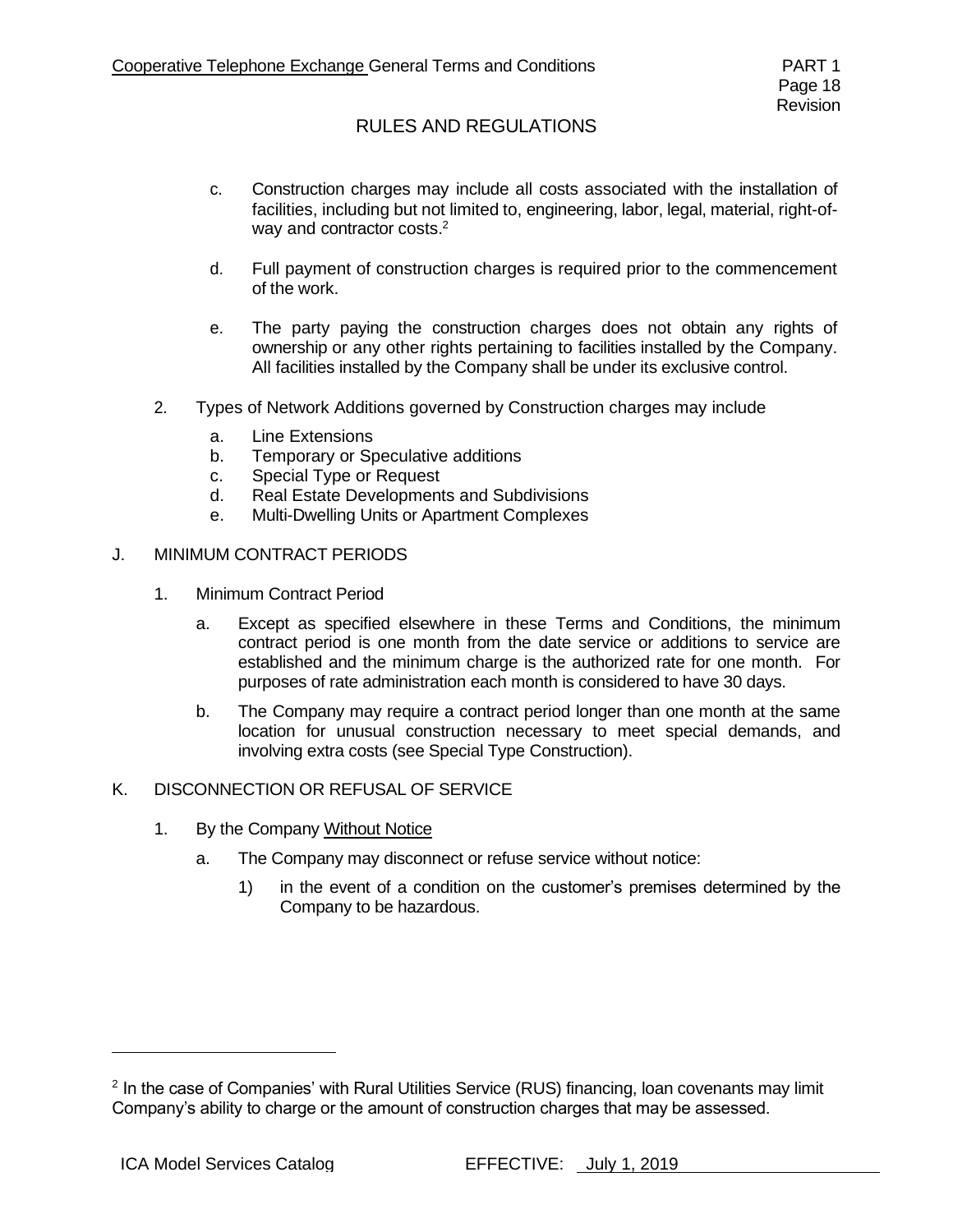- 2) in the event of customer's use in such a manner as to adversely affect the Company's facilities or the Company's service to others, such as:
	- a) connection of Customer Premise Equipment which causes or is likely to cause interference or hazard to the network.
	- b) Impersonation of another with fraudulent intent.
- 3) in the event of tampering with facilities furnished and owned by the Company.
- 4) in the event of unauthorized use.
- 2. By the Company After Prior Written Notice
	- a. In addition to the reasons set forth in subparagraph 1a. above, the Company may disconnect or refuse service after providing at least five days for any of the following reasons:
		- 1) failure of a customer to make suitable deposit as required by these rules.
		- 2) use of service in an unlawful or abusive manner, including to illegally threaten or harass other persons or in violation of any federal, state, or local law applicable to use of service.
		- 3) the customer's bill for services remains unpaid after the last date for timely payment.
		- 4) for failure of the customer or prospective customer to furnish permits or certificates of right-of-way specified as conditions for obtaining service, or the termination of those permissions or rights, or for the failure of the customer or prospective customer to fulfill the contractual obligations imposed upon them as conditions of obtaining service by a contract.
		- 5) for failure of the customer to permit the Company reasonable access to its facilities.
		- 6) any other violation of the Service Publications, the requirements of municipal ordinances or law pertaining for the service.
	- b. Despite the prior written notice provisions as contained in these rules, disconnection may take place prior to the expiration of the notice period if the Company determines, from verifiable data, that usage during the notice period is so abnormally high that a risk of irrevocable revenue loss is created.
	- c. Only one written notice will be provided to the customer if multiple violations occur.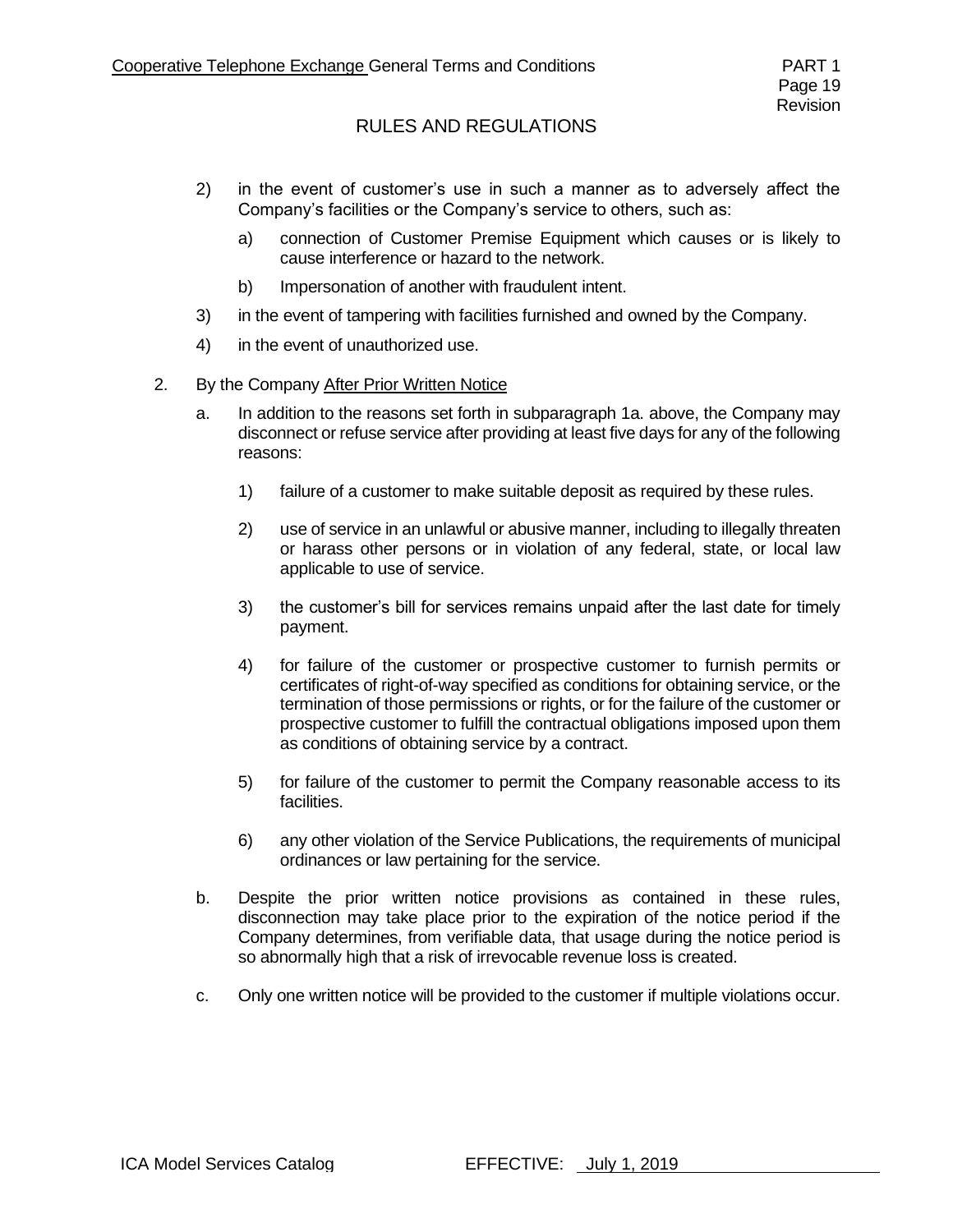- d. The notice of pending disconnection required by these rules shall be a written notice setting forth all reasons for the notice, and the final date by which the account is to be settled or specific action taken. The notice shall be considered rendered to the customer when deposited in the U.S. mail with postage prepaid. If delivery is by other than U.S. mail, the notice shall be considered rendered when delivered to the last known address of the person responsible for payment for the service. The final date shall be not less than five days after the notice is rendered, or in the case of deposits twelve days. The notice will include a toll-free or collect number where a customer can obtain additional information.
- e. Where written notice is required, the Company will not disconnect service on a weekend, holiday, or after 2:00 P.M. unless the Company is prepared to reconnect the service the same day.
- 3. Disputes

In the event of a dispute concerning a bill, the Company may require the customer to pay a sum of money equal to the amount of the undisputed portion of the bill. Following payment of the undisputed amount, efforts to resolve the complaint, shall be made using the procedures listed following.

- a. Within 15 days of the bill date of a disputed bill, the Company must receive from the customer an itemized statement in writing which identifies the disputed charges and reasonably explains the basis of the dispute. Failure to comply with this requirement shall mean the bill is deemed correct and all amounts are due to the Company.
- b. The Company shall review the customer's statement of disputed charges, and shall issue a written initial determination within 15 days after receipt to set forth the Company's proposed resolution of the dispute charges.
- c. If the customer is not satisfied with the Company's proposed resolution, the customer must advise the Company in writing within 15 days after receipt of the Company's initial determination, of the specific reasons for the dissatisfaction and provide any additional information the customer deems pertinent or relevant to the dispute.
- d. Within 15 days after the Company's receipt of additional information, the Company shall make its final determination and resolution of the disputed charges based upon all documentation or information available to the Company.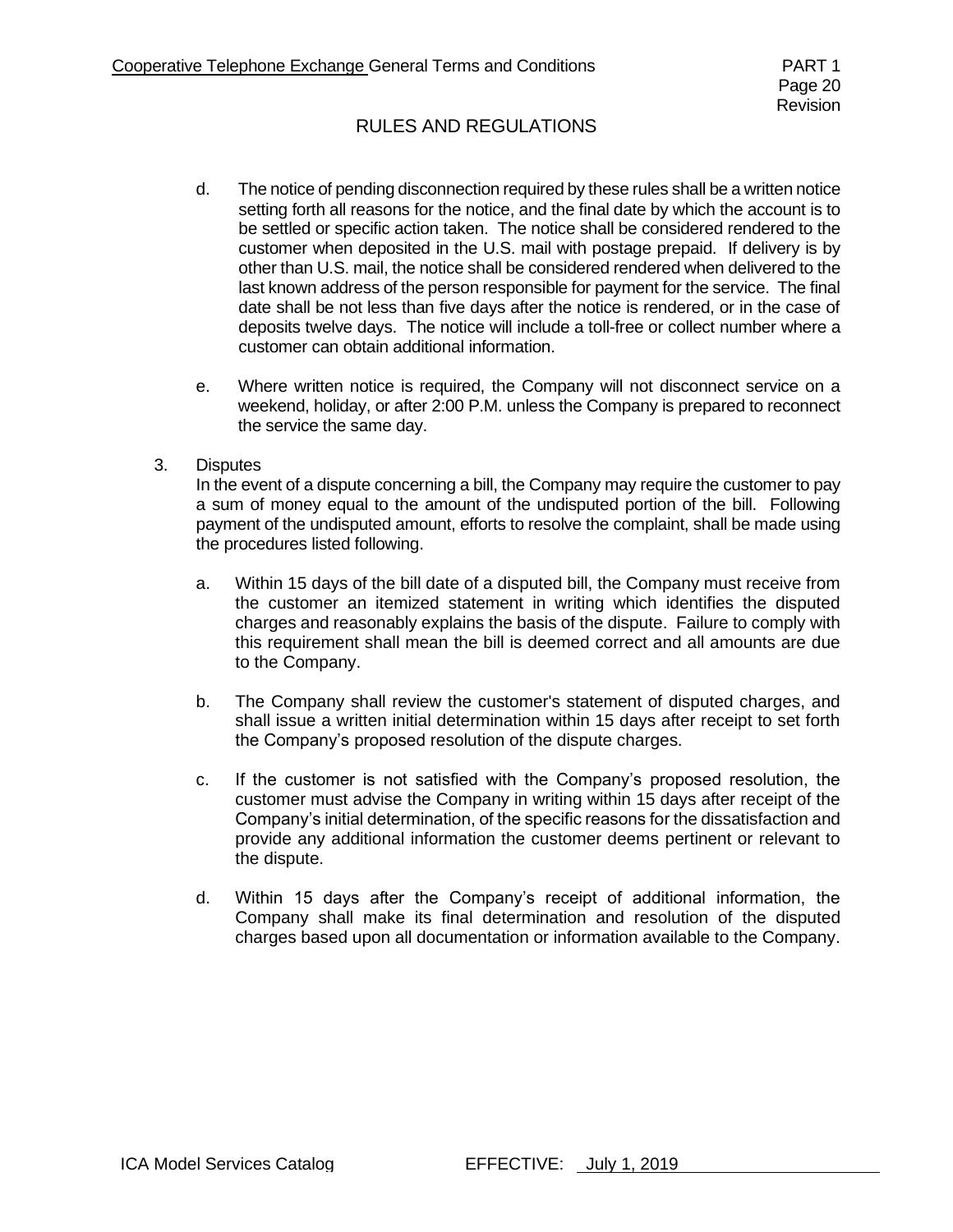e. If the customer continues to withhold payment of any disputed amounts, determined to be owed to the Company, the customer's account shall be deemed to be past due, and subject to termination.

In the event that the Company and a Customer are unable to resolve a dispute, either party may refer the matter to <sup>3</sup>



any court with suitable jurisdiction, or



Binding Arbitration

In the event the dispute is related to Telephone services, dispute resolution may continue for not less than forty-five days after the rendering of the disputed bill, during which the service shall not be disconnected for non-payment for the disputed amount in accordance with 199 IAC 22.4(5)h(3).

4. Emergency Medical Conditions

Disconnection of a telephone service to a residential customer shall be postponed 30 days if an existing medical emergency of the customer, a member of the customer's family, or any permanent resident of the premises where service is rendered would present an especial danger to the health of any permanent resident of the premises in accordance with 199IAC 22.4(6)

- 5. At Customer's Request
	- a. Contracts for service may be terminated prior to the expiration of the contract period provided advance notice is given to the Company and upon agreement to pay all charges due for the service furnished, plus any termination charges which are applicable.
	- b. Where a contract for service with a one-month minimum period is canceled before establishment of the service is completed, a charge not to exceed the service charge specified, is applied if all or a portion of the facilities have been installed.
	- c. No minimum or termination charge will apply (unless otherwise stated specifically in these Terms and Conditions) where a new customer takes over the service of the former customer, provided the service is to be furnished at the same location without interruption and that the new customer assumes all unpaid charges on the original contract. Minimum and termination charges will apply for any service furnished under the original contract which is not retained by the new customer.
	- d. No minimum or termination charge will apply in the event the service is terminated because of condemnation, destruction, or damage to property by fire or other cause, beyond the control of the customer.

<sup>&</sup>lt;sup>3</sup> Company to specify method and forum for dispute resolution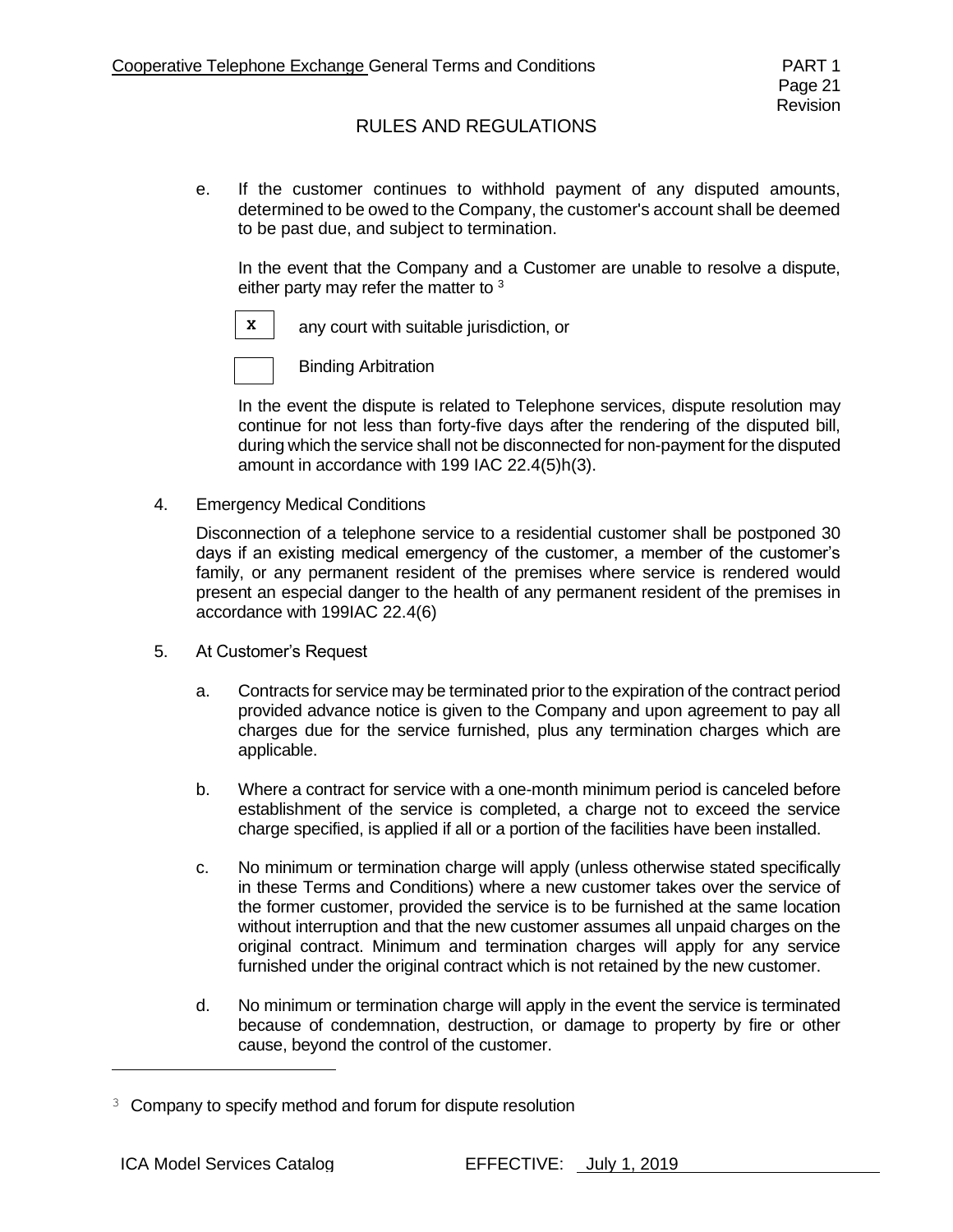#### L. PAYMENT FOR SERVICE AND FACILITIES

- 1. General
	- a. Generally all customers shall pay for services and facilities monthly in advance. Municipal, State or Governmental Agencies may be exceptions to this rule.
	- b. Billing to customers shall be scheduled monthly.
	- c. All bills for services are due not less than 20 days after the bill is rendered.
	- d. When a customer is connected or disconnected, or for other cause the service received deviates by more than twenty-four consecutive hours from the normal billing period, the bill shall be prorated. If the prorating indicates a refund is due, the refund shall be accomplished by bill credit.
	- e. Failure to receive a bill does not relieve the customer of the responsibility for payment.
- 2. Disconnection of Service by the Company
	- a. In the event of failure by the customer or those responsible to pay any bill on or before the due date, the Company may discontinue local services upon written notice, allowing the customer five days to make payment or settlement.
- 3. Service Charge for Reconnection
	- a. Where service has been discontinued for non-payment of a due bill applicable service charges as listed in Part 5 shall apply.
	- b. Where service has been discontinued for the non-payment of a due bill, the customer may be required to reestablish credit as defined in Establishment and Maintenance of Credit.
	- c. The maximum payment for restoration of service that existed prior to disconnection shall be the total past due amount, applicable nonrecurring charges and if appropriate, an Advance Payment and Deposit as specified elsewhere in these Terms and Conditions.
- 4. Late Payment Charge
	- a. All bills for which full payment has not been received paid before the last date for timely payment shall be subject to a late payment charge.
	- b. Late payment charges shall be as listed in Part 5.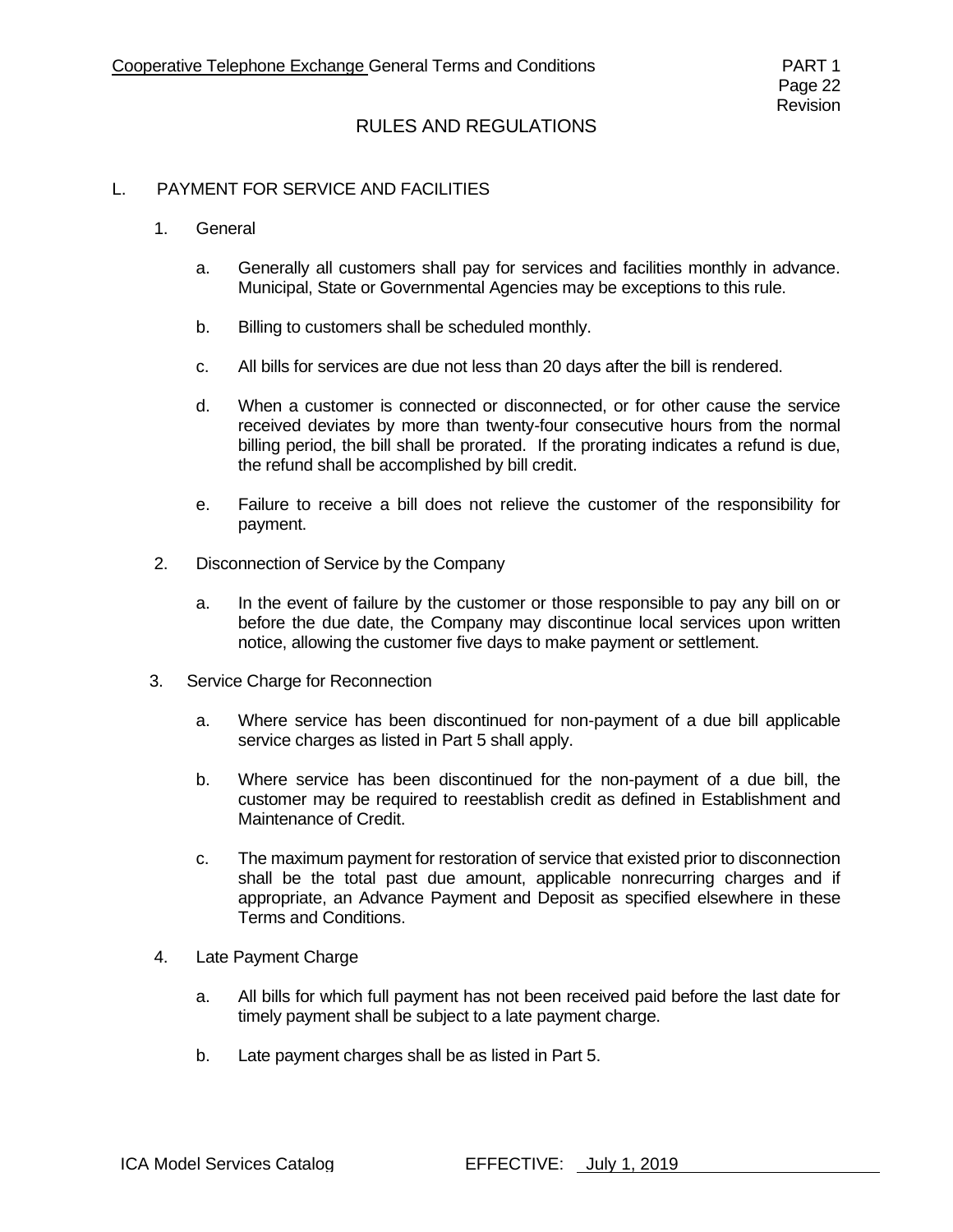- 5. Returned Check Charge
	- a. An administrative charge will be assessed for each occasion that a check, bank draft, or electronic funds transfer item is returned unpaid to the Company.
	- b. Returned Check charges shall be as listed in Part 5.

#### M. TAXES OR FEES TO BE BILLED TO CUSTOMERS

- 1. General
	- a. When a municipality or political subdivision imposes upon the Company any license, occupation, franchise, permit, inspection or other similar tax, such tax, fee or charge may be billed to the customers receiving service within the municipal or political subdivision, allocated uniformly on the basis of each such customer's monthly charges for the types of service made subject to such tax, fee or charge.
	- b. Charges authorized by the FCC and included in the Companies Interstate Tariffs will also be assessed on the customer's monthly bill.
	- c. Charges mandated by the State of Iowa for 911 service will also be assessed on the customer's monthly bill.

#### N. NETWORK CONNECTIONS

- 1. General
	- a. Customers are connected to the Company's network at a point of demarcation as specified in these Terms and Conditions.
	- b. Connections of new inside station wiring to the network shall only be made at the Demarcation Point.
	- c. Such connections shall be made by using a Standard Network Interface and shall be in accordance with Part 68 and/or Part 76 of the FCC Rules.
	- d. Direct electrical connections at the protector or by-passing the Standard Network Interface shall constitute a violation of this Company's filed tariffs and the service may be disconnected in accordance with its filed Rules and Regulations.
	- e. Customers shall not be allowed to construct inside station wiring from a demarcation point or between two or more buildings on the same premises to obtain service from an exchange other than that by which they would normally be served. Existing inside wiring obtaining service within another exchange boundary shall be disconnected by the customer within ten days after receipt of written notification from the Company.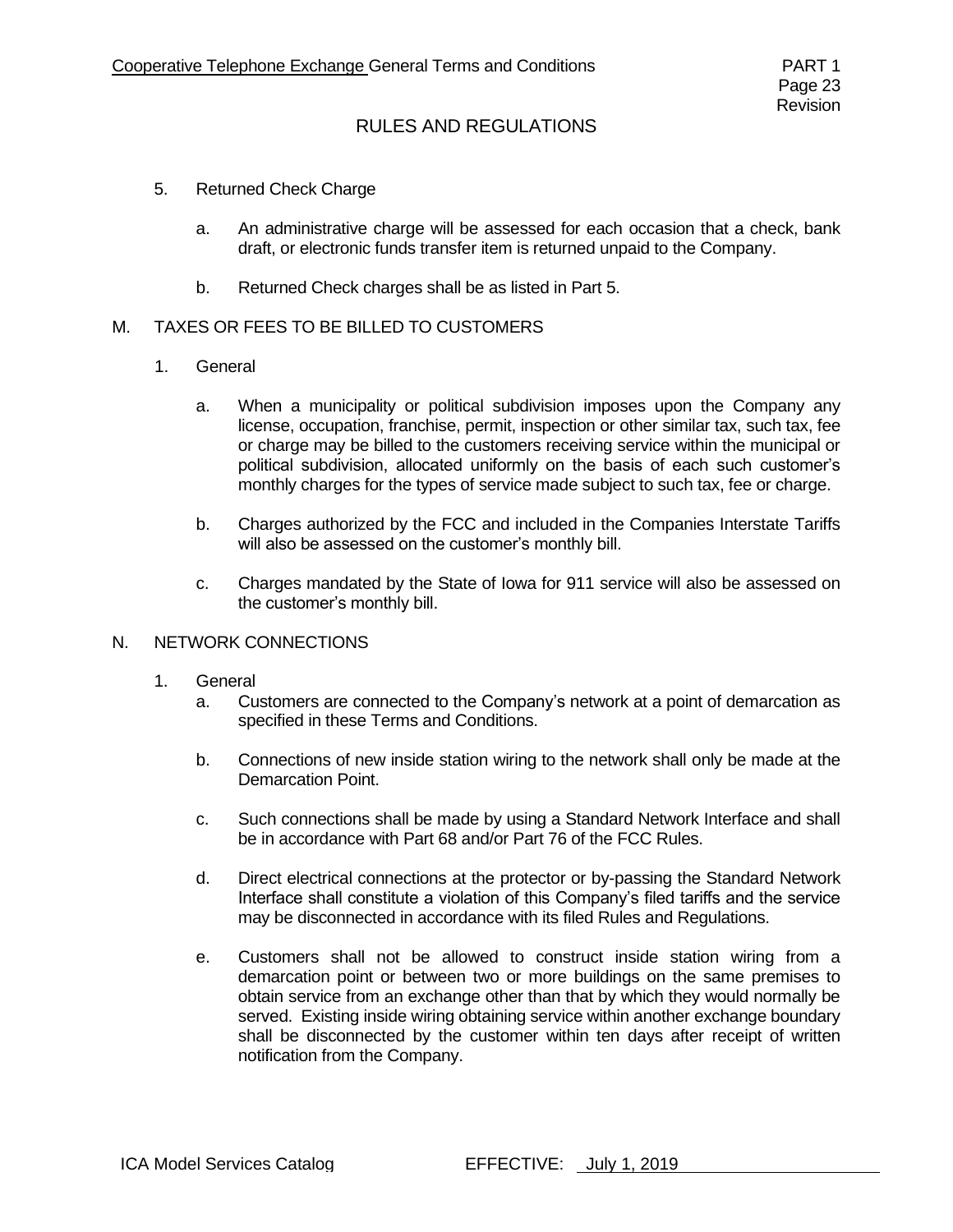#### O. CUSTOMER COMPLAINTS

- 1. General
	- a. A customer or prospective customer may initiate a complaint with the Company on any relevant matter by telephone, in person or in writing directed to the Company at any of its offices. The Company's response to the complaint will generally be in the same form used by the customer. However, the Company may respond to written complaints by telephone or personal visits when it believes such communications will be effective in resolution of the issues.
	- b. The customer may at any point during resolution of the complaint seek review by a Supervisor or Manager.
	- c. If the complaint is related to Telephony Service, upon investigation and final resolution by the Company, if the customer wishes further review, the customer should direct all appropriate information to the Iowa Utilities Board, Customer Service, 1375 E. Court Avenue, Room 69, Des Moines, Iowa 50319-0069, toll free at 877-565-4450, or [customer@iub.iowa.gov.](mailto:customer@iub.iowa.gov?Subject=Customer%20Inquiry%20from%20IUB%20web%20site)

#### P. RESALE OR SHARED SERVICE

- 1. General
	- a. A reseller or shared service customer may obtain service from the Company to allow occupants of a building or complex of buildings to share in the use of services.
	- b. The Company will provide service to the point of demarcation.
	- c. The customer shall be responsible to extend the service from the point of demarcation.
	- d. The end-user customer must be allowed to subscribe to service provided by the Company.
- Q. REGULATIONS AND CUSTOMER DATA PRIVACY
	- 1. To the extent that any Service(s) provided hereunder are subject to the jurisdiction of the Federal Communications Commission ("FCC") or any state public utilities commission or other regulatory agency, these terms and conditions shall at all times be subject to changes, modifications, orders and rulings by the FCC and/or state public utilities commission or other regulatory agency.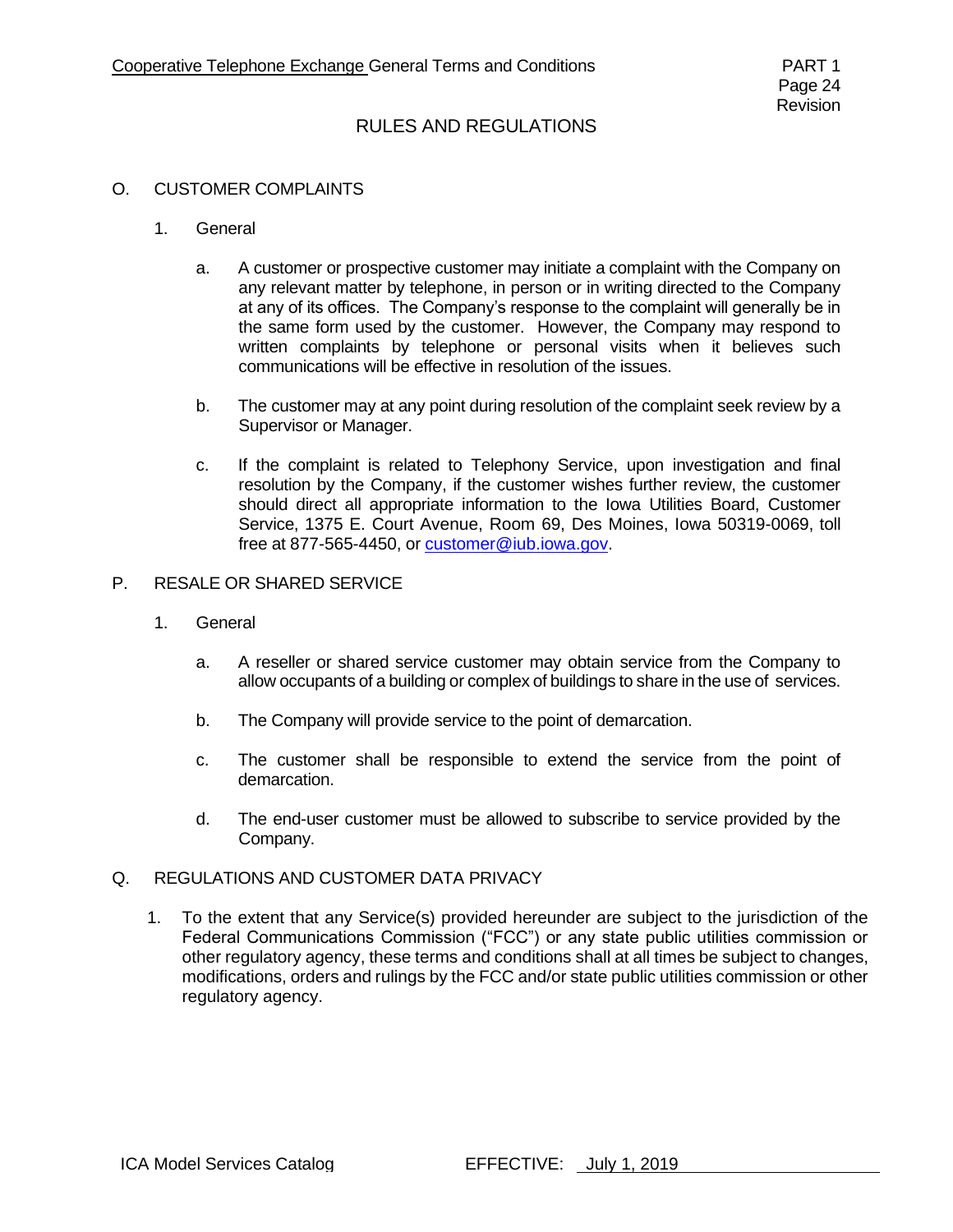- 2. Company reserves the right to suspend, modify or terminate any Service without liability where any statute, regulation and/or ruling, including modifications thereto, by any regulatory agency (including the FCC), legislative body or court of competent jurisdiction, (i) prohibits, restricts or otherwise prevents Company from furnishing such Service, or (ii) has a material negative impact on Company's performance hereunder.
- 3. This Privacy Statement describes how Company and its affiliates collects information from or about you, either as a customer, visitor to any Company website, when you order services from us, how we use the information we collect, and the choices customers have concerning the collection and use of such information. The goal of this Statement is to ensure that your experience is secure so that you may use our products and services with complete confidence.
- 4. Personal Information Collected**.** 
	- a. Company limits the information collected about you to what is needed for conducting business, including the offering of products and services that might be of interest to you. You may choose to provide "personally identifiable information" (PII) to Company in a number of ways either in person, telephonically or via our websites or mobile apps. Examples of how you may share PII with us include: ordering a service or equipment from us, sending us e-mail, responding to Company surveys, entering Companysponsored contests or sweepstakes, registering to receive news or public information or applying for a job. We may also obtain PII from third parties (for example, credit agencies) with your permission.
	- b. Examples of PII are:
		- 1) Name (including company name for business customers)
		- 2) Unlisted or restricted mailing address
		- 3) Unlisted or restricted telephone number
		- 4) E-mail address
		- 5) Credit card number or financial/bank account number or information, including routing numbers
		- 6) Passwords or personal identification codes (PINs)
		- 7) Date of birth
		- 8) Social Security number
		- 9) Driver's license number or government issued identification number
		- 10) Company contact information for business customers
		- 11) Information obtained by Company through customer referral programs
	- c. The following information is not PII:
		- 1) Mailing address, unless unlisted or restricted at your request<br>2) Telephone number, unless unlisted or restricted at your reque
		- Telephone number, unless unlisted or restricted at your request
		- 3) IP Address allowing you to use our internet service
		- 4) PII included in aggregate data compiled by Company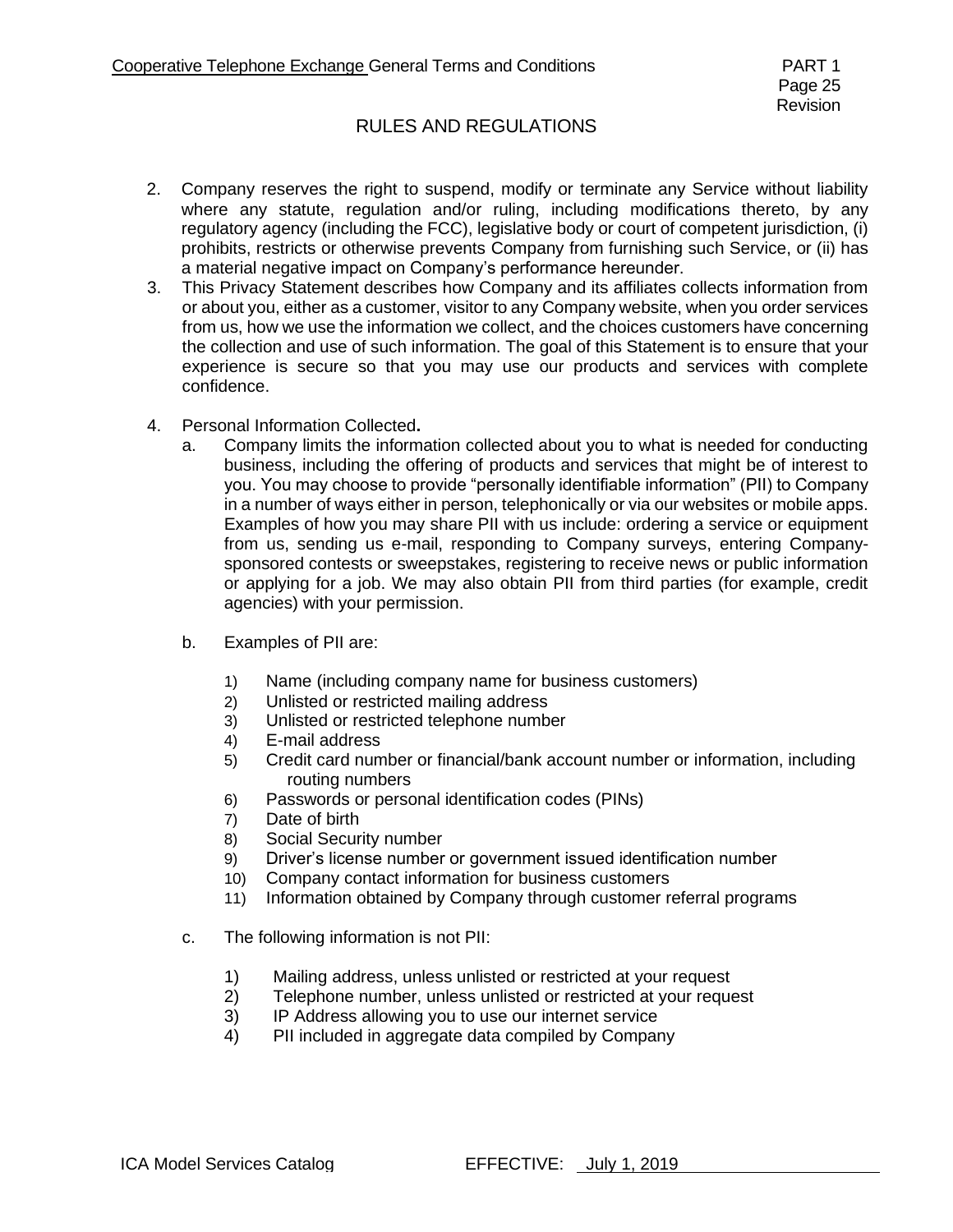- d. The Company may compile or aggregate PII from numerous customers or Web visitors or mobile app users to collect data about groups of customers or potential customers or categories of service. Company does not consider this "aggregate" information as PII because the aggregate information does not contain the PII of any individual customer, Web visitor, or mobile app user.
- e. Use of Personally Identifiable Information. The Company uses PII to provide products and services to meet customers' needs, including new products or services. Company may share PII with any Company-affiliated company, and these companies are subject to the terms of this Statement

The Company retains PII only as long as is necessary for Company to comply with business, tax and legal requirements. This retention period could be the entire time you are our customer depending on the type of PII.

- f. Company does not:
	- 1) Sell any customer data, whether it be defined as PII or otherwise, to third parties.
	- 2) Collect PII from you unless you provide it to us in person, telephonically or electronically by visiting our websites or using our mobile apps, including information you provide in order to use our services.
	- 3) Sell the names and addresses of Company Web visitors or mobile app users to unaffiliated suppliers, without your prior approval
	- 4) Allow third parties to change your service provider or otherwise access your account information, at your request, without complying with our security policies, including our Customer Account Protection Plan that protects your account from changes not authorized by you.
	- 5) Information about our customers and users, including PII, may be shared and transferred as part of any merger, acquisition, sale of company assets or transition of service to another provider. This also applies in the unlikely event of an insolvency, bankruptcy or receivership in which customer and user records would be transferred to another entity as a result of such a proceeding.
- 5. Customer Proprietary Network Information (CPNI).
	- a. CPNI is information that relates to the quantity, technical configuration, type, destination, location and amount of use of the telecommunications services purchased by you from Company. CPNI is available to Company solely through its relationship with you and information contained in your bill for telecommunication services. CPNI does not include information that is typically classified as PII, such as your name or email address and does not include compiled or aggregated PII. U.S. federal law requires Company to protect the confidentiality of CPNI.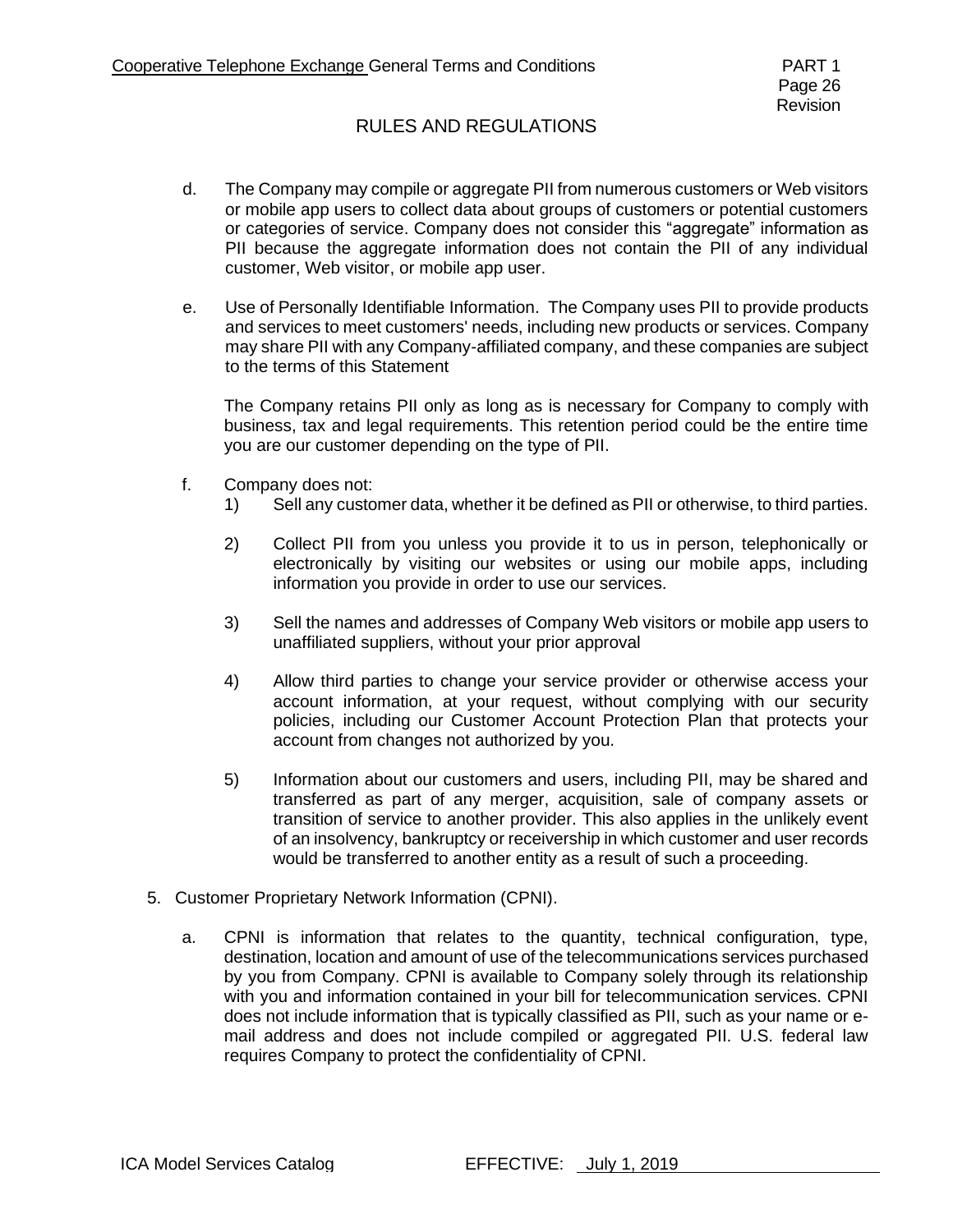- b. Unless you opt-out from the use of CPNI, Company may use CPNI to market service offerings to you to which you do not already subscribe. Customer may contact the Company to opt-out. Company may, without prior approval from you, use CPNI to provide or market service offerings to you, if the service offerings are within the same categories of service to which you already subscribe, regardless of your CPNI selection of CPNI.
- c. If you order Company services from a Company dealer, Company's dealers are prohibited from accessing or using your CPNI unless you sign a consent form authorizing Company to release your CPNI to the dealers. Dealers are required by Company to take all necessary measures to protect the confidentiality of your CPNI. As part of the dealers' agreements with Company, dealers agree that, upon termination of your Company services, the dealers will promptly return all of your CPNI to Company and will not retain any CPNI in any form.
- 6. Value-Added Services.
	- a. Because we appreciate the trust you have placed in us, we continually look for ways to enhance your customer experience. From time to time, we may notify you about a Company product or service using the information you have provided to us either in person, telephonically or electronically by visiting our websites or using our mobile apps, including information you provide to use our services. We strive to limit our offers to those we think you would benefit from and appreciate receiving.
	- b. The Company complies with all applicable laws and regulations regarding "Do Not Call" Lists. Generally, Company is allowed to contact its customers, even if the customers are registered with federal or state Do Not Call Lists, because of our relationship with you. Company will, of course, honor any request to remove your name from our telephone, mail or e-mail solicitation lists and will delete your information from existing files within a reasonable time period. Customer may contact the Company to arrange for these notifications to be discontinued.
- 7. Information Disclosed to Third Parties.The Company does not sell PII of its customers. In limited circumstances, Company may provide PII to third parties:
	- a. To assist us in developing, promoting, establishing, maintaining, and/or providing Company-related products and services to you, including joint marketing efforts or promotions, but PII may not be used by the third parties for any other purpose;
	- b. To assist us in establishing accounts, billing, collecting payment (i.e. credit bureaus and collection agencies), enforcing the Terms and Conditions or the Acceptable Use Policy of our Company services where permitted by law, and protecting or enforcing our rights or property, or the services of our other customers, from fraudulent, abusive, or unlawful use by you of our services;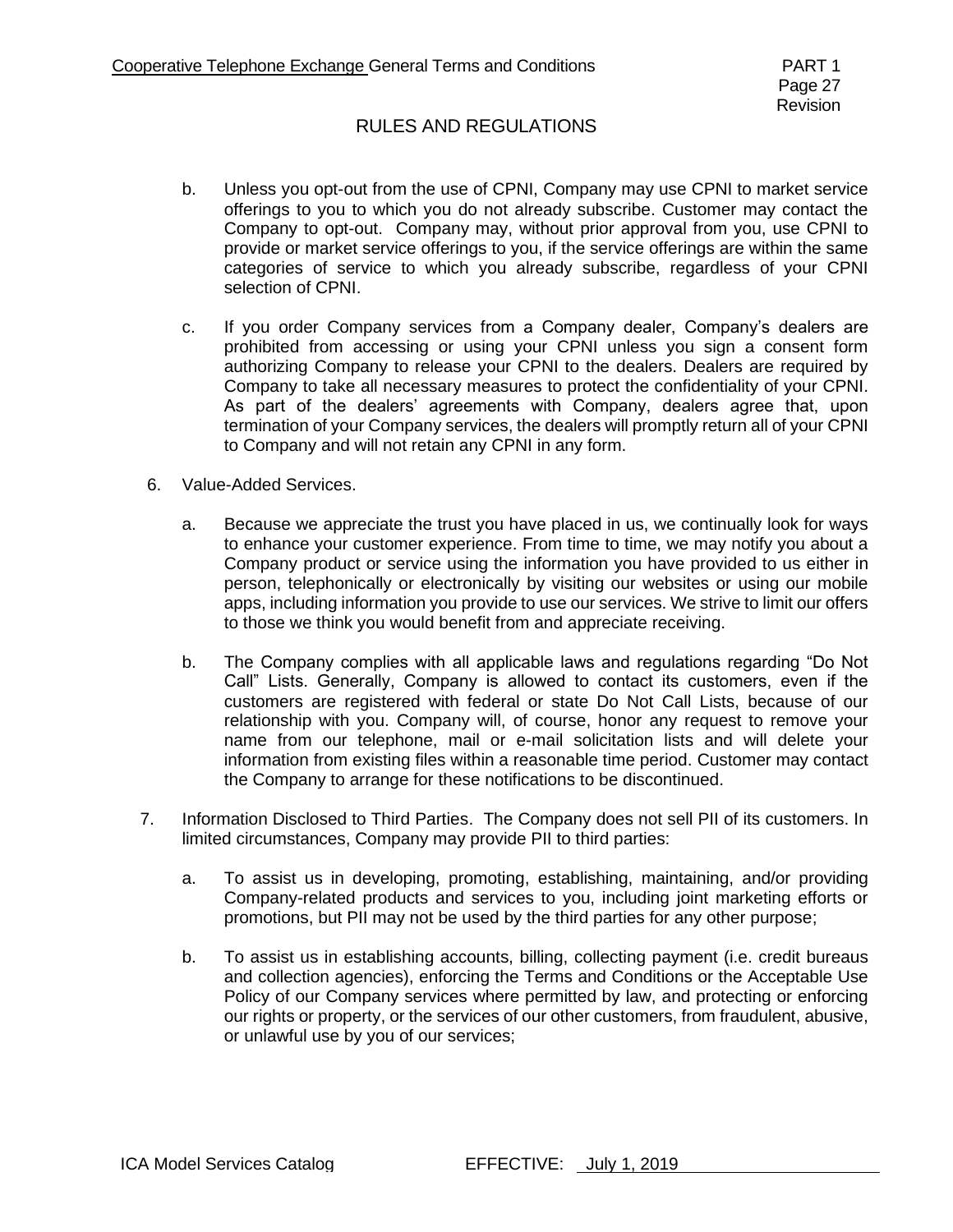- c. To comply, when required by law, with court or administrative orders, civil or criminal subpoenas, warrants from law enforcement agencies, federal or state regulatory requirements, mandatory governmental audits, E911 reporting requirements, grand jury investigations, civil or criminal governmental investigations, or reporting required by the National Center for Missing and Exploited Children, designated by federal law as a reporting mechanism for child pornography; and
- d. To appropriate law enforcement, 911 centers, or emergency services when Company, in good faith, believes the disclosure is necessary to protect a person, Company property, or the public from an immediate threat of serious harm.
- 8. Data Collection Technologies.
	- a. In addition to PII identified in Section O(4) , we, or our third-party partners, may collect non-personal information automatically when you enter Company websites or use Company mobile apps, such as domain name, browser, your computer operating system, information about the Web page from which you linked to the website, and time spent on different parts of our websites or mobile apps. We or our partners may use this information to evaluate and improve the websites and mobile apps, and may share the information with third parties on an aggregated basis to enhance our products and services offered. This on-line information is typically collected via cookies, web beacons (see Section O(15) for definitions), and/or other data collection technologies. Like virtually all other websites that you visit, we use cookies to deliver Web content specific to your interests and to control access to your personal shopping cart after your initial entry. The cookie permits the server to recall information from your previous shopping trip, should you decide to think about your purchase. A cookie is not used to access or otherwise compromise the data on your hard drive. With most browsers, you can choose to change your browser settings to disable cookies. Please be aware that cookies may be required to complete certain functions on Company websites and other websites you may link to from Company websites, including making purchases or payments on your account.
- 9. Security Measures
	- a. The Company wants you to use our services with confidence, and therefore we use a number of security techniques designed to protect your information from unauthorized access, including firewalls and access control procedures. Company has physical, electronic, contractual, and managerial security measures in place to protect against the loss, misuse and alteration of information under our control. For example, when you place an order on a Company Website, the information you submit is encrypted using the Secure Sockets Layer (SSL) protocol.
	- b. Company employees are bound by non-disclosure agreements that prevent them from disclosing any PII or CPNI. Further, Company guidelines state that Company employees must abide by all state and federal privacy and security laws and regulations in the performance of their job duties.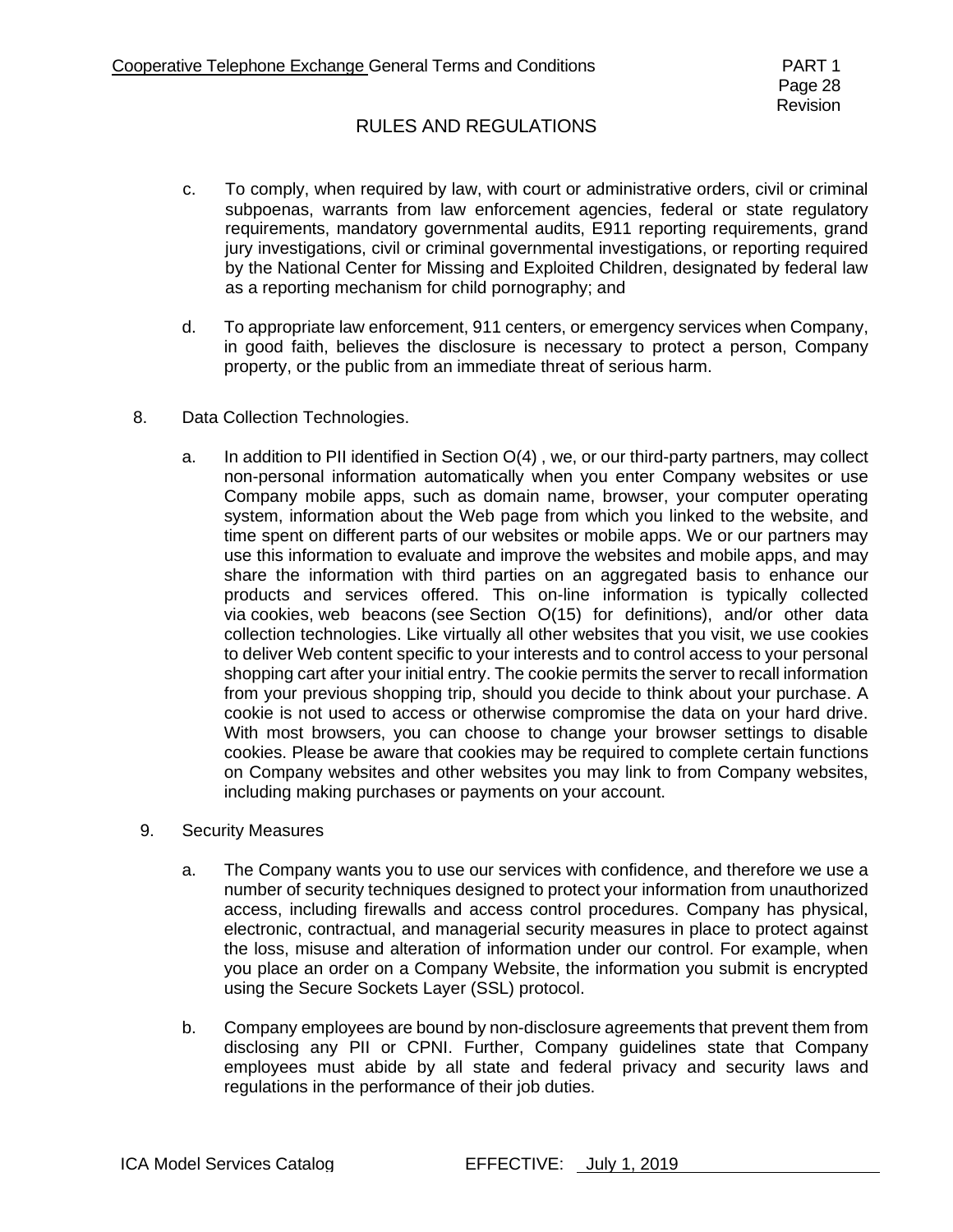c. Our policies also limit access to PII to only those employees, contractors, agents, or representatives that require the information to perform their jobs or assist Company with providing products and services to you.

#### 10. Children

- a. Children under the age of majority should consult with their parents or guardian before furnishing any data to us. Parents should consider using one of a number of available parental control tools that provide a child-friendly, on-line environment and can prevent children from disclosing PII without parental consent. If a child has provided personal information without the consent of a parent or guardian, that parent or guardian should contact the Company to request that the information be deleted from our records. More information about parental controls may be found on Company websites or by contacting a Company customer care representative.
- b. Company does not knowingly collect PII from children under the age of 13 in connection with providing products and services, and it strives to comply with all provisions of the Children's Online Privacy Protection Act (COPPA). If Company inadvertently collects information from minors below the age of 13, the information will be treated as PII of the adult customer.
- 11. Website Links
	- a. Company is not responsible for the content or privacy policies of other non-Company websites or non-Company mobile apps. You should keep this in mind when accessing websites through links on Company websites or mobile apps, or through third party advertisements appearing on Company websites or mobile apps. Further, Company may advertise on other websites or mobile apps. The advertising companies placing our ads may use cookies or web beacons to track the effectiveness of our ads. The use of such technology is subject to the privacy policies of the advertising companies, and not this Statement.
- 12. Statement Updates
	- a. We may update this Privacy Statement at any time in connection with our constant efforts to improve our products and services. We strongly encourage you to periodically review this Statement. We reserve the right to expand our capabilities for information collection and use and change this Statement in this regard. If any change constitutes a material change to this Statement, we will post a notice on our websites in a prominent position. If Company decides to use PII in a manner that is materially different from what is contained herein, we will post the change on this page for 30 days before making the change.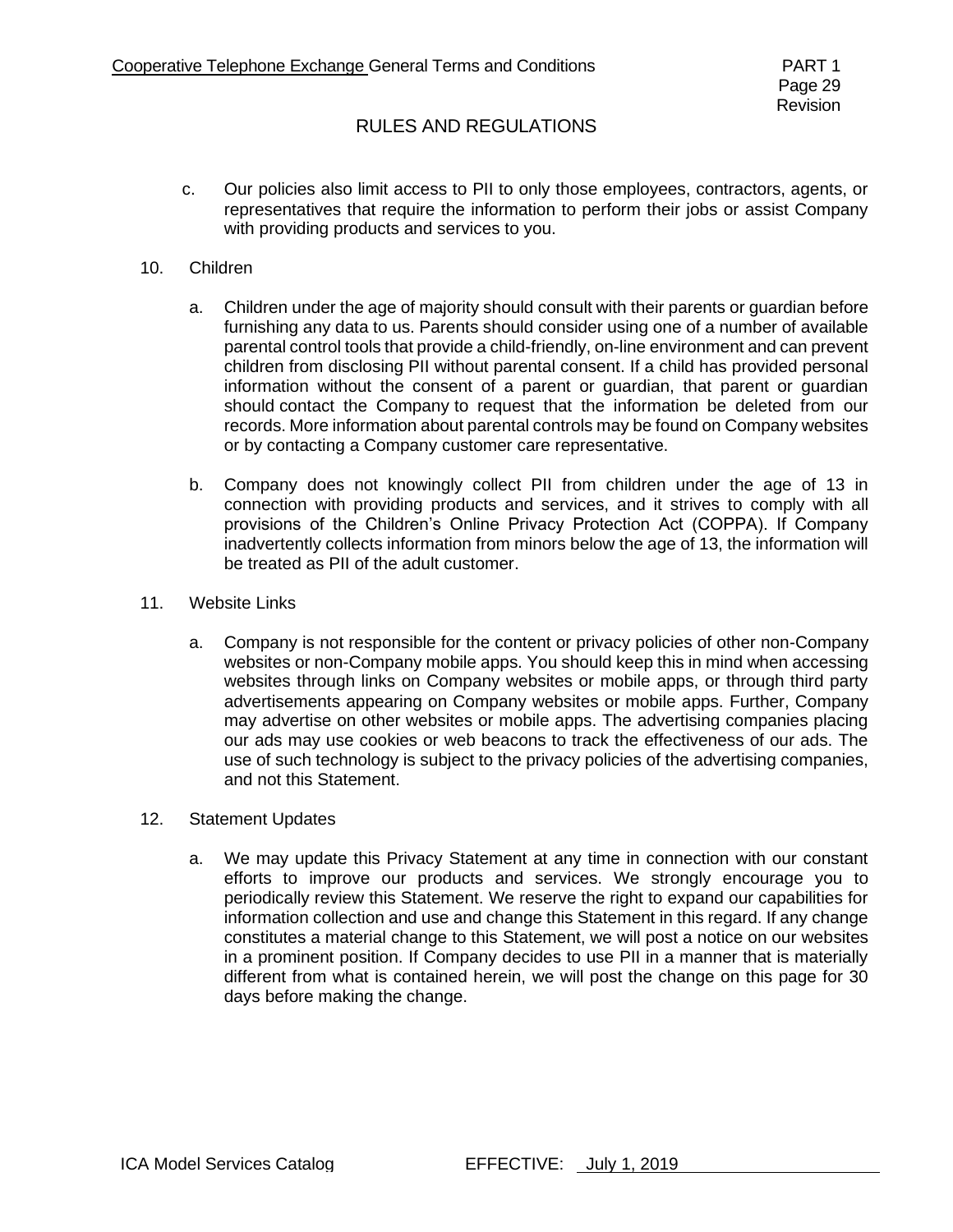- 13. Security Breaches
	- a. While our goal is to prevent any unauthorized disclosure of PII, the Company cannot guarantee that a disclosure will not occur. We will make reasonable efforts to contact you if we determine that a security breach has occurred and that there is a reasonable risk of identity theft or as otherwise required by law.
- 14. Contact Us
	- a. If you have questions, concerns, or complaints about this Statement or Company's privacy practices, please contact a Company customer care representative; at

| Cooperative Telephone Exchange |
|--------------------------------|
| 425 Parker Street              |
| P.O. Box 95                    |
| Stanhope, Iowa 50246           |
| Email: cooptelx@netins.net     |
| Phone: 515-826-3206            |
|                                |

We will respond to your inquiries in a timely manner.

- 15. Definitions Applicable to Privacy Policies
	- a. Cookies are small, encrypted data strings our server writes to your hard drive that contains your unique Company User ID.
	- b. Web beacons are small graphic images imbedded in a webpage or email.
- 16. Internet Information
	- a. Company's network management practices are designed to provide the best possible online experience to its customers. To that end, Company monitors traffic flows between points within its network and between its network and locations on the Internet for purposes of reasonable network management. Company uses this information to manage its network, provide security for its customers, plan for future needs, and ensure its network runs efficiently. Monitored information includes the amount of data sent to and from your connection, the source and destination of the data, and the type of information sent and received. In limited circumstances, Company may also look into the contents of the information to determine whether it is malicious in nature (such as a virus, spam, worm, etc.) or when required by law to comply with judicial orders or regulations.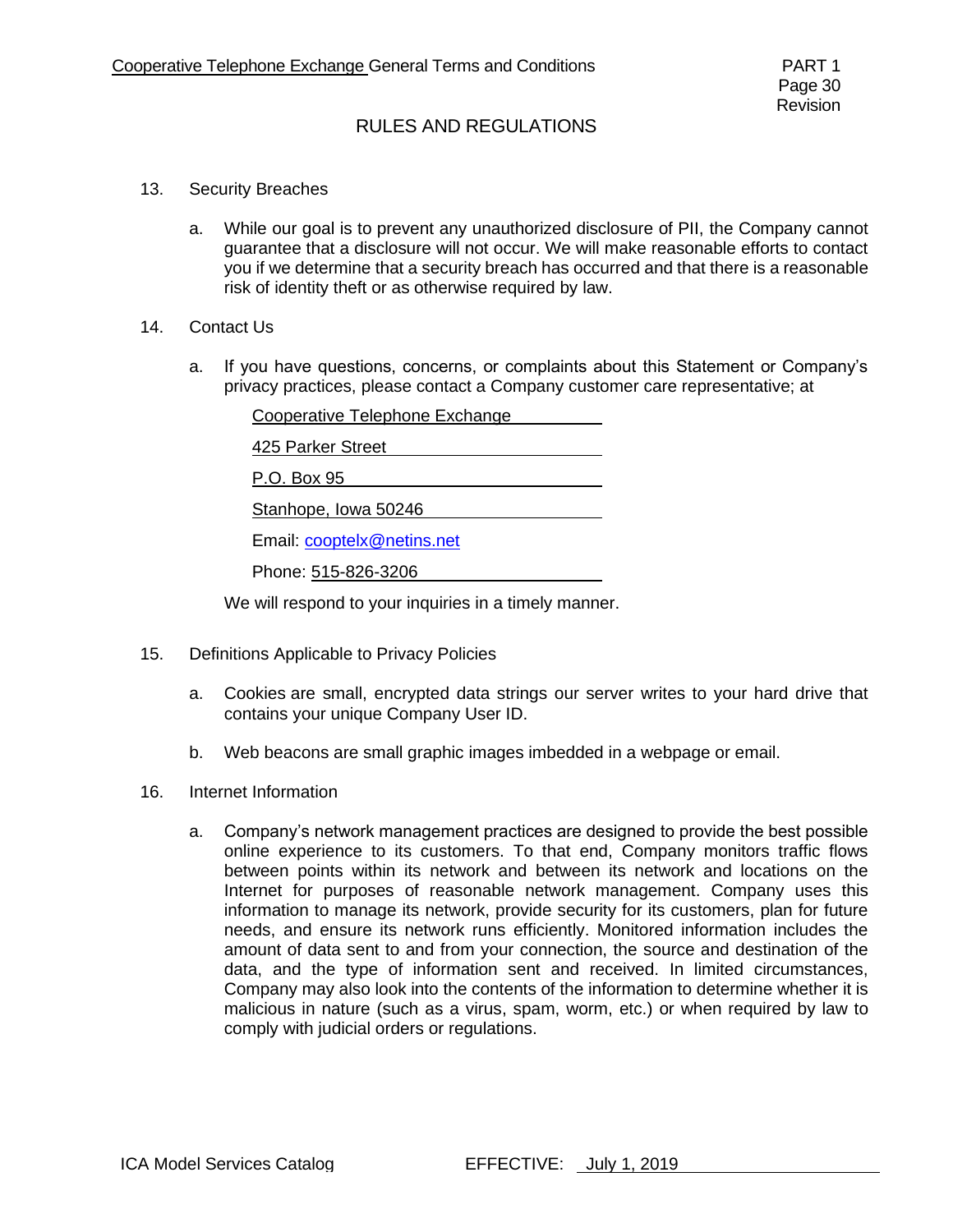**Contents** 

- 2.1 LOCAL TELEPHONE SERVICE Services provided by Exchange Individual Line Services Multiline Services Local Calling areas
- 2.2 OPTIONAL CALLING SERVICES Number Hunting Direct Inward Dial Custom Calling Features
- 2.3 TELEPHONE NUMBERS, DIRECTORY **Numbers** Directory Publication and Distribution Directory Listing Options
- 2.4 INFO SERVICES, & CALLING RESTRICTIONS Local Operator and Dir assistance Toll & Info Service Blocking **BNS**
- 2.5 MISCELLANEOUS SERVICES FX Service Off Premise Extensions E911 Service Other N11 Services Lifeline Assistance Program Long Distance (Toll) Services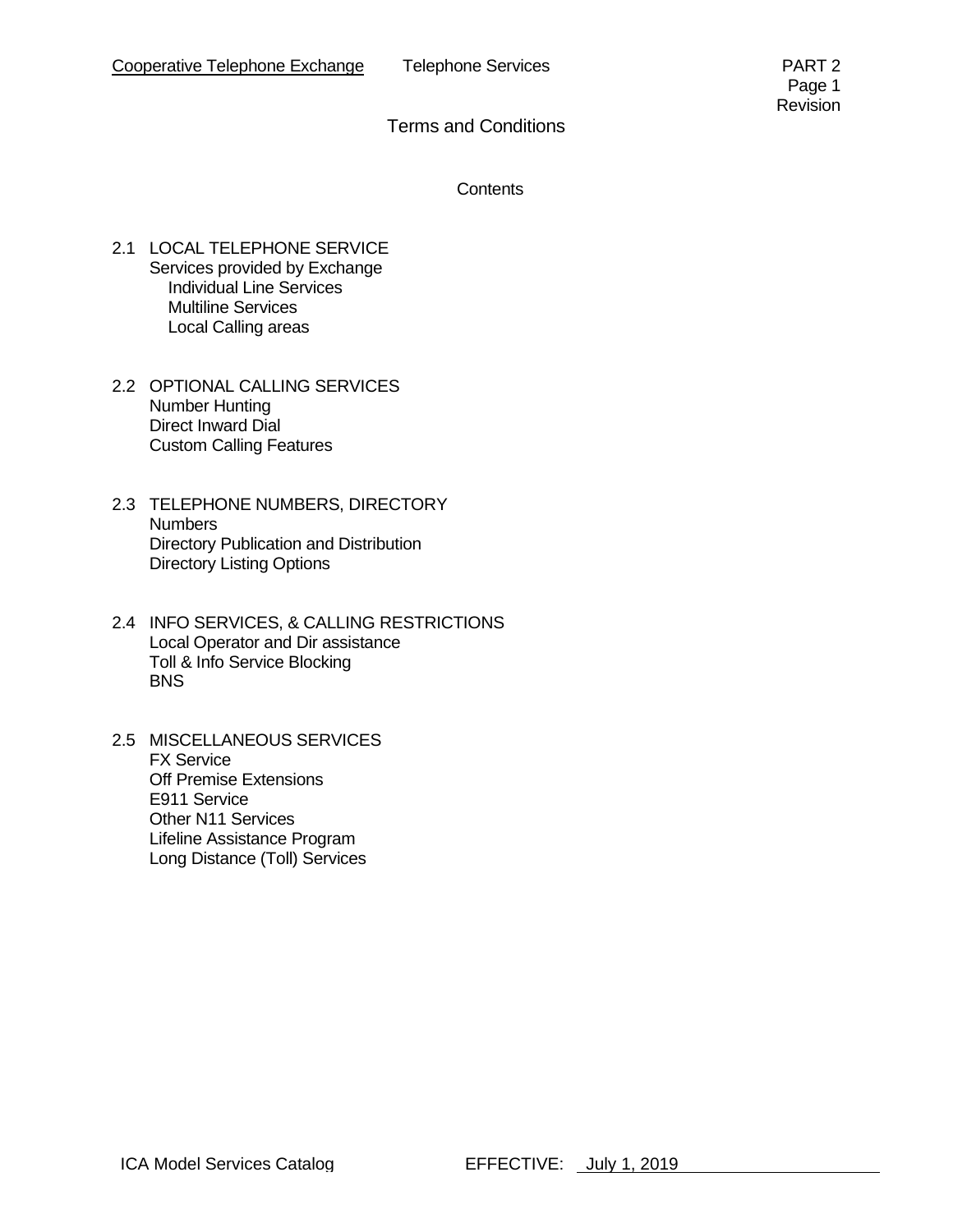- 2.1 LOCAL TELEPHONE SERVICE
- A. GENERAL

Central Office Access Lines extend between the central office equipment of the Company and the demarcation point located on the premises of the customer.

Basic Telephone Service types are shown in paragraph B. below. The rates and charges for these services contained herein are in addition to all other applicable rates and charges located in other parts of these Terms and Conditions.

- B. SERVICES
	- 1. INDIVIDUAL ACCESS LINES
		- B-1 Individual Line Business Key System Line PBX Trunk Line R-1 Individual Line Residence
	- 2. ADVANCED AND HIGH CAPACITY SERVICES Switched DS-1 Service ISDN Primary Rate Service (PRI) Voice over Internet Protocol (VoIP)
	- 3. SERVICE AVAILABILITY MATRIX

| <b>EXCHANGE NAME</b> | $R-1$ | $B-1$ | <b>Bus</b><br><b>Key</b> | <b>Bus</b><br><b>PBX</b> | <b>Bus</b><br>SWDS1 | <b>Bus</b><br><b>PRS</b> |
|----------------------|-------|-------|--------------------------|--------------------------|---------------------|--------------------------|
| Stanhope             | X     | X     |                          |                          |                     |                          |
| Kamrar               | X     | X     |                          |                          |                     |                          |
|                      |       |       |                          |                          |                     |                          |
|                      |       |       |                          |                          |                     |                          |
|                      |       |       |                          |                          |                     |                          |
|                      |       |       |                          |                          |                     |                          |
|                      |       |       |                          |                          |                     |                          |
|                      |       |       |                          |                          |                     |                          |
|                      |       |       |                          |                          |                     |                          |
|                      |       |       |                          |                          |                     |                          |
|                      |       |       |                          |                          |                     |                          |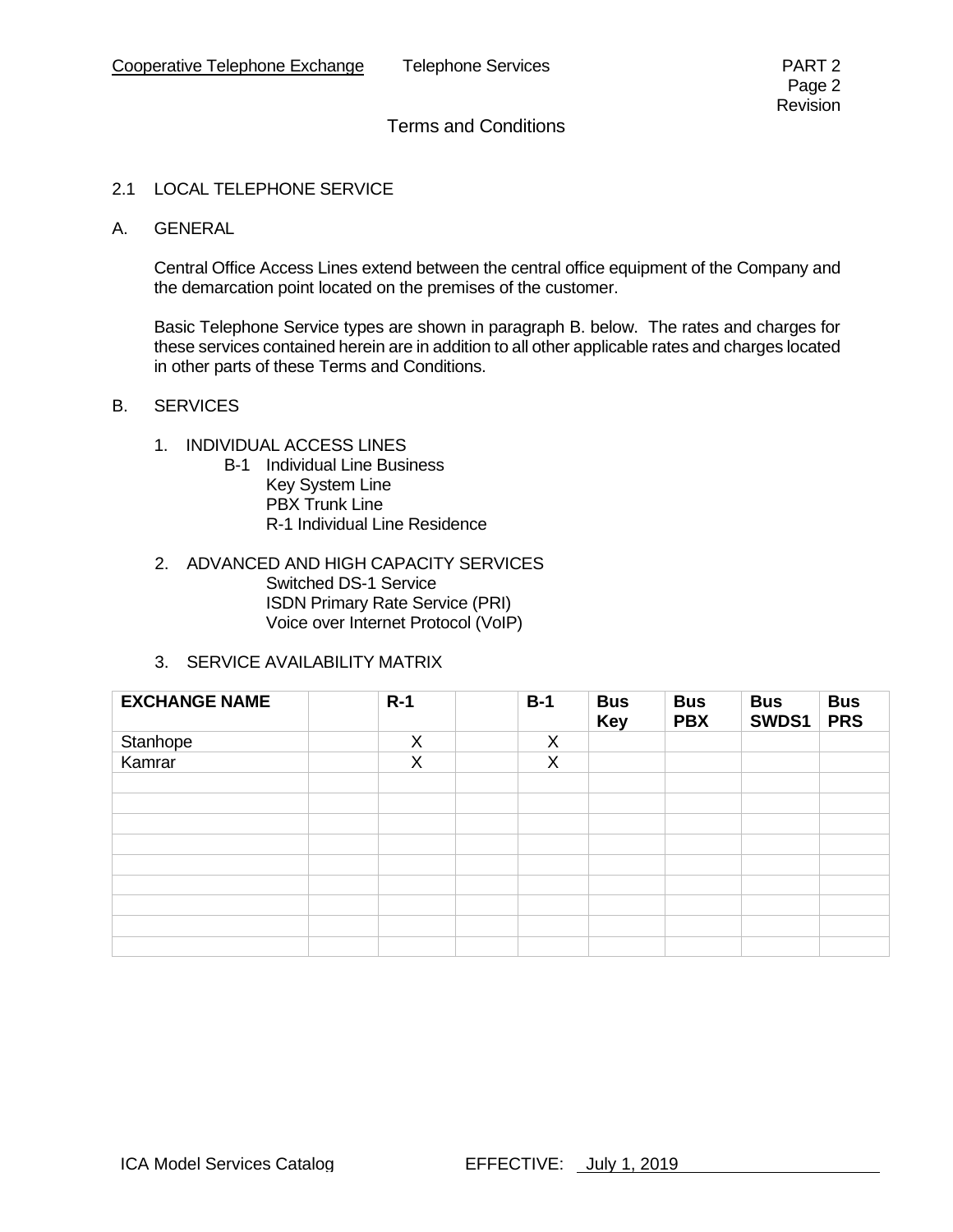#### 4. SERVICE DESCRIPTIONS

- a. Individual Line services may be purchased singly or in multiples.
	- 1. Key System Service is intended for use with multiline customer key system equipment. using loop start operation
	- 2. PBX Trunk service is intended for use with customer PBX equipment requiring ground start operation.
- b. High Capacity services include multiple connections to the PSTN within the same service
	- 1. Switched DS-1 service has up to 24 channels connecting to the PSTN. Individual channels can be provisioned for inward outward or two way traffic.
	- 2. ISDN Primary Rate Service, also known as 23 B+D access PRS includes up to 24 64-kbit/s B-channels to carry user information such as voice calls, circuit-switched data, or video, while the D-channel handles signaling or control information. When equipped, the D-channel can control a maximum of 95 B-channels. The B-channels may be provisioned on the same facility as the D-channel or on other PRS T1 facilities. Each B-channel is dedicated to inward, outward or 2-way traffic. The customer may use CPE to bond together 64 Kbits B-channels for the transmission of circuit-switched data or video.

#### 5 EMPLOYEES' TELEPHONE SERVICE

Employees' Concession Telephone Service may be offered to all active and retired employees at their residence when such telephone service is provided by this Company.

6. TEMPORARY OR VACATION SUSPENSION

Temporary Suspension of Service is not available for vacation purposes at a reduced rate upon customer request.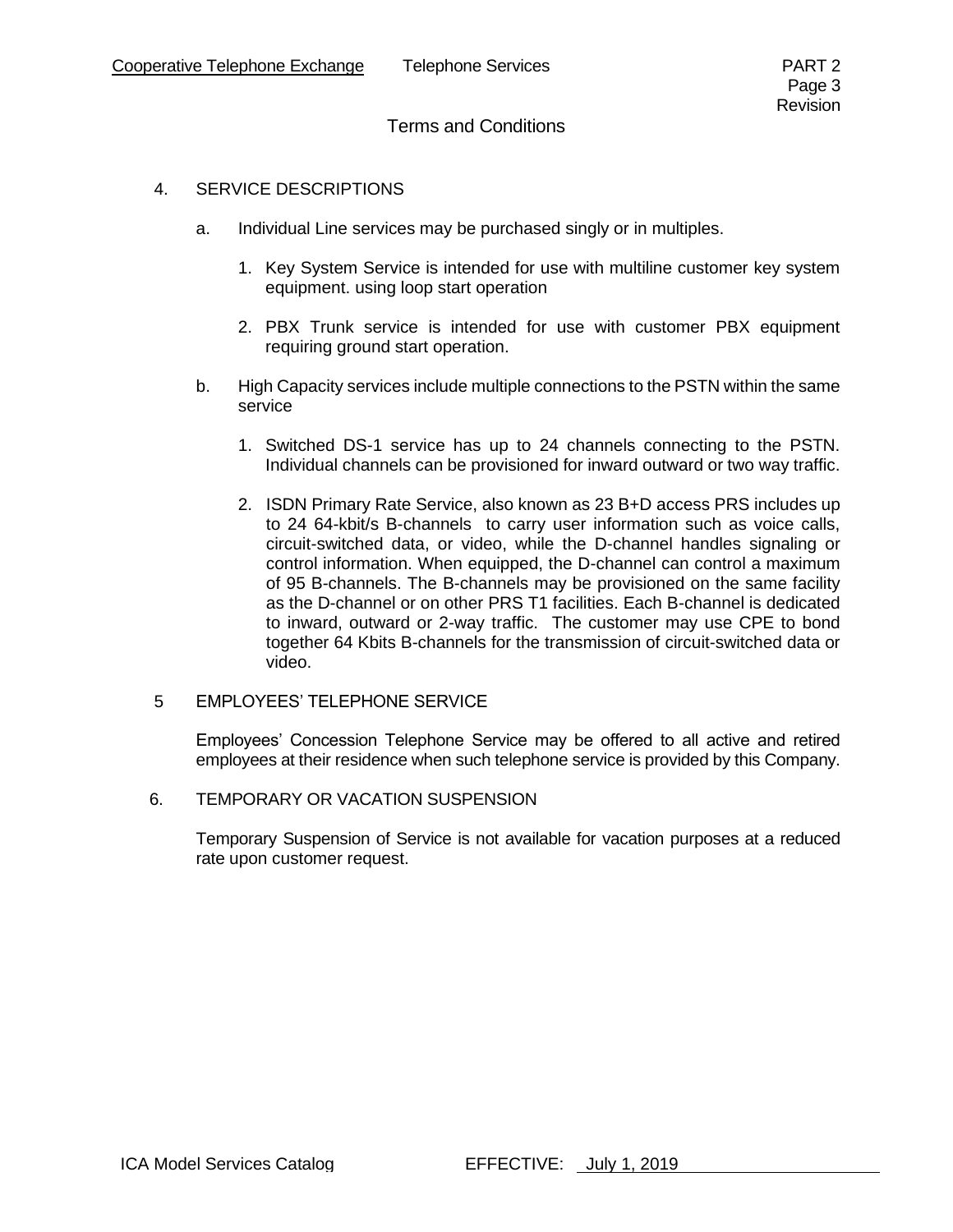#### C. LOCAL CALLING AREA

This chart provides Company exchange areas and the additional localities outside of the exchange to which customers can call without toll charges.

| <b>EXCHANGE NAME</b> | EAS (EXTENDED AREA SERVICE) INCLUDED IN THE<br><b>LOCAL CALLING AREA</b> |
|----------------------|--------------------------------------------------------------------------|
| Stanhope             | Kamrar and Stratford                                                     |
| Kamrar               | Stanhope and Webster City                                                |
|                      |                                                                          |
|                      |                                                                          |
|                      |                                                                          |
|                      |                                                                          |
|                      |                                                                          |

#### 2.2 OPTIONAL CALLING SERVICES

Optional Telephone Service types are shown in paragraph B. below. The rates and charges for these services contained herein are in addition to all other applicable rates and charges located in other parts of these Terms and Conditions.

#### 1. HUNTING SERVICE

A. General

Hunting Service is an optional arrangement available to customers with two or more business or residence line services at the same location. Where facilities permit, lines are arranged so that incoming calls to a busy line overflow to another line in the hunting arrangement.

- Hunting starts with the called line and tests for busy on each line in a prearranged group until either an idle line is found or the end of the group is reached.
- Circular Hunting starts with the called line and tests for busy on each line in a prearranged group of lines. When the end of the group is reached, circular hunting continues to the first line of the hunt group and hunts until the line just preceding the dialed number is hunted.
- B. Conditions
	- a. The rates for hunting services are in addition to the rates for basic business and residential, exchange access lines.
	- b. Hunting is not offered between grades or classes of service, e.g., business to residence, business to key system or PBX.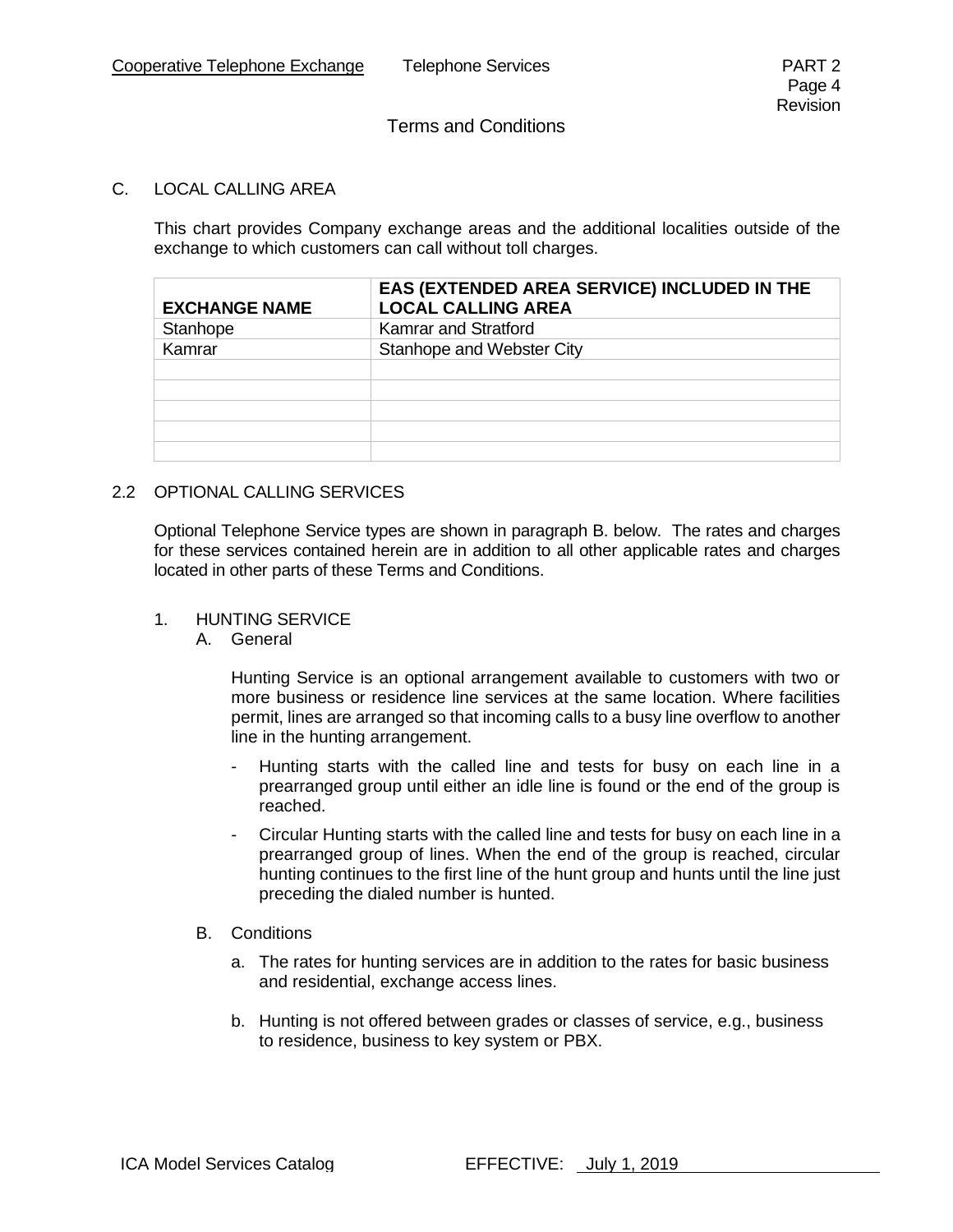#### 2. DIRECT INWARD DIALING SERVICE (DID)

1. General

Direct-Inward-Dialing (DID) is a special trunking arrangement which permits incoming calls from the exchange network to reach a specific PBX station without attendant assistance.

2. Conditions

The Company will assign line numbers for direct inward dialing in blocks of numbers. When additional numbers are required, they will be made available as soon as the Company has equipment available for this purpose. The Company does not guarantee that line numbers will be made available in all cases.

3. RATES

Rates for Hunting and DID services are in addition to the rates for PBX Trunk, or High Capacity Services and are as listed in Part 5.

- 4. CUSTOM CALLING SERVICES
	- a. GENERAL. Custom Calling Services are optional telephone service arrangements which may be provided only from central offices equipped to provide one or more custom calling features. The rates and charges contained herein are in addition to all other applicable rates and charges located in other parts of these Terms and Conditions.
	- b. CUSTOM CALLING SERVICE DESCRIPTIONS
		- 1. Blocked Call Rejection: Allows a customer of Caller Identification Name and/or Caller Identification - Number to reject calls for which calling name/number display information has been intentionally blocked. Only calls for which the information has been blocked are rejected.
		- 2. Call Forwarding-Basic: Permits a customer to transfer all incoming calls to another dialable telephone number. The customer pre-selects a second telephone number to which all incoming calls are automatically transferred. Calls may be transferred to a long distance message telecommunications point subject to the availability of the necessary facilities in the central office from which the calls are to be transferred.
		- 3. Call Forwarding-Busy Line: Allows a customer to have incoming calls forwarded to another predetermined number if the called number is busy.
		- 4. Call Forwarding-Busy Line (Programmable): Allows a customer to have incoming calls forwarded to another number when the called number is busy. The customer can activate and deactivate the forwarding feature by dialing a code as well as establish or change the number which calls will be forwarded.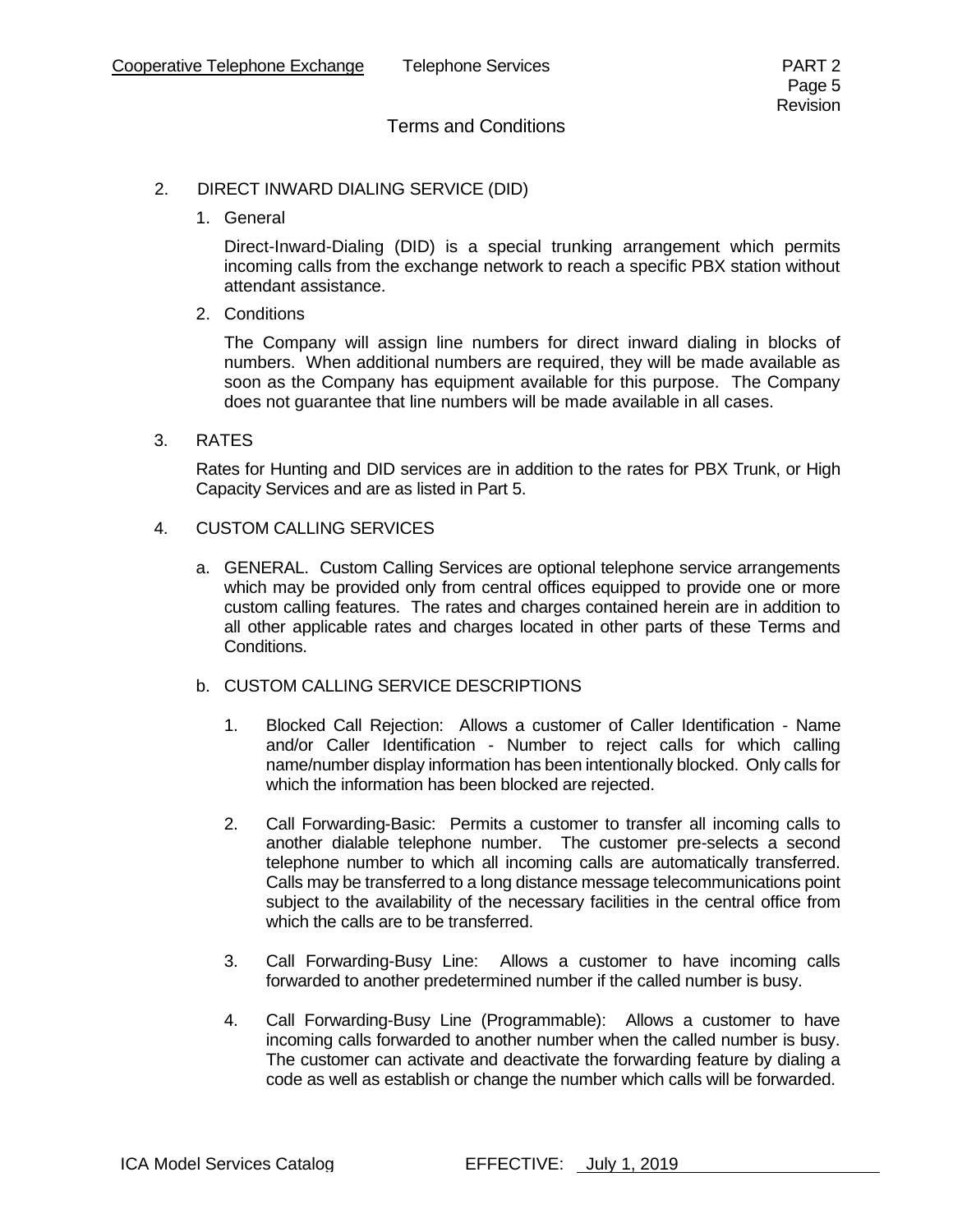- 5. Call Forwarding-Don't Answer: Allows a customer to have an incoming call forwarded to another number if the customer does not answer after a preset number of rings.
- 6. Call Forwarding-Don't Answer (Programmable): Allows a customer to have an incoming call forwarded to another number if the customer does not answer after a preset number of rings. The customer can activate and deactivate the forwarding feature by dialing a code as well as establish or change the number to which calls will be forwarded.
- 7. Call Forwarding-Remote Activation: Allows a customer to activate or deactivate all types of Call Forwarding services, or to change the forward-to destination from a remote location.
- 8. Call Hold: Allows incoming calls to be placed on hold and retrieved from the same or another extension.
- 9. Call Rejection: Enables a customer to reject call attempts from up to 10 numbers of calling parties by dialing a code and the telephone numbers of calls to be rejected. Any call attempts to the customer from these numbers will be prevented from terminating to the customer and will instead be connected to an announcement informing the caller that the call is not presently being accepted by the called party. A customer may also reject future calls from the most recent call received by dialing a code after completing the call.
- 10. Call Trace: Allows a customer to activate an immediate trace of the last incoming call, without requiring prior approval and intervention by service Provider personnel. The identification of the traced number is located at the Company.
- 11. Call Waiting: By means of a tone signal a customer who is using his telephone is alerted when another caller is trying to reach that station. This permits putting the first call on hold so that a second call can be answered.
- 12. Call Waiting Deactivation: This feature gives Call Waiting customers the ability to control when Call Waiting functions on their line.
- 13. Call Waiting-Enhanced: Allows Call Waiting to be utilized with Three Way Calling.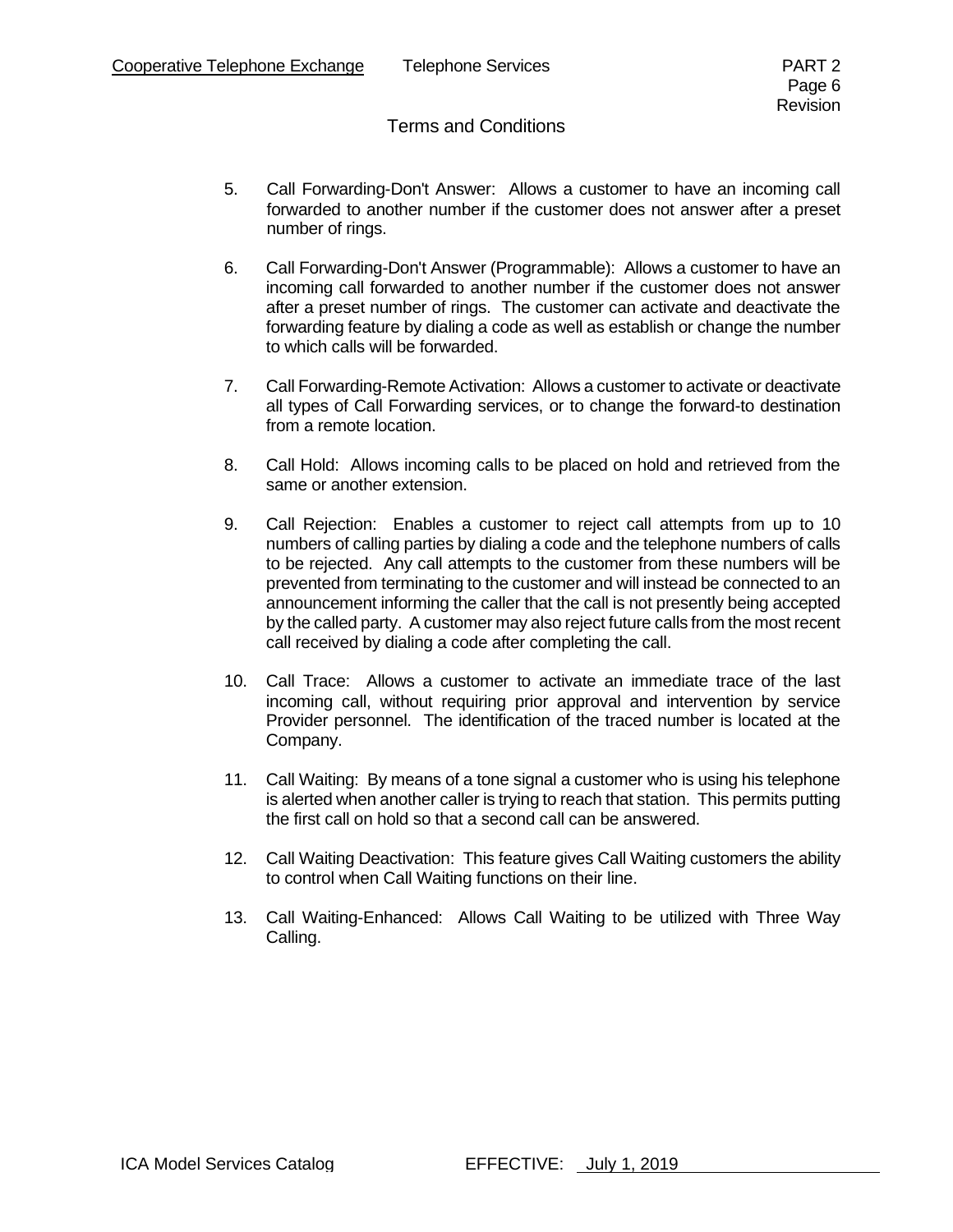- 14. Call Identification Blocking-Per Call: Enables a customer to control the disclosure of their telephone number or name and telephone number to a subscriber of Caller Identification (where technically feasible) by temporarily changing the public/private status indicator of the telephone number. A customer must dial a code before each call to change the indicator from public to private. "Public status" allows delivery of the telephone number or name and telephone number. "Private status" prevents delivery of the telephone number or name and telephone number. Per Call Blocking is provided at no charge
- 15. Call Identification Blocking-Per Line: Provides a permanent private indicator on a customer's line. Once blocking is established on the customer's line, the private status cannot be deactivated by the customer. Rates and charges are provided herein. Federal, State and Local Law Enforcement Agencies, nonprofit domestic violence/sexual assault agencies and their staffs, and victims of domestic/sexual assault or individuals who express a personal safety need and sign a personal safety exemption form may be provided additional arrangements for private status and/or line blocking, on a line-by-line basis, at no charge.

The certification form identifies the customer who is to receive Per Line Blocking at no charge and acknowledges that if a line is equipped with Per Line Blocking, that the telephone number and name will not be delivered to subscribers of Caller ID, including poison control centers, hospitals, medical centers and others who might use Caller ID to provide assistance. 911 is not affected. And, some subscribers of Caller ID Service may choose not to answer blocked calls.

The customer acknowledges the understanding of the above. Further, the customer releases the Company from all claims and liability, including personal injury caused by its errors, omissions and operation or malfunction of Per Line Blocking service.

16. Caller Identification-Name: Allows for the automatic delivery of a calling party's name to the called customer, which gives the called customer an opportunity to decide whether to answer the call immediately or not. The name is displayed on customer provided equipment.

The name displayed shall be the name associated with the calling telephone number as shown on the Company's records. The Company, in its discretion, may abbreviate or limit that name for display purposes. The Company does not assure name accuracy, and it shall not be liable to any party for errors, omissions or mistakes. The Company's sole and only obligation shall be to reasonably correct errors in names when notified in writing of such errors.

17. Caller Identification-Number: Allows for the automatic delivery of a calling party's telephone number (including nonpublished and nonlisted telephone numbers) to the called customer, which gives the called customer an opportunity to decide whether to answer the call immediately or not. The number is displayed on customer provided equipment.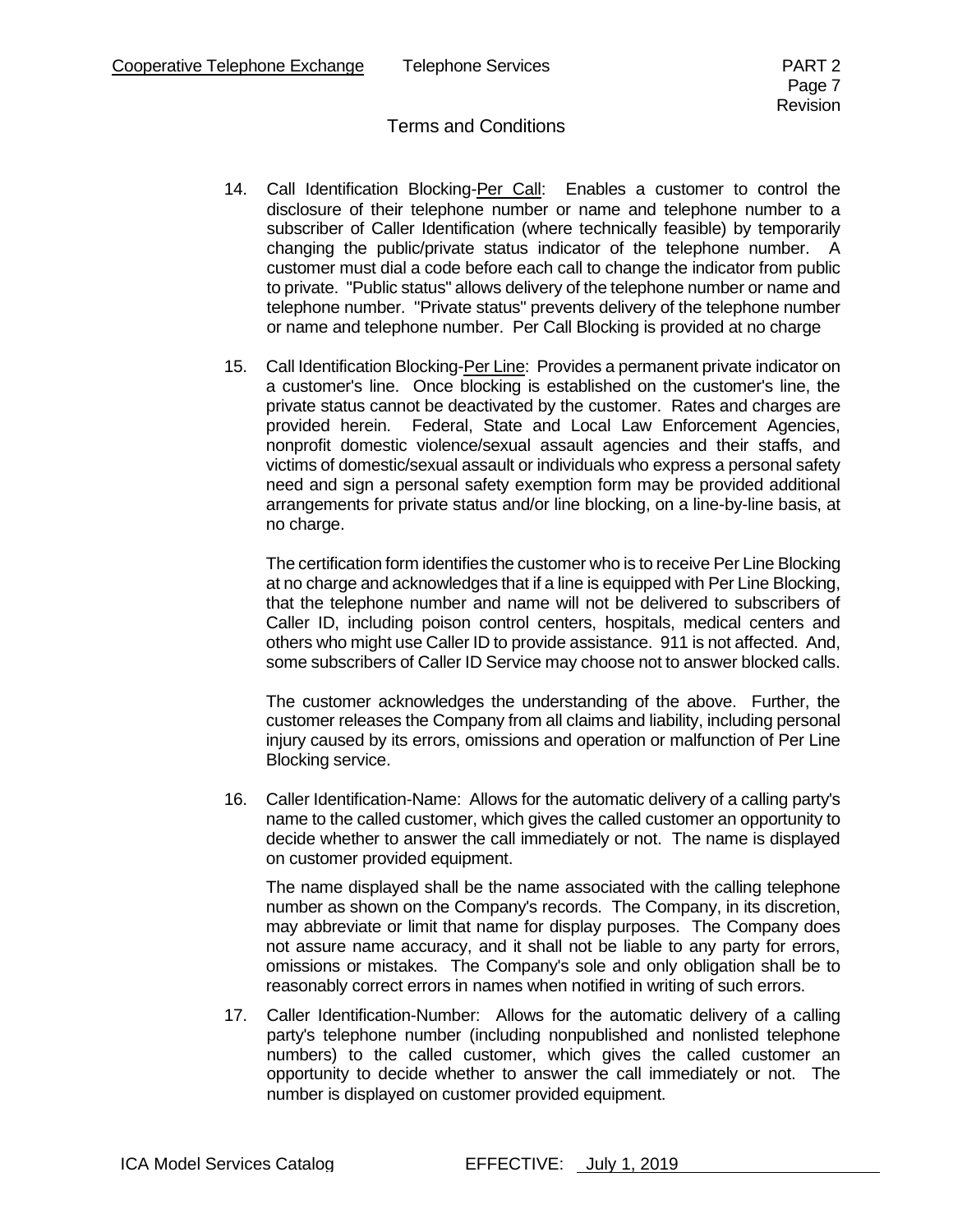- 18. Continuous Redial: Automatically redials the last number a customer dials. If the called party's number is busy, a special tone will alert the customer when the called number becomes idle.
- 19. Dial Call Waiting: Allows a customer with a line equipped with the feature to direct a Call Waiting tone or a Distinctive Alert signal to a line equipped with Distinctive Alert. The feature is activated by dialing a present access code and the telephone number of the line to which the signal is directed.
- 20. Direct Call Pick Up: Allows a customer to answer a call, during the ringing cycle, that is directed to another line by dialing a present access code and the telephone number of the line to be answered. Both the originating line and the line to be answered must be equipped with the feature.
- 21. Direct Call Pick Up With Barge-In: Allows a customer to answer a call directed to another line which has been answered or is ringing by dialing a preset access code and the telephone number of the line to be answered. Both the originating line and the line to be answered must be equipped with the feature.
- 22. Distinctive Alert: Allows a customer to receive an audible Call Waiting tone or Distinctive Ringing signal from a line equipped with Dial Call Waiting. If the called line is idle, a Distinctive Ringing signal will be heard. If the called line is busy, the called line receives a Call Waiting tone.
- 23. Distinctive Ringing: A central office based service which provides up to three distinctive ringing codes on incoming calls, using one individual access line. The distinctive ringing codes are achieved by assigning up to three additional telephone numbers to the access line. Two types of Distinctive Ringing are available:
	- a. Type A: The above service without a directory listing.
	- b. Type B: The above service with a directory listing.
- 24. Group Intercom: Allows individuals within a designated intercom group to contact each other by using an access code and abbreviated dialing, which permits, one-, two-, three- or four-digit dialing.
- 25. Hot Line Service: Allows a customer to establish a switched connection to a predetermined number when the customer's telephone goes off-hook. No dialing is required and the call is processed automatically to the predetermined telephone number.
- 26. Last Call Identification: Enables a customer to receive a voice message identifying date, time and number of the last incoming call.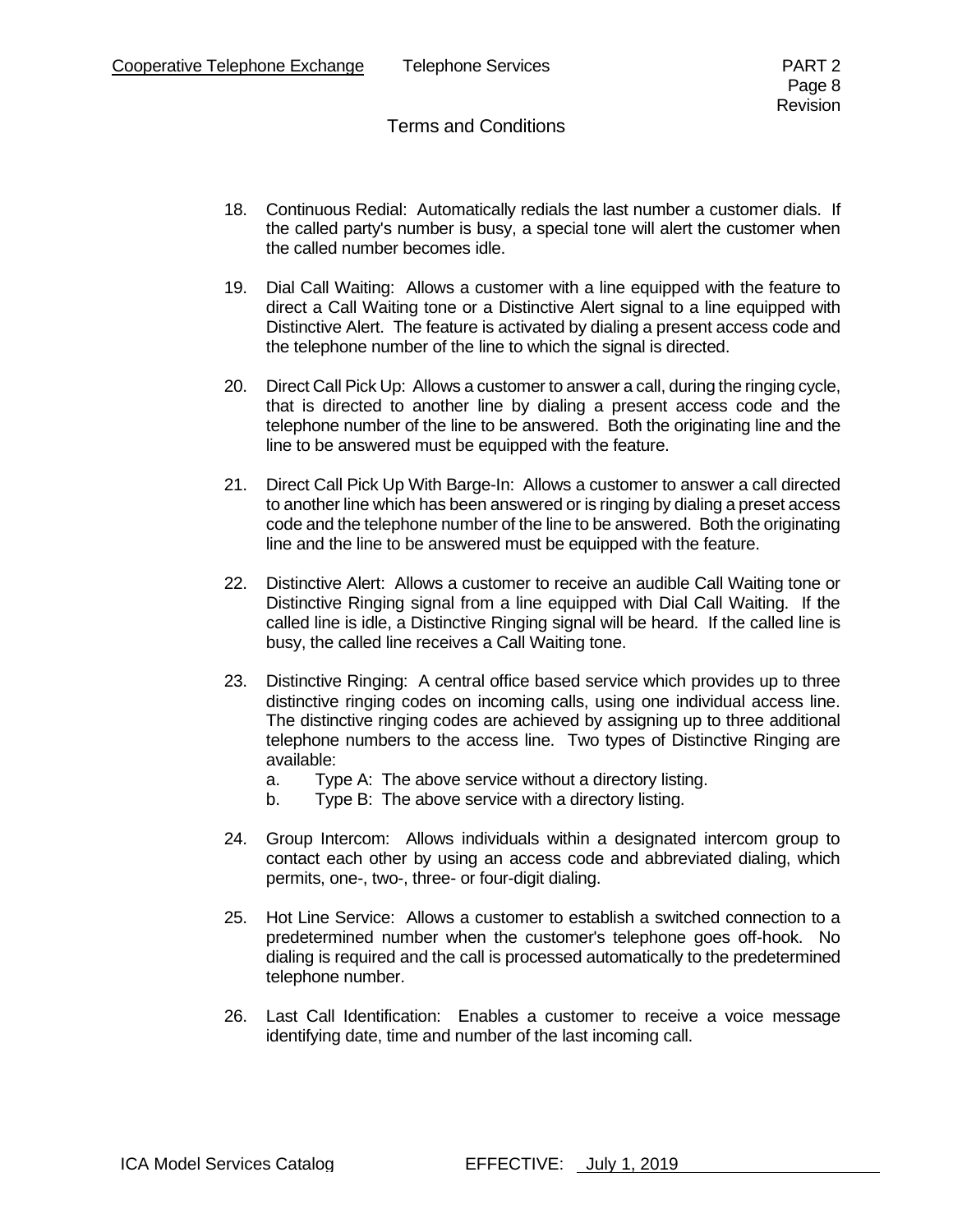- 27. Last Call Return: Enables a customer to perform an activation procedure and automatically redial the last incoming number without having to know the number of the calling party.
- 28. Network Call Transfer: Enables a subscriber to transfer two calls into a new call between remote subscribers while releasing their own connection. NCT works as follows: A calls B, B calls C, B transfers the call to C which releases B's connection. The party transferring the call drops out of the call when the transfer is completed, freeing up the line while two calls remain in operation. The line that transferred the call is now available for other calls, increasing the line's capacity.
- 29. Priority Call: Allows a customer to assign a maximum of 10 callers' telephone numbers to a special list. The customer will hear a distinctive ring at their location, when calls are received from callers' telephone numbers on that list.
- 30. Remote Call Forwarding: A service provided in lieu of an individual line whereby a call placed to a customer's telephone number in one central office is automatically forwarded by Company central office equipment to another customer designated line.
- 31. Selective Call Forwarding: Allows a customer to specify a special list of a maximum of 5 telephone numbers. Incoming calls placed to the customer from telephone numbers on that list will automatically be forwarded to a predefined telephone number. All other calls will be handled normally.
- 32. Speed Calling: Enables a customer to place calls to other telephone numbers by dialing a one- or two-digit code rather than a complete telephone number. Customer may subscribe to only one of either the 8 Code capacity or 30 Code capacity on the same line.
- 33. Telemarketer Call Screening: Screens all incoming calls and plays a message for those calls that do not provide valid Caller ID information. The option does permit the caller to press a 1 which will allow the call to proceed and ring the called line.
- 34. Three Way Calling: Enables a customer to add a third party to an existing call without operator assistance, thereby establishing a three-way conversation. The transmission may vary depending on the distance and routing necessary; therefore, transmission may not meet normal standards.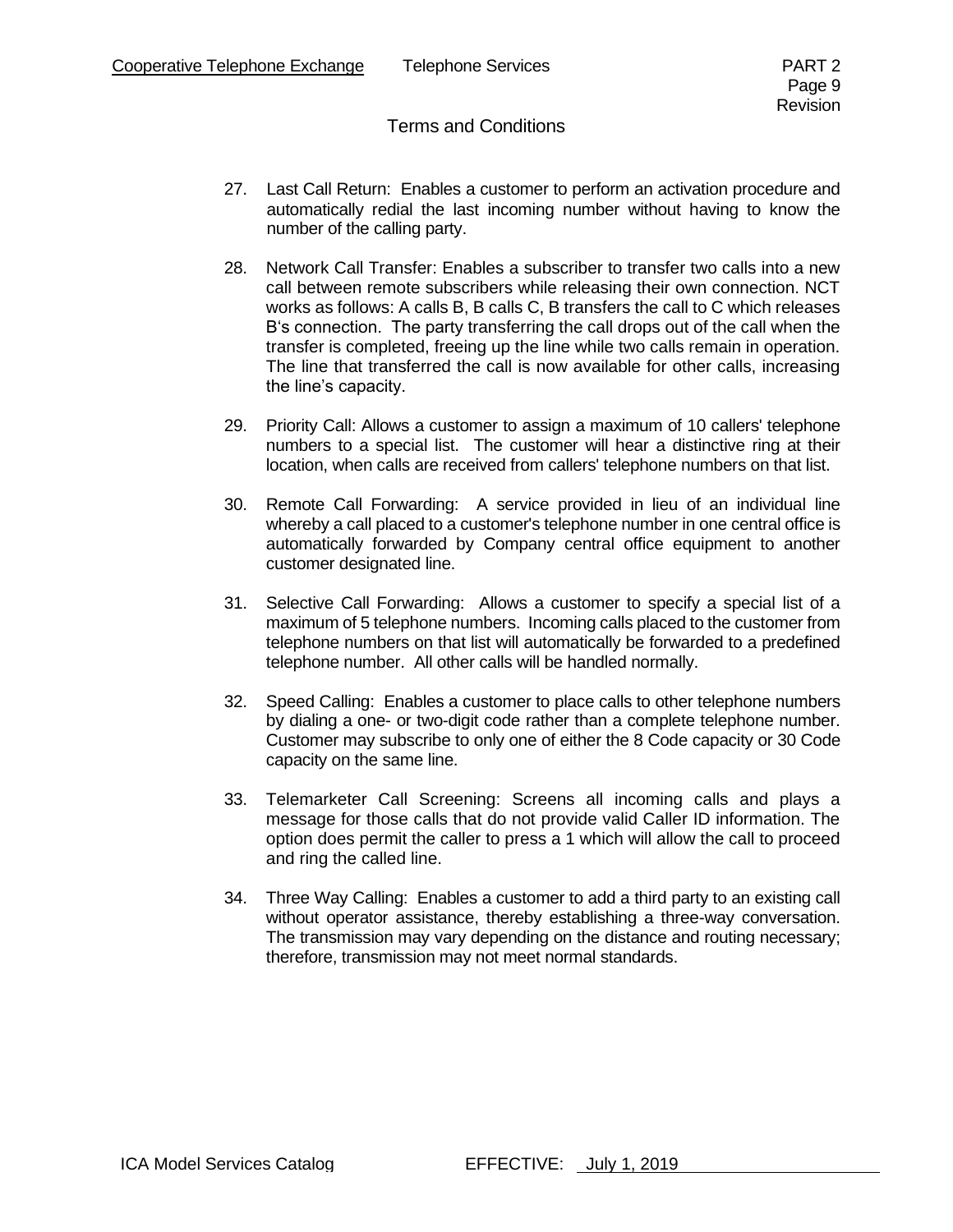- 35. Warm Line Service: Allows a customer to establish a switched connection to a predetermined number if the customer does not dial a number within a specified length of time after going off-hook. When the customer's telephone goes offhook and dialing begins within a specified time delay period, the call will proceed normally as dialed. If dialing has not started before the end of the predefined time delay period, a predetermined stored number is automatically dialed by the central office equipment.
- c. CONDITIONS
	- 1. Call Forwarding Services shall not be used to extend calls on a planned and continuing basis to intentionally avoid the payment in whole or in part, of message toll charges that would regularly be applicable between the station originating the call and the station to which the call is transferred. Customers utilizing call forwarding services are responsible for the payment of charges for each toll call to the telephone to which the call is transferred.
	- 2. Control of the number assignment on the shared speed call list associated with Group Intercom resides with the provider. The provider must have an access line in the same central office as their client for the purpose of controlling the speed call list. The access line will be restricted from dialing any toll calls billable to the end user.
	- 3. Custom Calling Services will be provided in connection with individual line residence and business service. Custom Calling Services may not be available to PBX customers.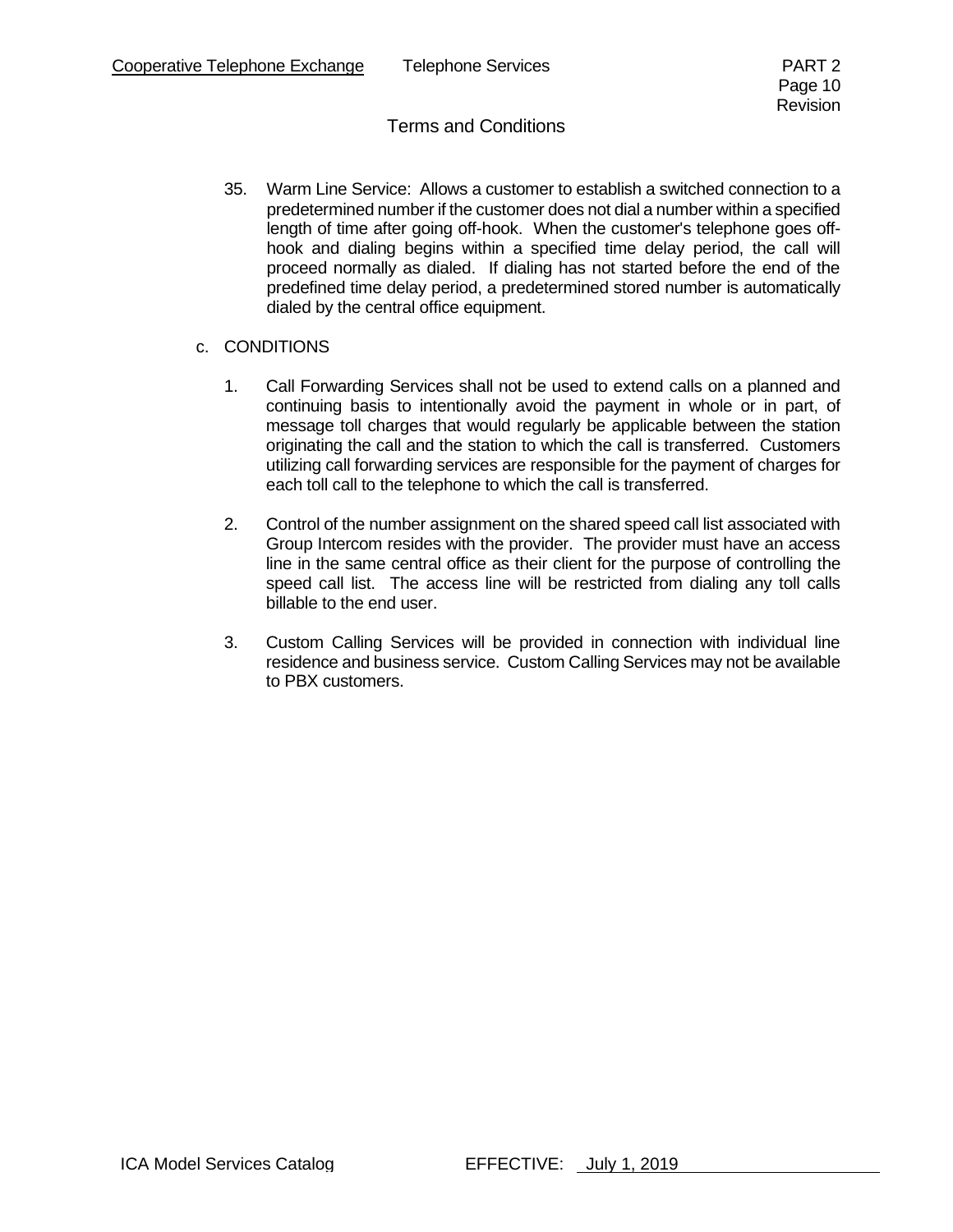#### d. PERSONAL SAFETY EXCEPTION FORM

Customer Certification: In order to provide a solution to your unique personal safety concerns, it is necessary for you to provide responses to the questions below.

What is the estimated interval of time that your personal safety concerns require "Per-Line" Blocking?

If you are requesting "Per-Line" Blocking for a telephone line other than your own, the responsible party must sign below.

CUSTOMER REQUESTING FREE PER LINE BLOCKING: PRINT NAME: <u> 1980 - Johann Barnett, fransk politik (f. 1980)</u> SIGNATURE:

TELEPHONE NUMBER WHERE PER LINE BLOCKING WILL BE ASSIGNED:

|             | CUSTOMER RESPONSIBLE FOR TELEPHONE ACCOUNT: |
|-------------|---------------------------------------------|
| PRINT NAME: |                                             |
| ADDRESS:    |                                             |
| SIGNATURE   |                                             |

If a line is equipped with "Per-Line" Blocking, the telephone number of that line will not be delivered to any subscribers of Caller ID. Poison control centers, hospitals, medical centers and others who might use Caller ID will not be able to identify callers with "Per-Line" blocking who need assistance. In addition, subscribers of Caller ID may choose not to answer blocked calls. THE CUSTOMER REPRESENTS THAT HE/SHE UNDERSTANDS THE ABOVE, AND THE CUSTOMER RELEASES COOPERATIVE TELEPHONE EXCHANGE FROM ALL CLAIMS AND LIABILITY, INCLUDING PERSONAL INJURY, CAUSED BY ITS ERRORS, OMISSIONS AND THE OPERATION OR MALFUNCTION OF "PER-LINE" BLOCKING SERVICE.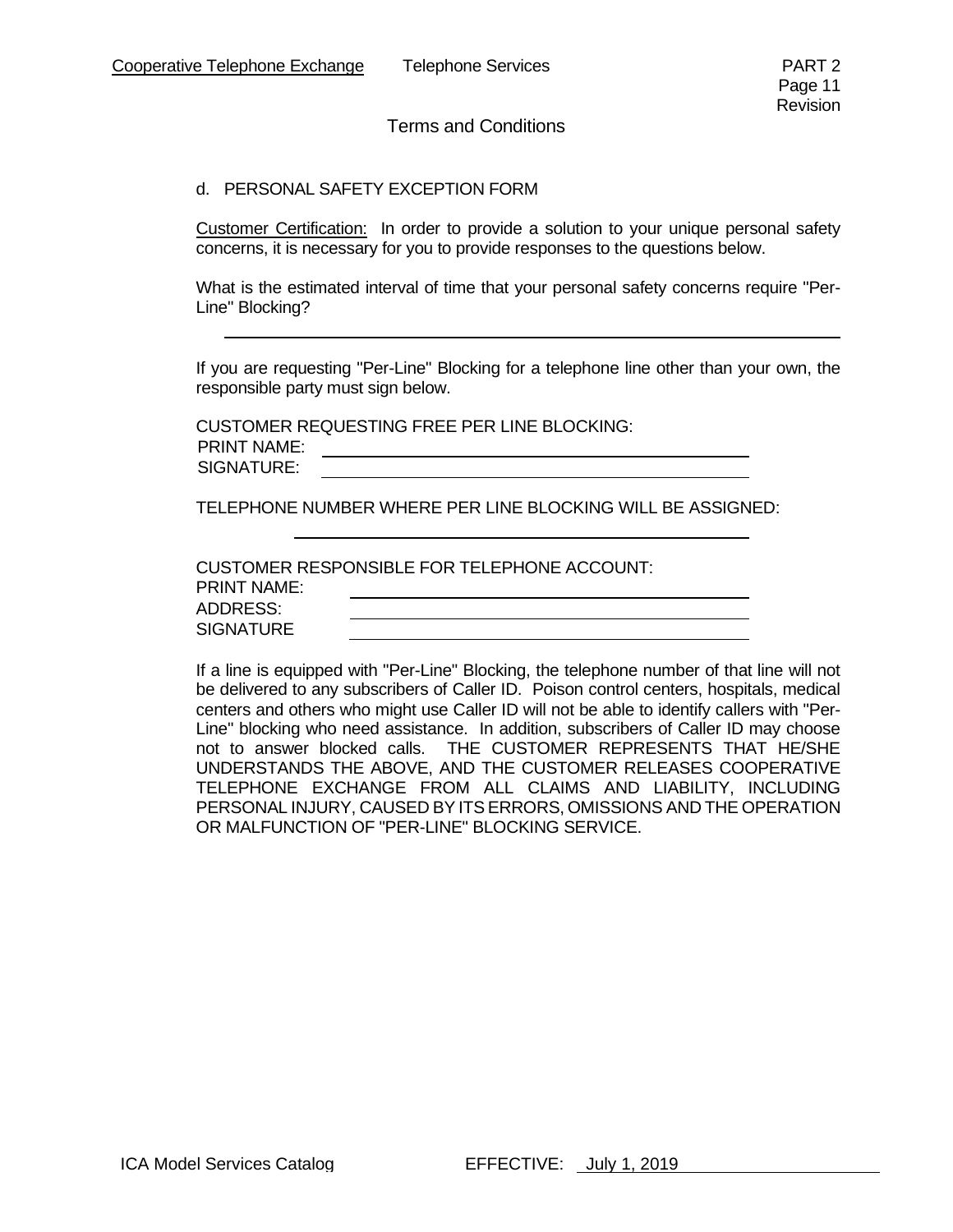#### 2.3 TELEPHONE NUMBERS, DIRECTORIES AND DIRECTORY LISTINGS

Telephone Numbers

- a. The customer has no proprietary right in the telephone number or any right to continuance of service from any specific central office, and the Company may assign or change the telephone number, the central office designation, or both, as is necessary in the conduct of its business or subject to any porting requirements.
- b. When services are discontinued, telephone numbers will be held from use (aged) according to industry standards before reassignment.

#### TELEPHONE DIRECTORIES

Directory Publication and Distribution

The Company

Provides listing information to a third party that publishes and distributes directories, or



Publishes and distributes telephone directories to its customers.

Where the company does not publish a directory, the Customer will hold the company harmless for damages due to errors or omissions in directory listings.

Where the Company does publish and distribute directories, any Claims for damages due to errors or omissions in directory listings will be limited to prorated charges for the customer service that is affected. In the case of extra listings in the alphabetical section of the directory for which a charge is made, the Company's liability shall be limited to an amount not to exceed the established rate for such listing for the directory period in which the error or omission occur.

The Company will normally publish and distribute a directory annually containing the serving exchange listings for each Central Office Access Line without charge. Additional directories may be furnished at the discretion of the Company. Directories containing listings for other areas may be provided at a nominal charge. Directories are furnished to customers as an aid in the use of the telephone service. The Company reserves the right to charge for directories issued in replacement of directories.

Where services are provided through a local resale/shared use supplier, the Company shall provide the resale/shared use supplier a directory in accordance with these Terms and Conditions. The local resale/shared use supplier shall be responsible for providing local exchange telephone directories to its customers or users.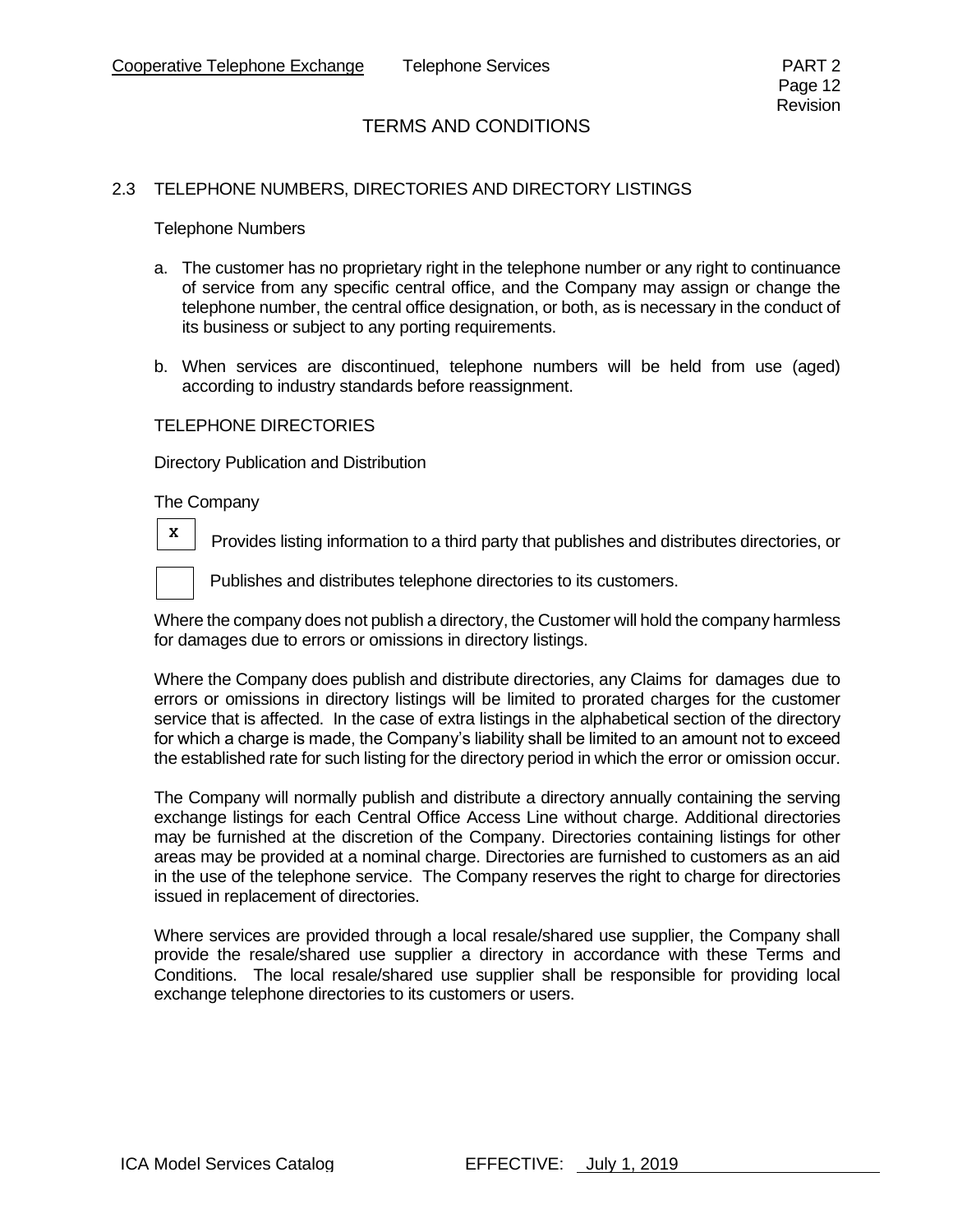#### DIRECTORY LISTINGS

Directory listings remain the property of the Company and are not to be reproduced without the permission of the Company.

The following options are available to Customers regarding to the alphabetic section of the white pages of the telephone directory for business or residence customers.

- 1. A Primary listing, which may include the name, address and telephone number of the individual, organization, firm or corporation for whom the service has been contracted, will be furnished at no charge.
	- a. Listings will be limited to such information as is necessary for proper identification.
	- b. The length of a listing may be limited by the use of abbreviations where the clarity of the listing and the identification of the customer will not be impaired.
	- c. The Company may refuse to insert any listing which, in its judgment does not facilitate the use of the directory.
- 2. Additional listings may be furnished with business or residence service for persons who occupy the same premises at the rates shown above. An additional listing may include the same address and telephone number as the primary listing.
- 3. An Alternate call listing refers a calling party to certain other telephone numbers such as after business hours, on Sundays, holidays, or if there is no answer on the first listed number. Where the alternate call number is that of another customer, the listing will be furnished only with written approval of the other customer.
- 4. A Foreign or nonsubscriber listing is furnished to customers requesting that their listing be included in a directory of an exchange other than that from which service is rendered. The rate for a foreign company listing will be the rate of the company in whose directory the listing appears.
- 5. Unlisted Service indicates the customer listing is omitted from the directory but otherwise posted on the directory assistance records and the telephone number will be given out upon request.
- 6. Private service is the omission of a customer's listing from both the telephone directory and directory assistance records.
	- a. When private service is to be furnished, the customer will hold the Company harmless from any damages which might arise, and will absolve the Company from any responsibility for the failure of the customer to receive calls because of the private listing.
	- b. No charge will apply for private service for customers having other listed service.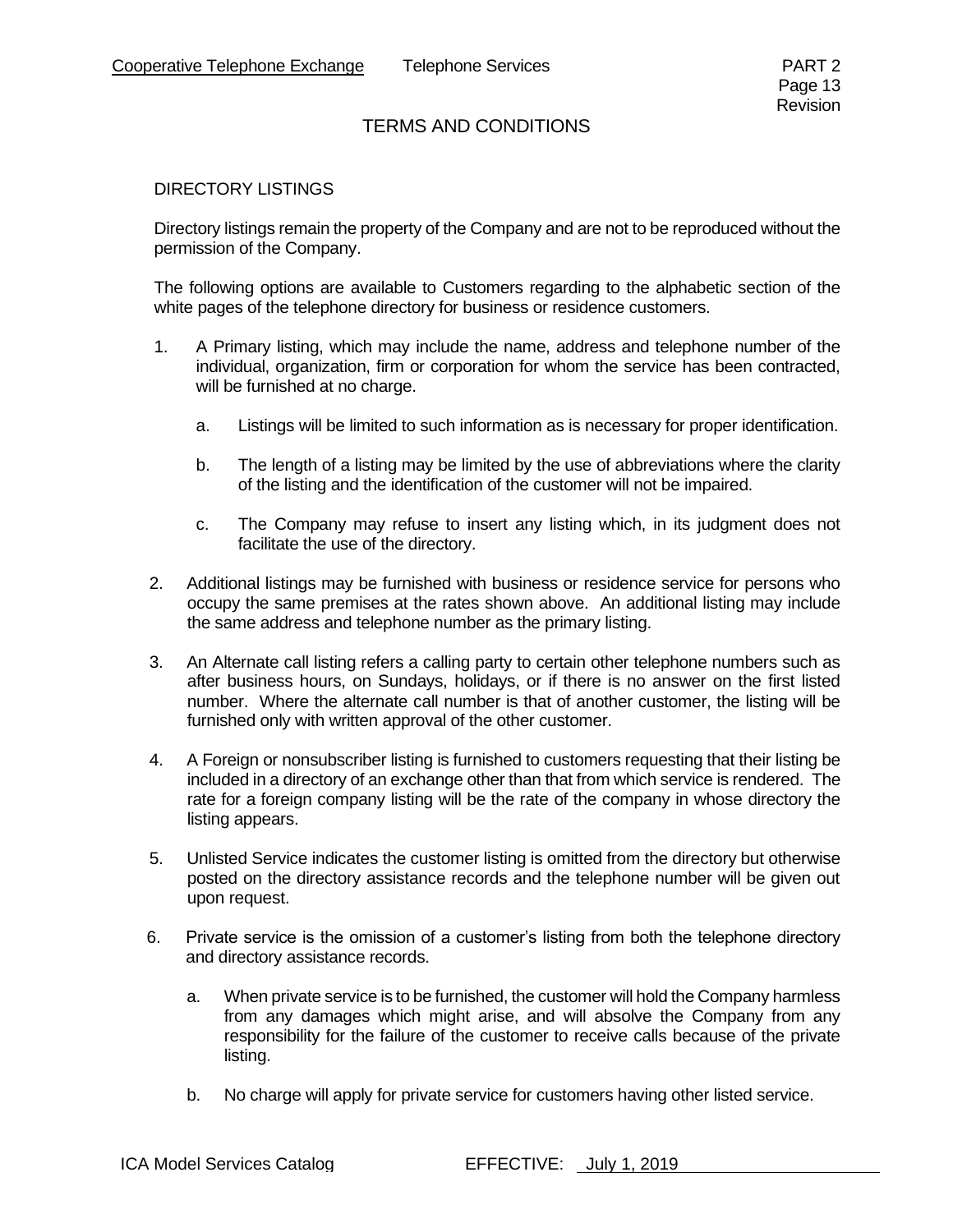- 7. The charge for additional, alternate or private listings is effective the day the directory assistance record is posted.
- D. See Section 5 for Rates for Directory Listings.

#### 2.4 INFORMATION SERVICES AND CALLING RESTRICTIONS

- A. LOCAL OPERATOR SERVICES
- 1. GENERAL

Customers can access local operator services by dialing "0" (0 minus) for assistance in placing a call.

- 2. CONDITIONS
	- a. Local calls may be completed or billed with live or mechanical assistance by a third party under contract with the Company.
	- b. Calls may be billed collect to the called party, to an authorized third-party number, or to the originating line. Local calls may be placed on a station to station basis or to a specified party (Person-to-Person), or designated alternate.
	- c. The following operator assisted calls are exempt from operator surcharges:
		- 1. Calls to designated Company numbers for official Company business.
		- 2. Emergency calls to authorized civil agencies.
		- 3. Operator dialed calls to: -re-establish a call which has been interrupted due to a service failure; -establish a call where Company service problems prevent completion; -complete a call for a calling party who identifies that they are unable to call due to a disability.
- B. RATES

See Part 5 for Rates for Local Operator Services

- C. LOCAL DIRECTORY ASSISTANCE
	- 1. GENERAL
		- a. Customers can access local directory assistance by dialing "411" for assistance in determining a telephone number.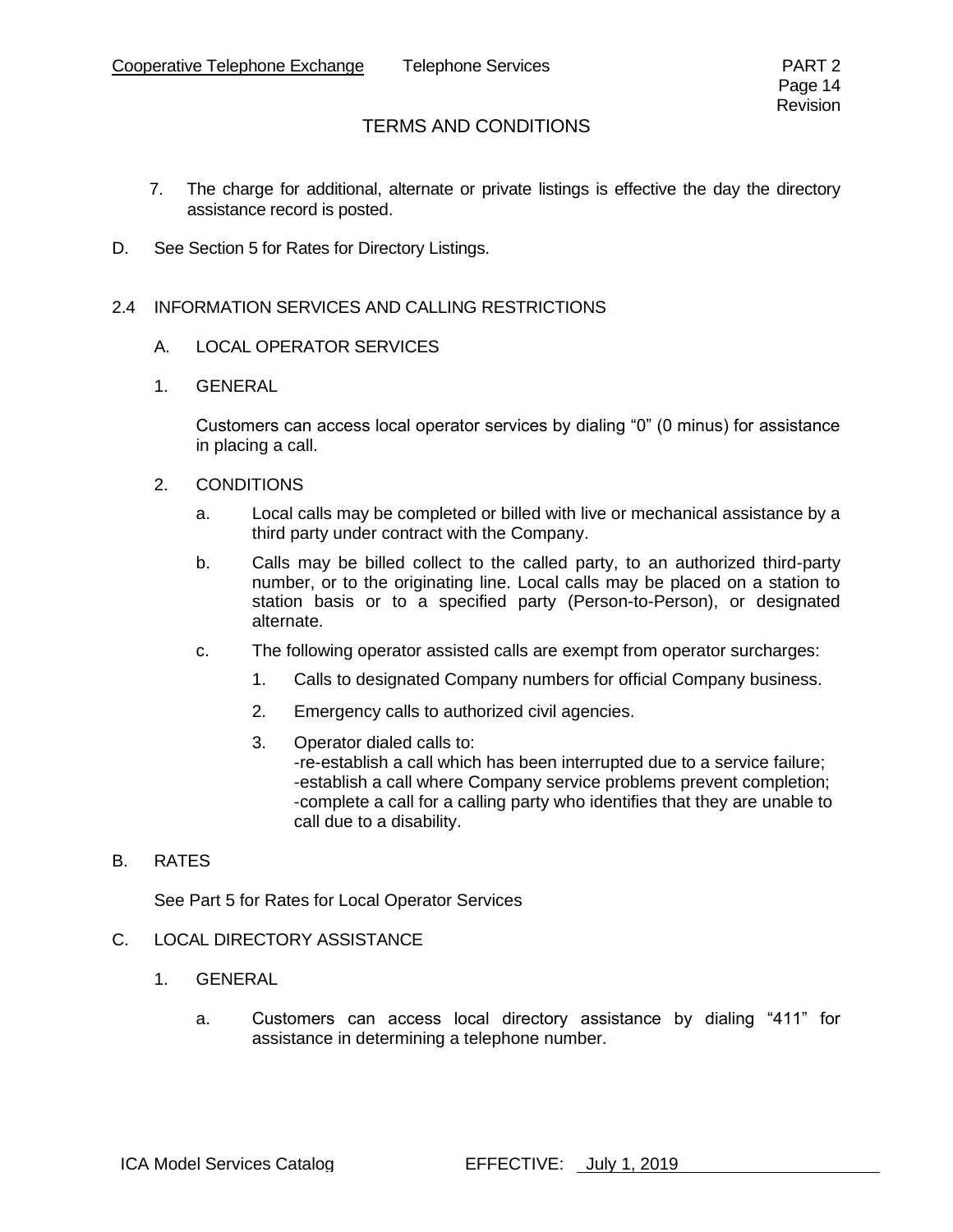#### 2. CONDITIONS

- a. A Directory Assistance Charge applies for each telephone number, area code, and/or general information requested from the Directory Assistance operator except as follows:
	- 1. Requests in which the Directory Assistance operator provides an incorrect number. The customer must inform the Company of the error in order to receive credit.
	- 2. In some cases, it may be possible to have the call completed without further dialing by the customer. An additional charge may be applied when call completion is authorized by the customer.

#### 3. RATES

See Part 5 for Rates for Local Directory Assistance

#### D. TOLL BLOCKING SERVICE

- 1. GENERAL
	- a. Toll blocking service provides denial of outgoing 0+ and 1+ long distance calls for central office Access Lines or Trunks
	- b. The customer shall not be permitted to place outgoing calls to an operator or any part of the 0+ or 1+ long distance network when this service is in effect.
		- 1. Incoming calls are not restricted.
- 2. RATES
	- a. Rates for Toll Blocking Service are as listed in Part 5, however, Toll blocking is available to Lifeline customers without charge

#### E. INFORMATION SERVICE ACCESS BLOCKING

- 1. GENERAL
	- a. Information Service Access Blocking enables customers with individual line service to request the blocking of access to all 900 and 976 numbers.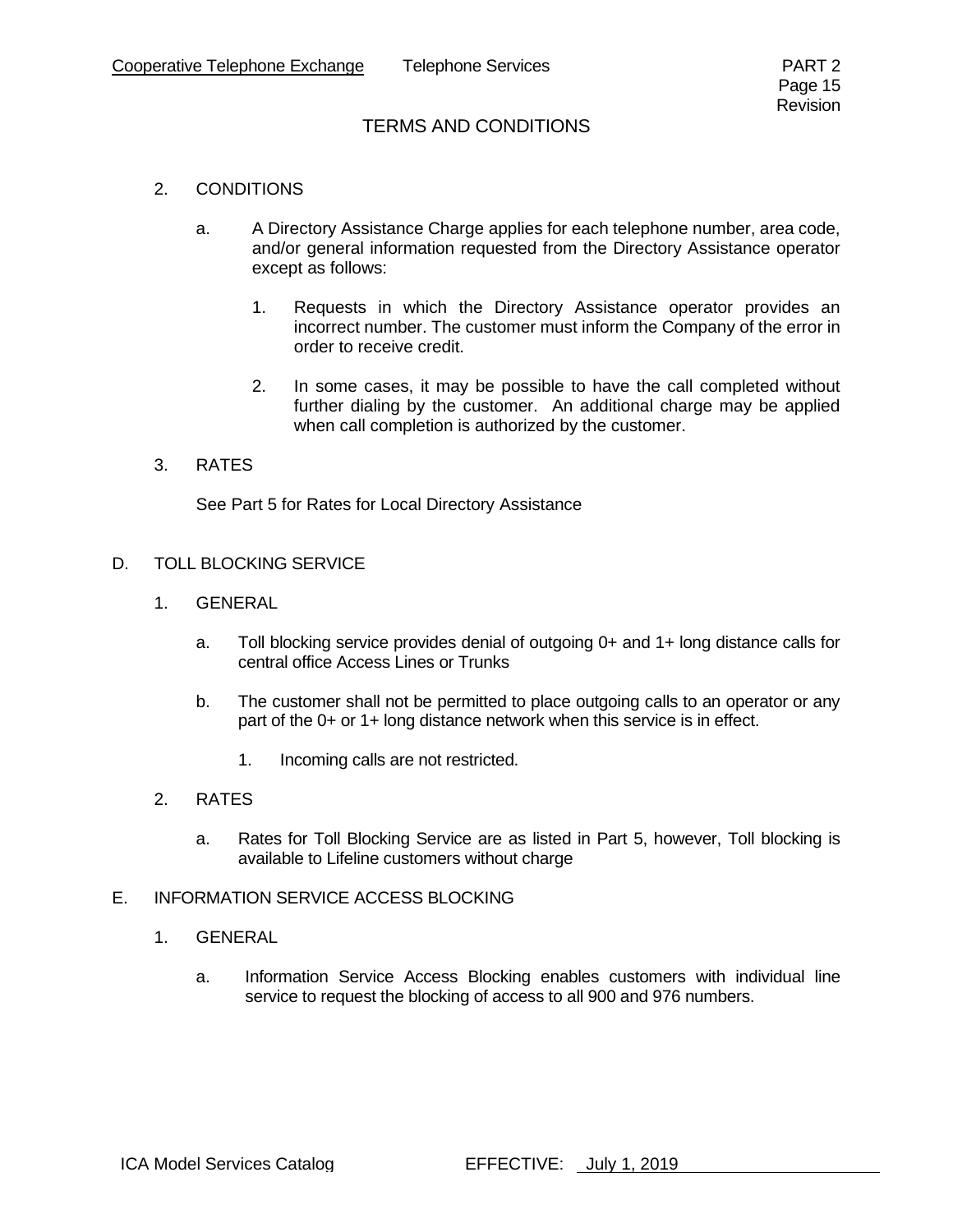#### 2. RATES

- a. Rates for Information Service Access Blocking Service are as listed in Part 5.
- b. A customer shall not be charged for the first activation of information service access blocking. After this service has been established, subsequent unblocking and/or reblocking will be subject to all applicable charges.

#### E. BILLED NUMBER SCREENING SERVICE

- 1. GENERAL
	- a. Billed Number Screening Service places the customer's number in an industry database to prevent the billing of collect calls, third number calls or both to a customer's telephone number.
- 2. CONDITIONS
	- a. The Company makes no guarantee and assumes no liability for the accuracy of Billed Number Screening Service. The customer agrees fully and completely to indemnify and save harmless the Company from any and every claim, loss, damage, suit or liability out of the furnishing or failure to furnish Billed Number Screening Service.
- 3. RATES
	- a. Rates for Billed Number Screening Service are as listed in Part 5.

#### 2.5 MISCELLENEOUS SERVICES

- A. FOREIGN EXCHANGE SERVICE
	- 1. GENERAL
		- a. Foreign Exchange Service (FX) is a local service that provides dial tone to and from a telephone exchange other than the subscribers local exchange. In essence, the telephone subscriber is provided dial tone from another exchange whereby calls are transmitted over a special circuit between the two exchanges.
		- b. The rates and charges contained herein are in addition to all other applicable rates and charges located in other parts of these Terms and Conditions.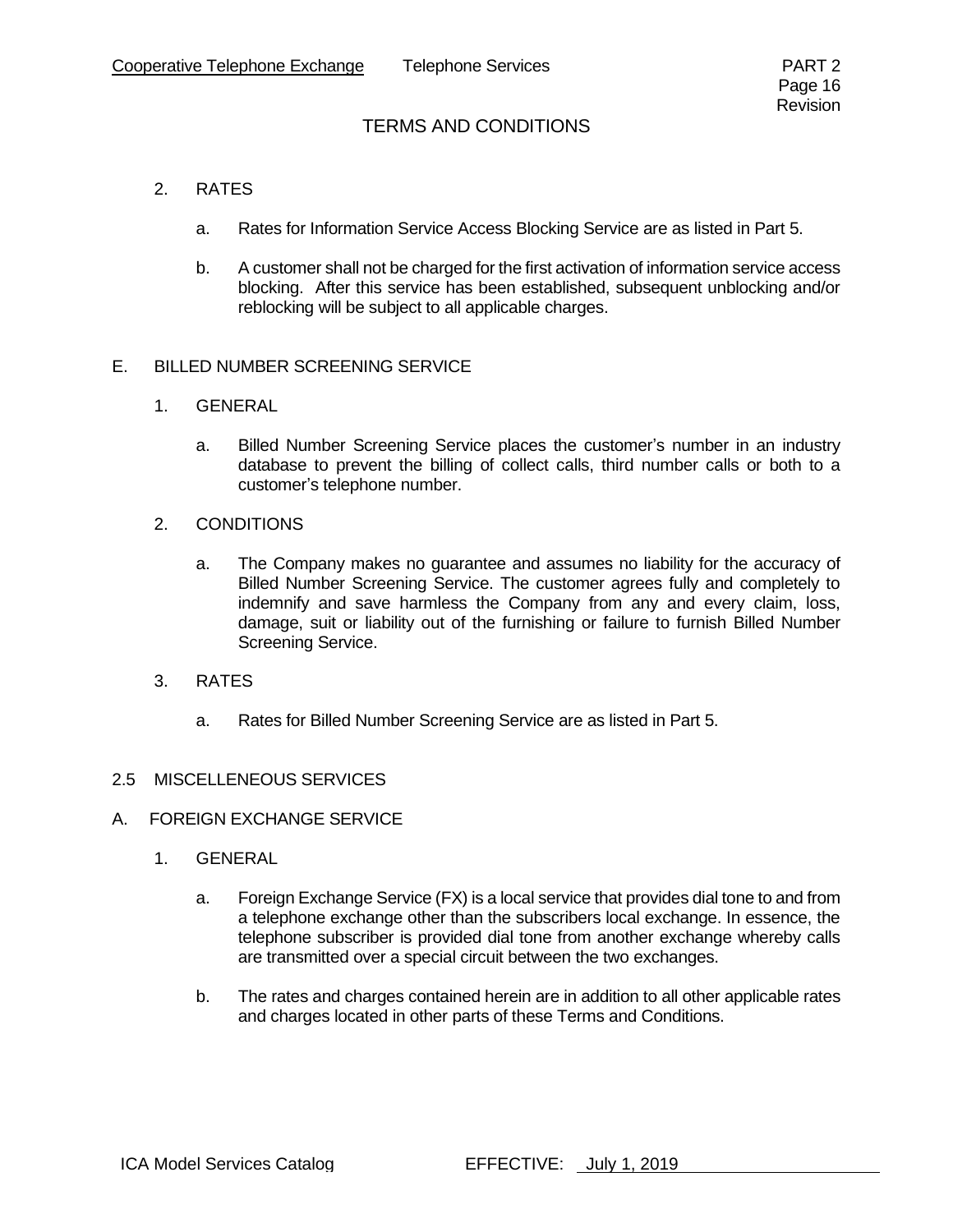#### 2. DEFINITIONS

- a. Local Exchange the exchange in which the customer premise equipment is located and in which service is provided.
- b. Serving Exchange the exchange in which the serving central office is located.

#### 3. RATES

- a. Serving Exchange (Dial Tone Provider) rates would be as follows:
	- 1. Business or Residence rates would apply
	- 2. Plus, a FX service interexchange Facility at Special Access Rates

#### 4. CONDITIONS

- a. Foreign Exchange Service will be limited to business and residence individual Local Service, or PBX trunks, when facilities for its provision are available.
- b. One directory listing will be provided, without added charge in the alphabetical directory covering the serving exchange for each business or residence service. In addition, each business customer will be entitled to a regular listing in the classified directory covering the serving exchange without additional charge. Additional listing in the alphabetical and/or classified directories covering the local or other exchanges may be provided at the rates effective in those exchanges.
- c. Customers to Foreign Exchange Service are required to subscribe to Local Service of the exchange from which service would normally be rendered. Any suspension or termination of the primary Local Exchange Service will require suspension or termination of the Foreign Exchange Service.
- d. Calls beyond the local calling area of the serving exchange will not be permitted.

#### B. OFF PREMISE EXTENSIONS

1. GENERAL

Service includes capability for extending standard Access Line service between premises.

a. Connections made between buildings on same Premises, may be made using customer owned wiring in accordance with connection standards as detailed in Part 1 of these terms and conditions and within the operational limits of the Company's network.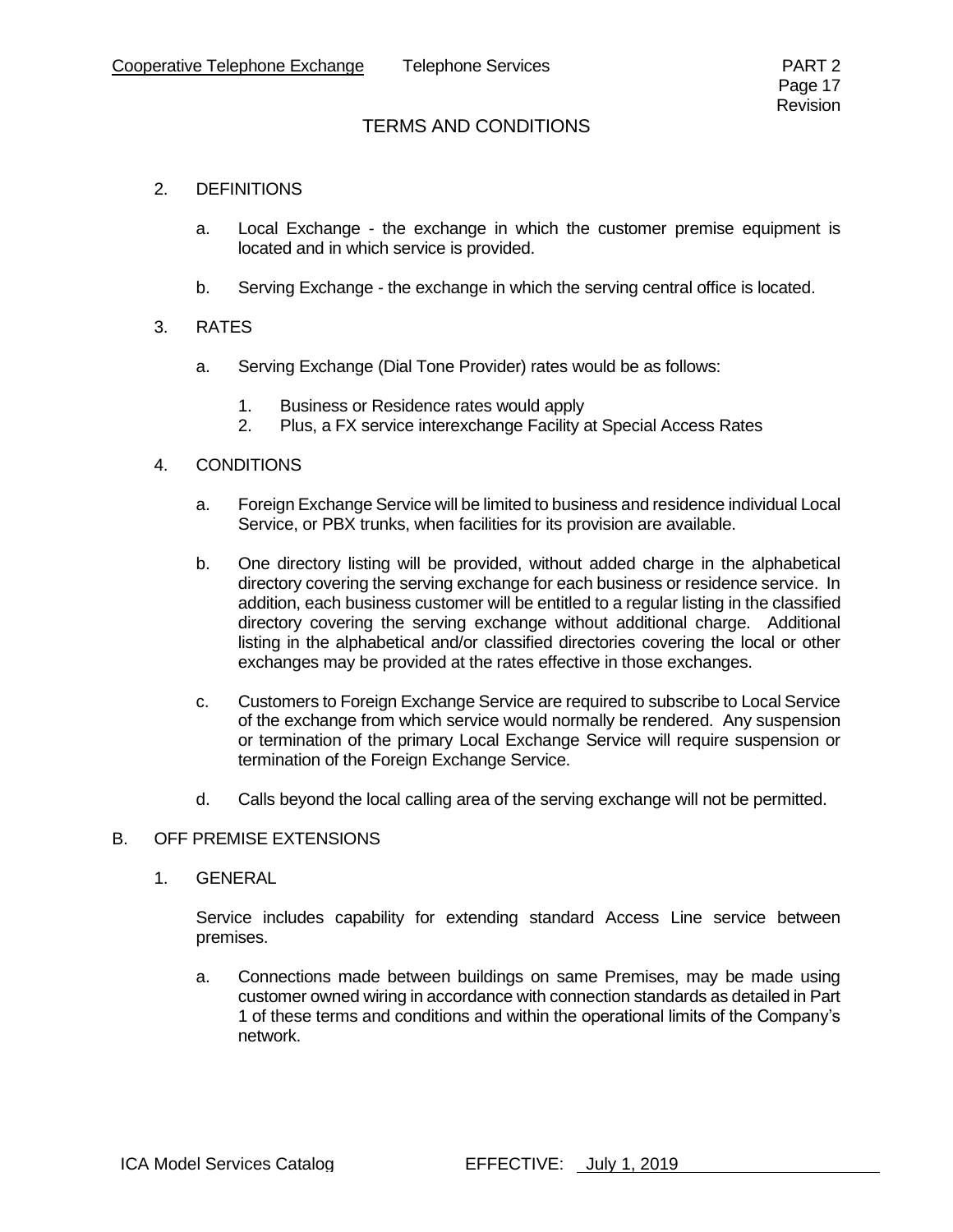- b. Where offered, Connections between separate premises will be made by installing separate Basic Telephone Services at each location, and arranging them to work as a single service.
- 2. CONDITIONS

The company may require a written customer acknowledgement regarding the information it is able to deliver related to any 911 calls location information.

3. RATES

See Part 5 for Rates for Off Premise Extensions

- C. ENHANCED UNIVERSAL EMERGENCY NUMBER SERVICE (E911)
	- 1. GENERAL
		- a. E911 Service– 911 Service ("911") is a three-digit local dialing arrangement available in specified areas to facilitate the reporting of an emergency requiring response by a public safety agency. . E911 services provided to the County may include capabilities such as call routing to dedicated trunks, maintenance of an Automatic Location Information (ALI) database, and Automatic Number Identification (ANI) delivery to a Public Safety Answering Point (PSAP) to provide for determination of the location of the caller.
	- 2. RATES AND SURCHARGES

The rates and charges for providing E911 call routing, trunks, and ALI database updates will be determined on an individual case basis. Additional charges may also be applied for individual features requested by the customer including, but are not limited to, central office modifications, data base preparation, trunking and maintenance.

Surcharges to customers of local exchange service are currently authorized in IAC Chapter 34A, to be assessed and collected by the Company.

- 3. CONDITIONS
	- a. The Telephone Company does not undertake to answer and forward E911 calls, but furnishes the use of its facilities to enable the customer's personnel to respond to such calls on the customers` premises.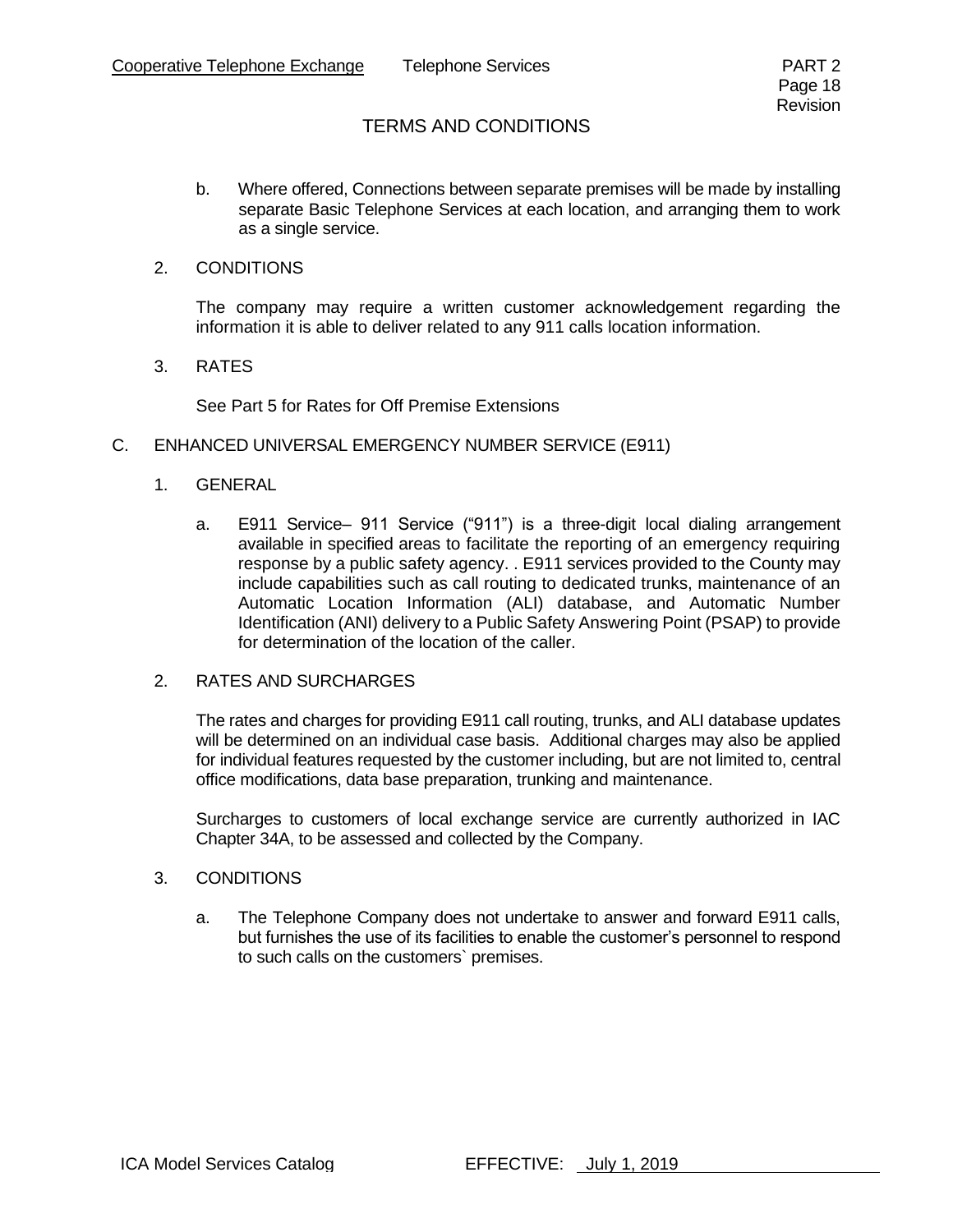- b. The E911 calling party forfeits the privacy afforded by non-listed and non-published service to the extent that the telephone number, address, and name associated with the originating station location are furnished to the PSAP. The names, addresses, and telephone numbers of telephone customers whose listings are not published in directories or listed in Directory Assistance Offices is confidential. Information will be provided on a call-by-call basis only for the purpose of responding to emergency calls.
- c. The Telephone Company's entire liability to any person for interruption or failures of E911 Service shall be limited to the terms set forth in this section and other sections of these Terms and Conditions.
- d. The Telephone Company's liability for any loss or damage arising from errors, interruptions, defects, failures, or malfunctions of this service or any part thereof whether caused by the negligence of the Telephone Company or otherwise shall not exceed an amount equivalent to the pro rata charges for the service affected during the period of time that the service was fully or partially inoperative.
- e. Each customer also agrees to release, indemnify and hold harmless the Telephone Company from any and all loss, claims, demands, suits, or other action, or any liability whatsoever, whether suffered, made instituted or asserted by the customer or by any other party or person, for any personal injury to or death of any person or persons, or for any loss, damage, or destruction of any property, whether owned by the customer or others.
- f. The customer also agrees to release, indemnify, and hold harmless the Telephone Company for any infringement or invasion of the right of privacy of any person or persons, caused or claimed to have been caused, directly or indirectly by the installation, operation, failure to operate, maintenance, removal, presence, condition, occasion or use of E911 service features and the equipment associated therewith, or by any services furnished by the Telephone Company in connection therewith, including, but not limited to, the identification of the telephone number, address, or name associated with the telephone used by the party or parties accessing E911 service hereunder, and which arise out of the negligence or other wrongful act of the Telephone Company, the customer, its user, agencies, or municipalities, or the employees or agents of any one of them.

#### D. OTHER N11 – SERVICE OFFERINGS

#### 1. SERVICE DESCRIPTION

a. 211 Service– 211 Service ("211") is a three-digit local dialing arrangement available in specified areas for the delivery of community information and referral services via voice grade facilities. Pursuant to Order 00-256, issued by the Federal Communications Commission (FCC) in CC Docket 92-105, the 211 code is assigned for access to community information and referral services.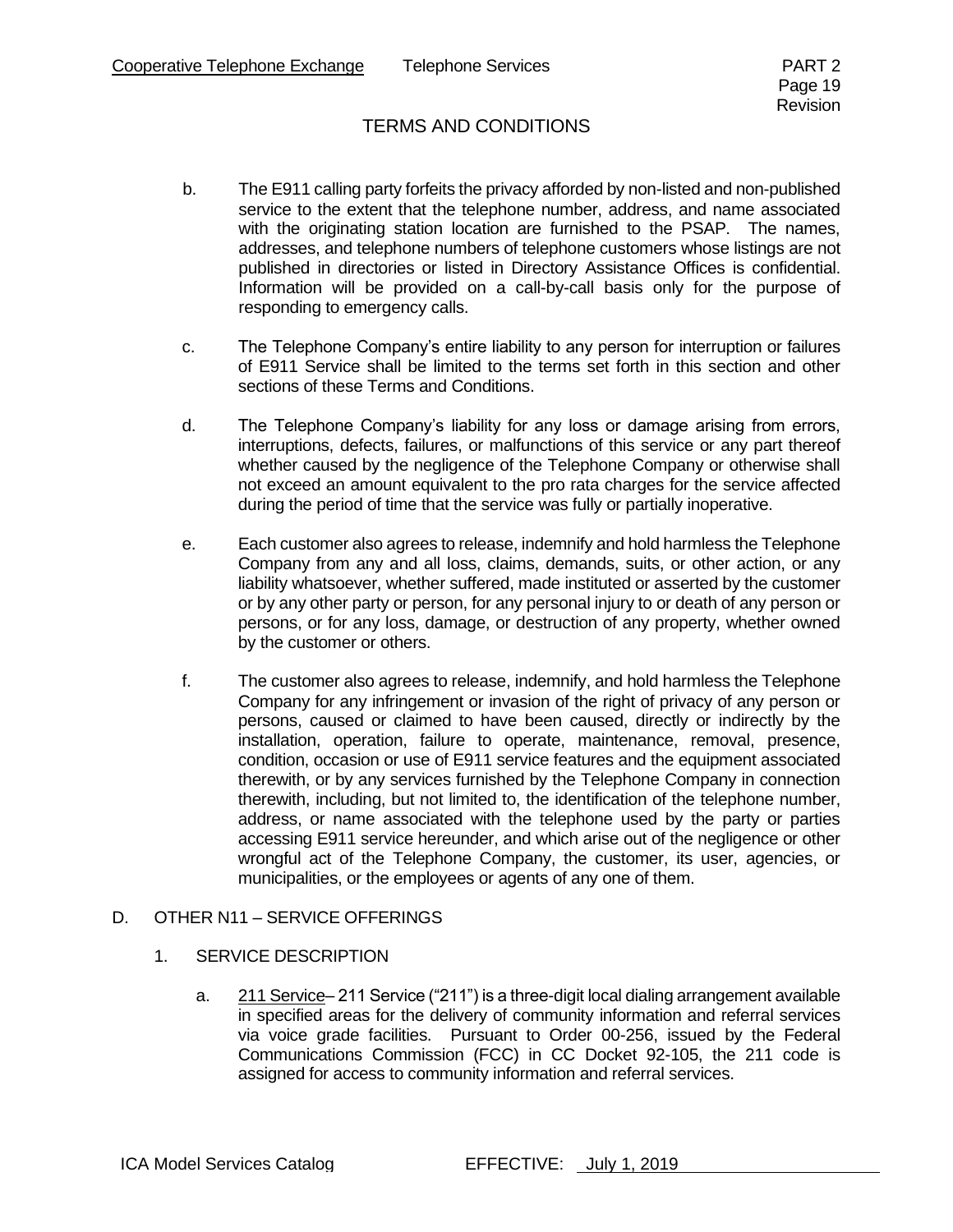- b. 311 Service– 311 Service ("311") is a three-digit local dialing arrangement available in specified areas for the delivery of non-emergency local government services via voice grade facilities. Pursuant to Order 00-256, issued by the Federal Communications Commission (FCC) in CC Docket 92-105, the 311 code is assigned for non-emergency local government services.
- c. 511 Service 511 Service ("511") is a three-digit local dialing arrangement available in specified areas for the delivery of travel information services via voice grade facilities. Pursuant to Order 00-256, issued by the Federal Communications Commission (FCC) in CC Docket 92-105, the 511 code is assigned for access to travel information services.
- d. 711 Service- 711 Service ("711") is a three-digit local dialing arrangement for telephone transmission access to all Telecommunications Relay Service (TRS) entities as a toll free call. Pursuant to Order 00-256, issued by the Federal Communications Commission (FCC) in CC Docket 92-105, the 711 code is assigned for nationwide access to TRS entities.
- e. 811 Service– 811 Service ("811") is a three-digit local dialing arrangement available in specified areas used for access to One Call systems via voice grade facilities. Pursuant to Order 05-59, issued by the Federal Communications Commission (FCC) in CC Docket 92-105, the 811 code is established as the national abbreviated dialing code to be used by state One Call notification systems in order to provide the means for excavators and the general public to notify underground facility operators in advance of their intent to engage in excavation activities in compliance with the Pipeline Safety Improvement Act of 2002 (the Pipeline Safety Act).

#### 2. TERMS AND CONDITIONS

- a. N11 Service is available in Company territory only. To provide N11 access to end users in another company's territory, or to a Competitive Local Exchange Carrier's (CLEC) end user, the N11 subscriber must make appropriate arrangements with the Company or CLEC serving that territory.
- b. This service is provided subject to the availability of the N11 code.
- c. N11 can be delivered via regular exchange access lines (by individual business line, PBX trunks, etc.).
- d. Access to N11 is not available to the following classes of service:
	- $1+,$
	- 0+, 0-(credit card, third-party, collect calls),
	- 101XXXX.

In addition, operator assisted calls to the N11 subscriber will not be completed.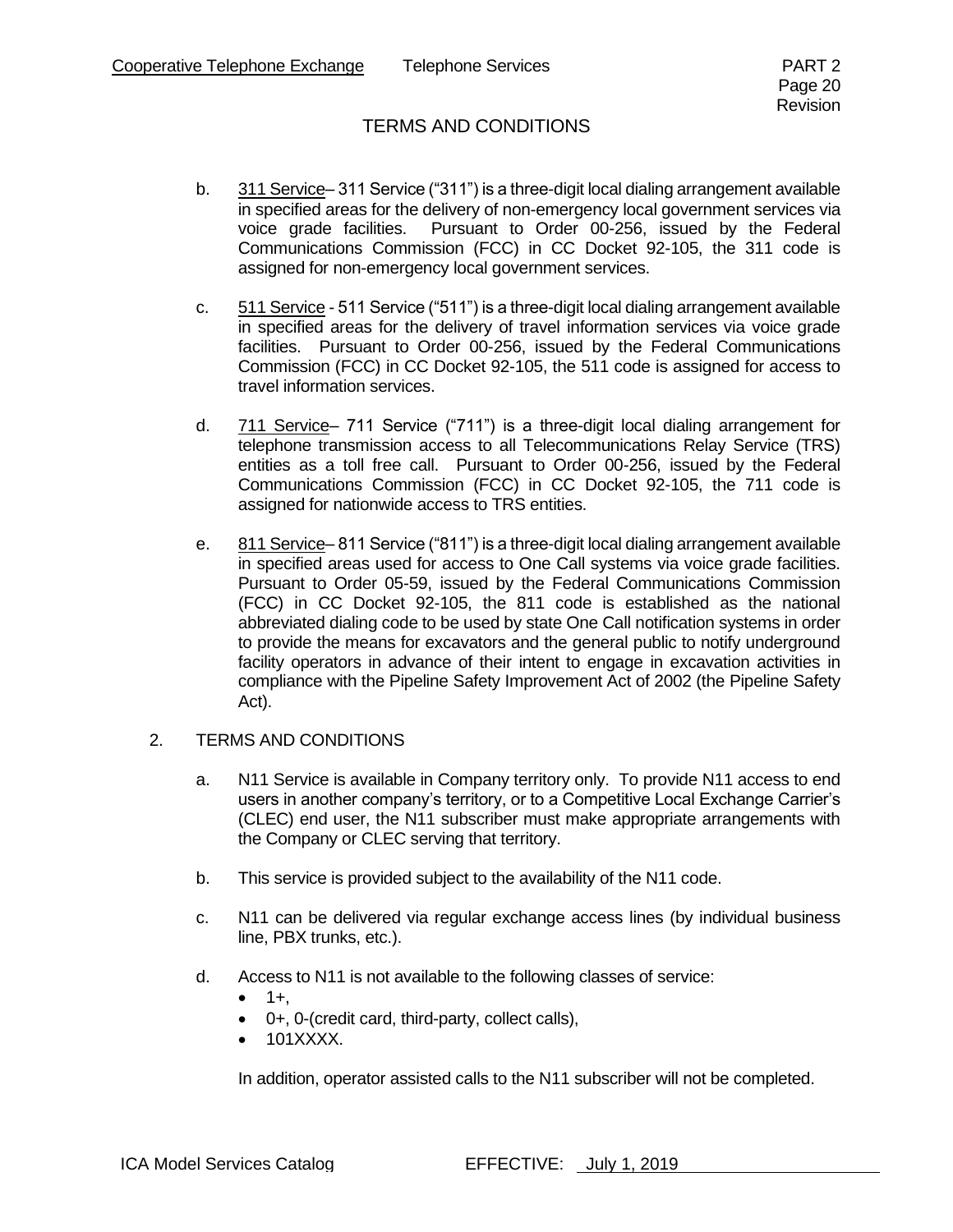- e. The N11 subscriber is restricted from selling or transferring the N11 code to an unaffiliated entity, either directly or indirectly.
- f. N11 will not provide calling number information in real time to the N11 subscriber. If the N11 subscriber needs this type of information, the N11 subscriber must subscribe to a compatible Caller Identification Service.
- g. Calls to the N11 code that translate to a disconnected number will be routed to intercept of the announcement facilities for a maximum of 60 days, when the N11 provider is a Company subscriber. The announcement provided may refer the caller to another telephone number. Callers placing calls to N11 from areas where N11 Service is not provided will be advised that the service is not available from their number.
- h. Disputes regarding geographic coverage by two or more N11 subscribers will be referred to the Iowa Utilities Board.
- i. The Company will provision the subscriber's order within a reasonable time, given the complexity of the order. The N11 subscriber will be billed the nonrecurring charge (if applicable) when the Company provisions the service.

If during this period, the N11 subscriber has failed to establish service or decides to discontinue service establishment, the N11 code will be recalled and the code will be considered available for reassignment. If the network has been provisioned for the subscriber, the nonrecurring charges if applicable will not be refunded or waived.

- j. Only a single seven or ten-digit local number or a single ten-digit toll free number may be used as the point-to number.
- k. N11 Service is provided where facilities permit.
- l. The N11 subscriber should work separately with cellular or wireless companies to ascertain whether cellular or wireless customers will be able to reach community information and referral services, non-emergency local government services, travel information services, telephone transmission access to all Telecommunications Relay Service (TRS) entities as a toll free call, or access to One Call systems provided by dialing N11.
- m. N11 will be provided under the following conditions:
	- 1. The subscriber will subscribe to adequate telephone facilities, both initially and subsequently as required in the judgment of the Company, to handle calls to N11 without impairing the Company's general telephone service or telephone plant.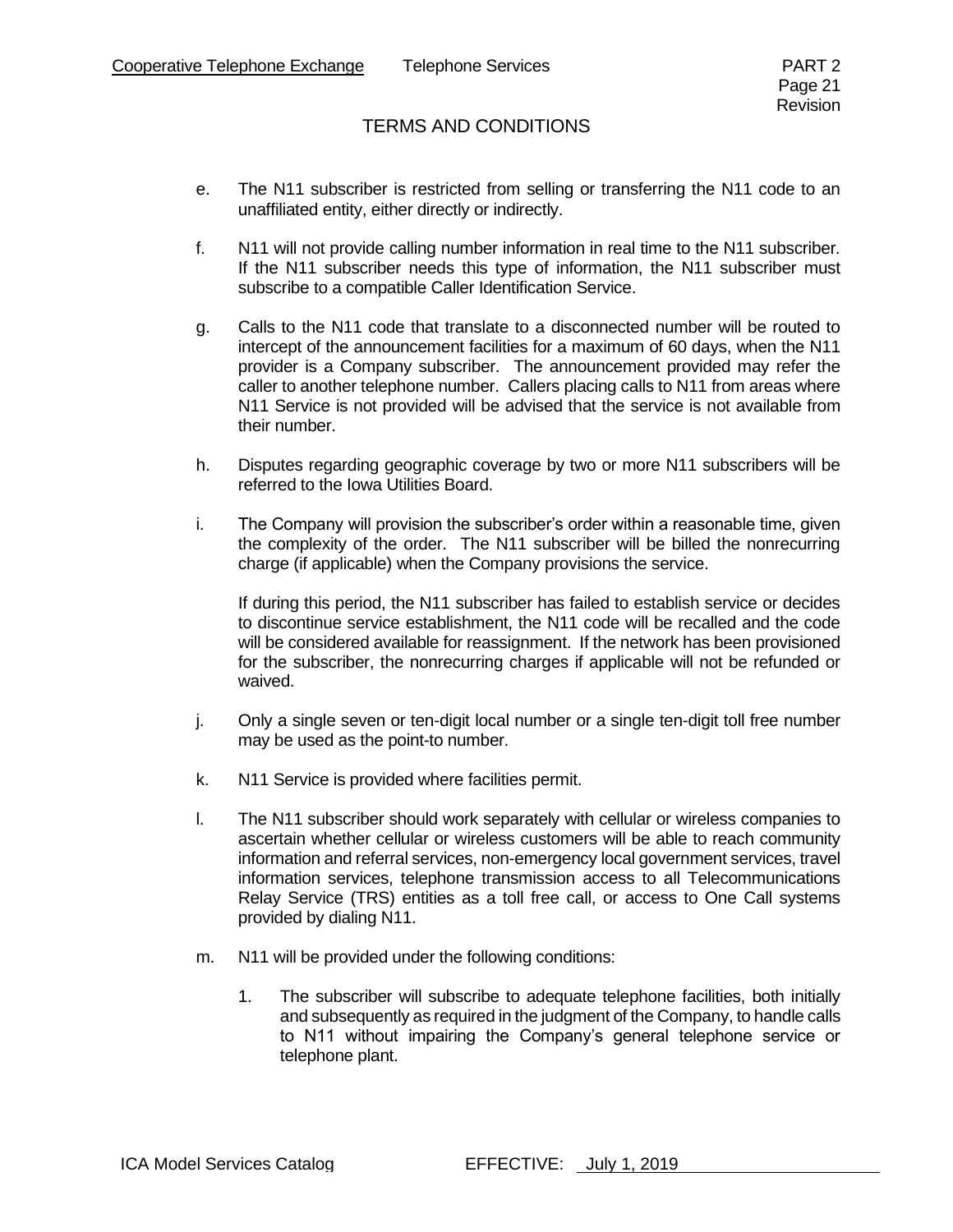- 2. The N11 subscriber is responsible for obtaining all necessary permissions, licenses, written consents, waivers and releases, and all other rights from all persons whose work, statements or performances are used in connection with the service, and from all holders of copy rights, trademarks, and patents used in connection with the service.
- 3. The N11 subscriber shall be liable for, and shall indemnify, protect, defend and save harmless the Company against all suits, actions, claims, demands and judgments, and of all costs, expenses and counsel fees incurred on account thereof, arising out of and resulting directly or indirectly from the service or in connection therewith, including but not limited to, any loss, damage, expense or liability resulting from any infringement or claim of infringement, or any patent, trademark, copy right, or resulting from any claim of liable and slander.
- 4. Suspension of N11 Services is not allowed.
- 5. The N11 subscriber will respond promptly to any and all complaints lodged with any regulatory authority against any service provided via N11. At the Company's request, the N11 subscriber will assist in responding to complaints made to the Company concerning the subscriber's N11 service.
- 6. The Company will provide both oral and written notification when a N11 subscriber's service unreasonably interferes with or impairs other services rendered to the public by the company or by other subscribers of N11. The Company reserves the right once notification is made to institute protective measure up to and including termination at any time and without further notice. The Company may take protective measure when the N11 subscriber makes no modification or is unwilling to accept modification in method of operation, or continues to cause service impairments.
- n. The following conditions apply if the N11 subscriber provides a pre-recorded announcement:
	- 1. The N11 subscriber will provide announcements. The Company will provide only delivery of the call.
	- 2. The Company's provision of access to the N11 network for transmission of announcements or recorded program services is subject to the availability of such facilities and the requirements of the local exchange network.
	- 3. The N11 subscriber assumes all financial responsibility for all costs involved in providing announcement or recorded program services including but not limited to, the recorder-announcement equipment producing the recording, advertising and promotional expenses.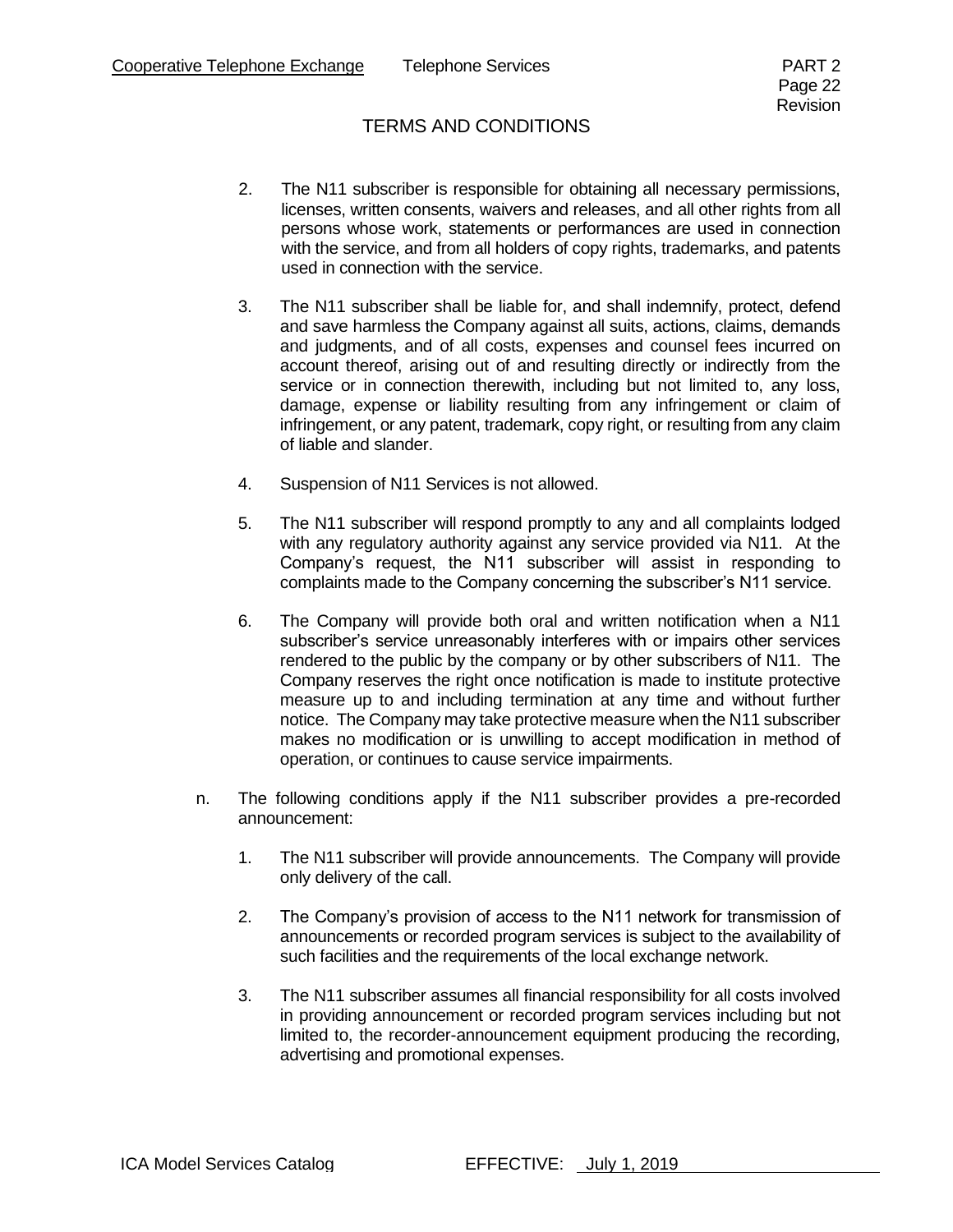- 4. The N11 subscriber assumes all financial responsibility, according to other specific rates and charges under catalog, for all facilities required to connect the recorder-announcement equipment located on the subscriber's premises.
- o. The Company may take all legal and practical steps to disassociate it from N11 subscribers whose business and/or public conduct (whether demonstrated or proposed) generate unacceptable levels of complaints by end users.
- p. The Company is not liable for any losses or damages of any kind resulting from the unavailability of its equipment, facilities or for any act, omission, or failure of performance by the Company, its employees or agents, in connection with these Terms and Conditions. The Company will not be responsible for calls that cannot be completed as a result of repair or maintenance difficulties on Company facilities and equipment or on equipment owned or leased by the subscriber.
- q. Calls placed to the N11 code will be routed to the point-to number based upon the central office switch and/or the Number Plan Area (NPA) of the calling party. N11

#### 3. RATES AND CHARGES

- a. A Service Establishment charge will apply per point-to number.
- b. N11 subscribers will pay the applicable charges contained in the Company's schedule for the local exchange arrangements used for transporting and terminating messages at the N11 subscriber's designated premises.
- c. A Central Office Switch Activation charge will apply per central office translated to the point-to number and to change the point-to number.
- d. Charges applicable to N11 Service are as listed in Part 5:

### E. LIFELINE ASSISTANCE

1. The Federal Lifeline Assistance Program is a plan which assists qualified low-income applicants with discount credits toward their monthly service rate. Lifeline provides for a federally-funded discount credit to a low-income residential customer's telephone, mobile or broadband service charges. Monthly Lifeline discounts provided in connection with the Company's local telephone service will first be applied against the subscriber's Federal End User Common Line Charge. Any remaining Lifeline discount amount will then be applied against charges for the subscriber's local phone service. Qualified applicants shall receive a credit in the federal support amount defined in 47 CFR 54.403.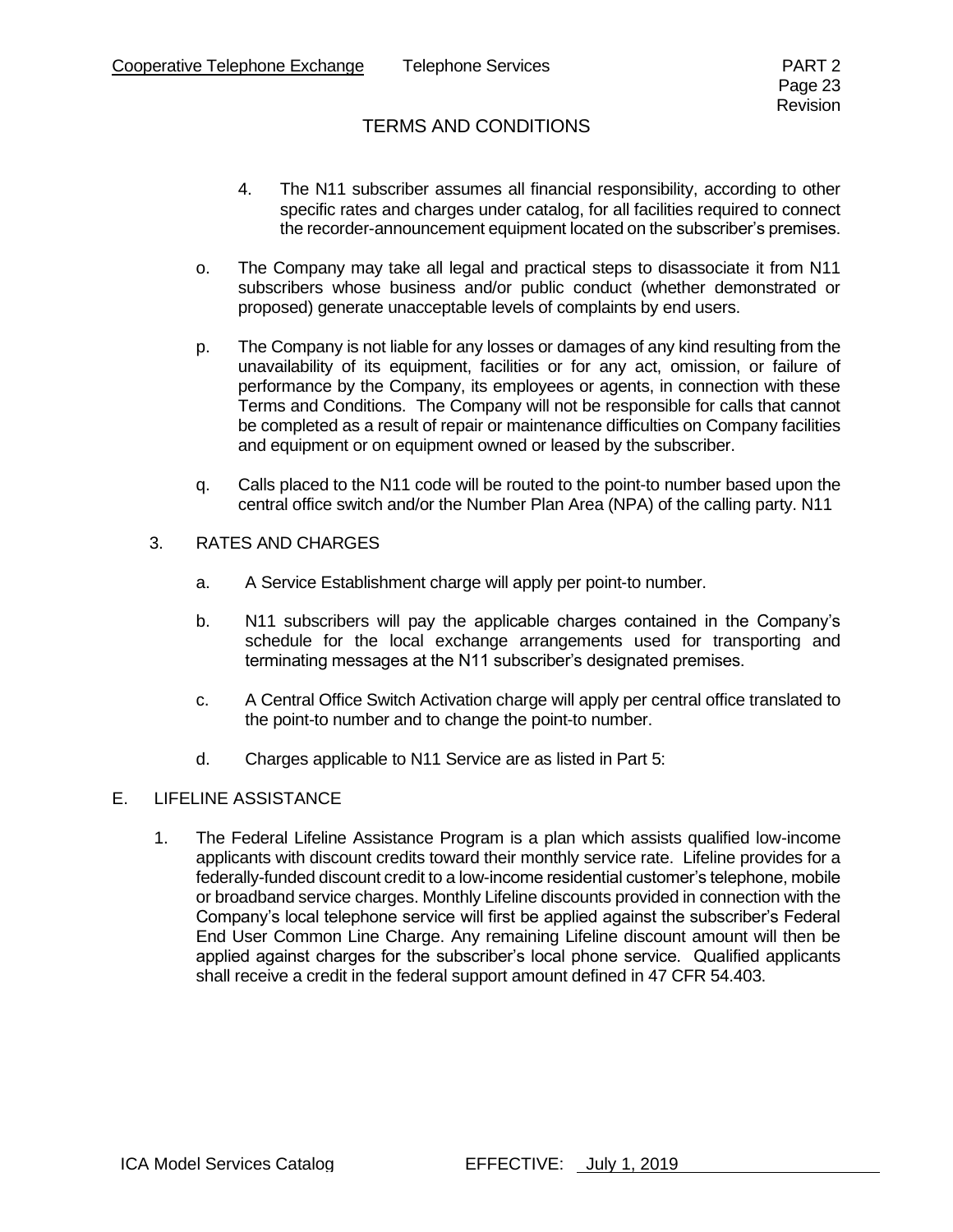2. Eligibility Requirements

To be eligible for assistance, an applicant must provide documentation showing the applicant (1) meets income-based criterion currently defined as at or below 135 percent of the Federal Poverty Guidelines, OR (2) participates in at least one of the following programs as defined by 47 CFR 54.409:

- a. Medicaid/Medical Assistance
- b. Supplemental Nutrition Assistance Program (SNAP)
- c. Supplemental Security Income (SSI)
- d. Federal Public Housing Assistance (FPHA)
- e. Veterans Pension Benefit and Survivors Pension

The Lifeline customer is responsible for notifying the Company within 30 days if the customer ceases to participate in any of the public assistance programs listed above.

A Lifeline customer may only receive assistance for one service per household.

3. Application for Assistance

An applicant shall request telephone assistance through completion of a certification form provided by the Company as governed by 47 CFR 54.410.

- 4. Rates
	- a. The Lifeline customer will receive a monthly credit toward the customer's service rate as is identified in 47 CFR 54.403.
	- b. If applicable, Toll blocking shall be included with this service offering without charge. No service deposit would be required if applicant voluntarily elects toll blocking with the initiation of Lifeline Service.

#### F. LONG DISTANCE SERVICE

- 1. Message Toll Services
	- a. The Company provides Message Toll Services through access to facilities, services and equipment over which telephone customers may transmit voice, data and other communications of their own choosing to intrastate, and interstate destinations.
	- b. Service is only available to customers of Company Local Telephone service.
- 2. Additional Terms, Conditions and rates for Toll Services are as listed in the Long Distance Terms and Conditions as posted on the company's website which shall prevail in the event of any conflicts with this document.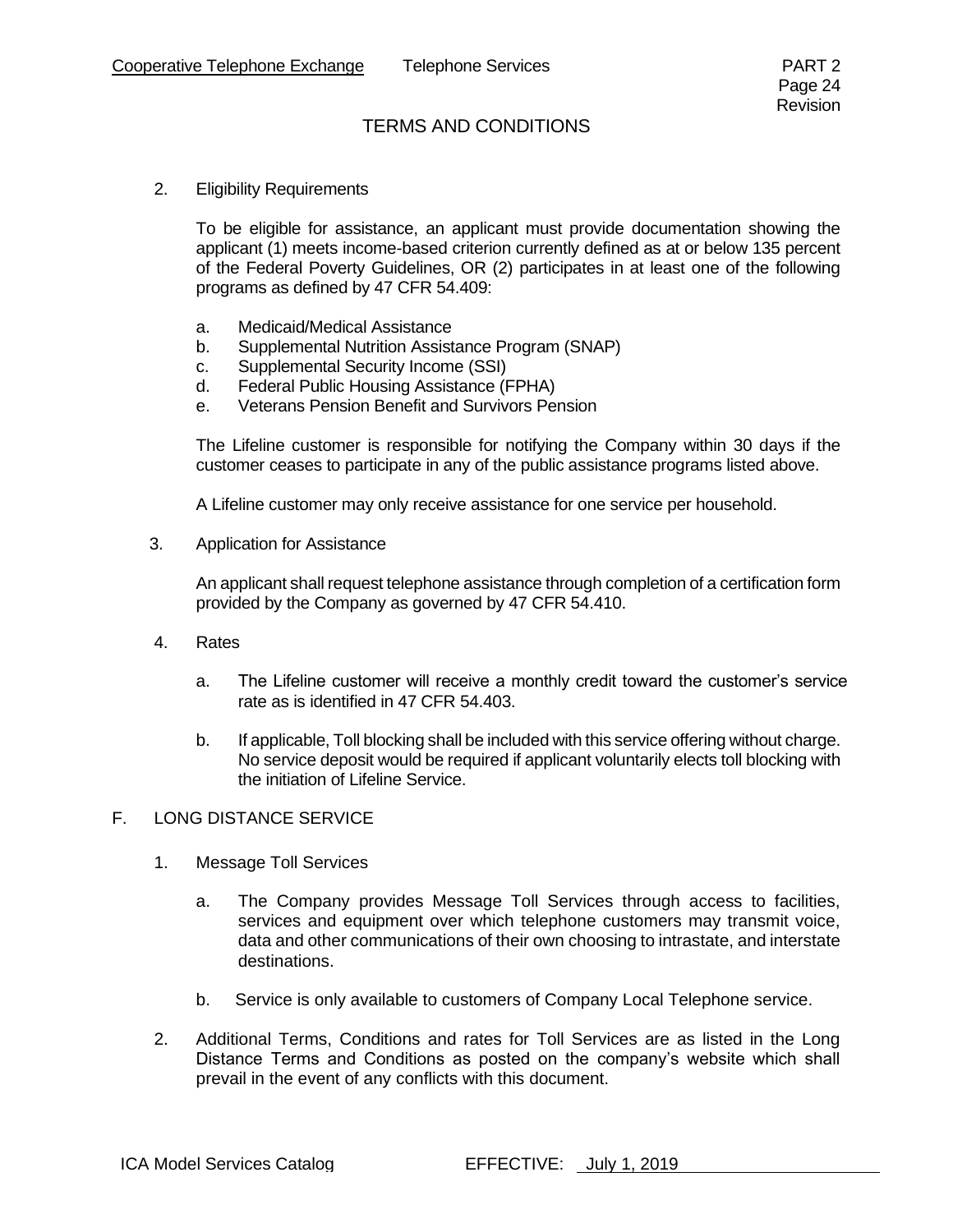#### A. GENERAL

Broadband Services include Broadband Internet Access provided to Residential and Business customers. Also called Internet service or Cable Modem or DSL, these services are lightly regulated by the FCC.

#### B. TYPES OF SERVICES

- 1. Internet Access Services are categorized as Symmetrical or Asymmetrical. Asymmetrical services are most common and provides downstream (from the internet) at greater bandwidth than upstream (to the Internet). Symmetrical service provides similar capacities in both directions.
- 2. The company may require purchase of voice services as a prerequisite to broadband internet access.
- 3. The company provides services at various capacities as shown in the Price List in Part 5.
- 4. Ancillary Services available to broadband customers include:
	- a. Email Addresses
	- b. Domain hosting
	- c. Static IP Address assignment

#### C. ACCEPTABLE USE POLICY

Internet Access services are governed by the Company's Acceptable Use Policy which is posted on its website at [www.cooptelexchange.com](http://www.cooptelexchange.com/)

#### D. COPYRIGHT PROTECTION NOTICE

The Company will handle complaints regarding copyright infringement in accordance with the Digital Millennium Copyright Act of 1998. A party wishing to register an allegation of copyright infringement by a Customer may file such allegation using the information on the Company's website.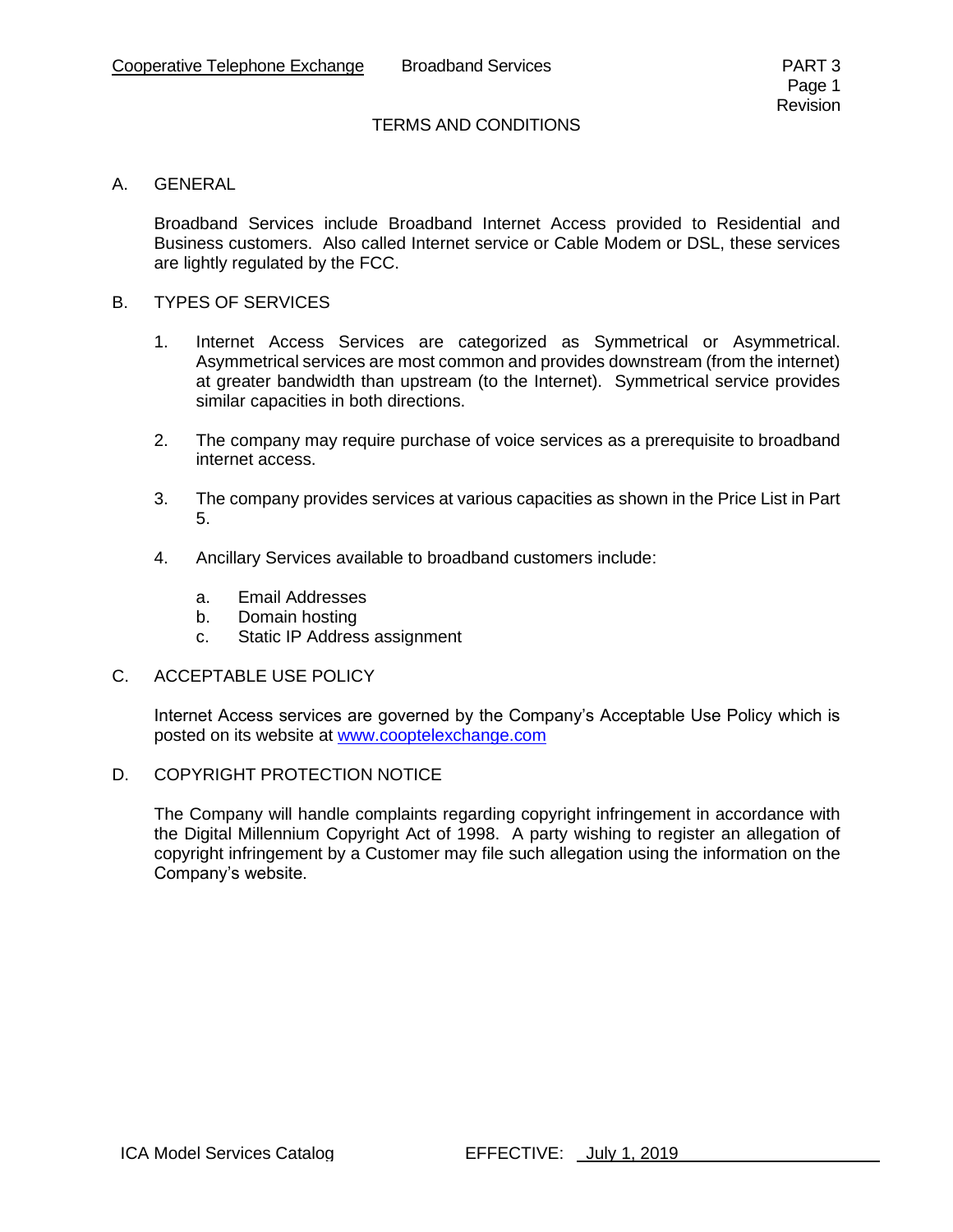#### E. NETWORK PERFORMANCE

A description of network performance characteristics is available on our website.

- 1. During certain peak usage times, the Company may limit data transfer speeds in a non-discriminatory fashion, which may slow the rate of streaming video or download speeds.
- 2. The Company will not unreasonably discriminate in the transmission of lawful network traffic.
- 3. The Company will not block access to lawful content or websites, applications, services, or non-harmful devices.
- 4. The Company will keep accurate records of your service location(s), and may also measure usage characteristics.
- 5. The Company reserves the right to immediately disconnect or modify your service if Company determines, in its sole and absolute discretion that your use of service is, or at any time was, inconsistent with normal residential or business usage patterns or is otherwise in violation of these Terms and Conditions.
- 6. In the event your usage exceeds applicable usage limitations and as an alternative to disconnection of service, the Company may offer you a revised service agreement including higher rates for usage of service that is deemed to be inconsistent with normal residential or business use.
- 7. The Company reserves the right to protect its network from harm, which may impact legitimate data flows.
- 8. The Company reserves the right to limit throughput or amount of data transferred, and to deny or discontinue service, without notice, to anyone it believes is using an unlimited data plan or feature in any manner prohibited herein or whose usage adversely impacts Company's network or service levels.

#### F. CUSTOMER INITIATED SPEED TEST INFO

A link for a Customer Initiated Speed Test is posted on its website at <http://aureon.speedtestcustom.com/>

#### G. PRICE LIST/RATE CARD

Rates for Broadband Services are listed in Part 5.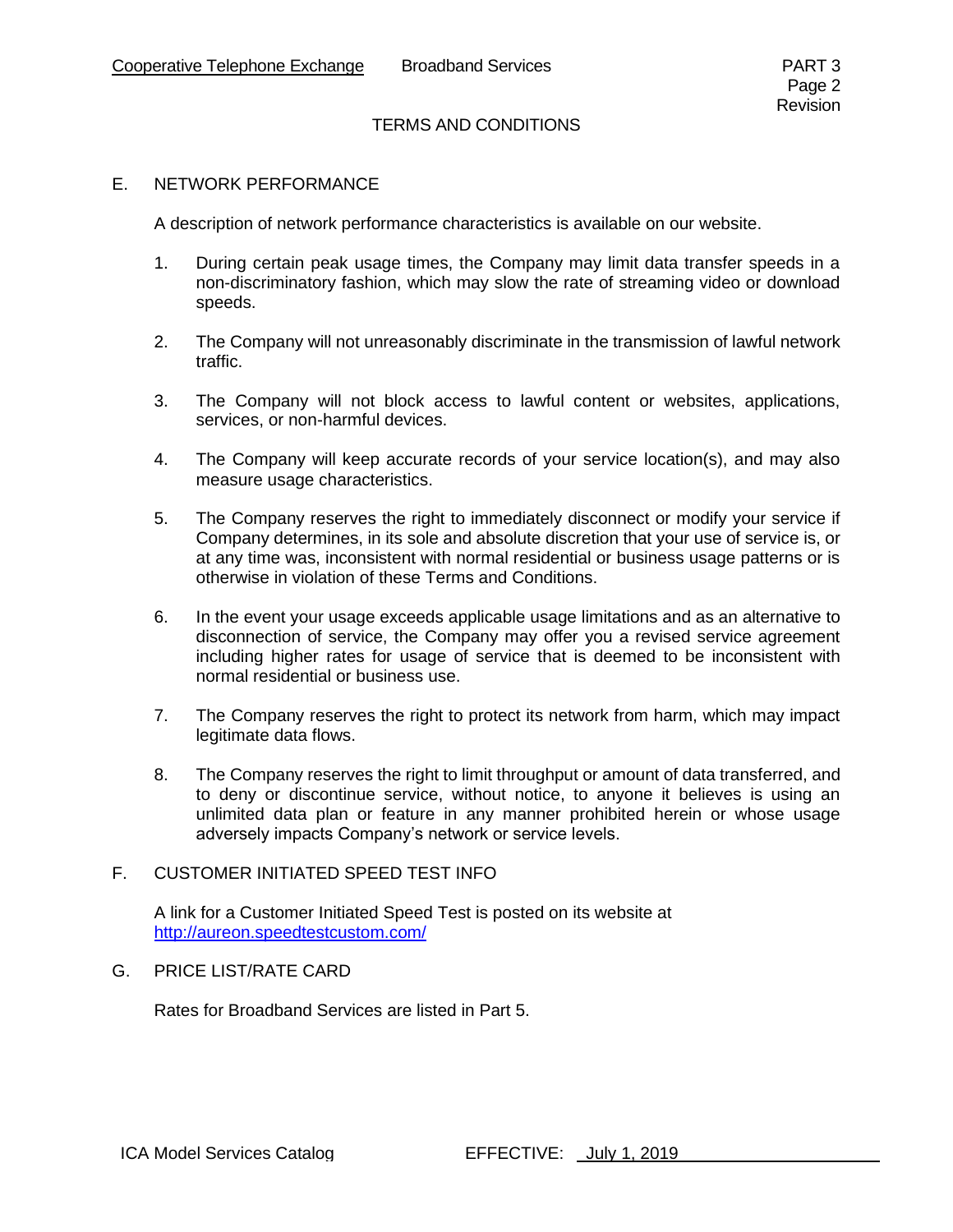#### A. GENERAL

Service includes video channels provided to Residential and Business customers. Also called CABLE TV or MVPD (Multi Program Video Distribution), these services are regulated by the FCC and a state or municipal franchising authority.

#### B. FRANCHISING AUTHORITY

- 1. The franchising authority is either the local municipal or state government organization that issues the franchise pursuant to Iowa Code section 364.2. The authority regulates certain aspects of the cable television industry, mainly access to public rights of way.
- 2. Franchise fees are sometimes charged by the local municipal franchising authority to a cable service provider for the access to public rights of way.
- 3. The franchising authority also has limited jurisdiction over customer service, including complaints, signal quality and service requests.

#### C. CABLE SERVICE PROVIDER AUTHORITY

- 1. With the exception of some rules that require service providers to carry certain local broadcast stations, all service providers decide which programming services to carry.
- 2. All rates for basic, enhanced basic, pay-per-view, video-on-demand, premium, equipment, installation and other service type charges are set by the service provider and are not regulated.

#### D. TYPES OF SERVICES

- 1. Basic or Lifeline This refers to the lowest level of cable service offered and generally includes local broadcast channels and public, educational and governmental access channels. Your service provider may not require you to purchase any additional service tier other than the basic service in order to have access to pay-per-view or premium channels offered on an individual basis.
- 2. Expanded Basic second level of service and generally includes the basic service channels plus a variety of additional channels crossing multiple genres of content.
- 3. Premium Channels channels purchased ala carte monthly such as HBO, Cinemax, Showtime, etc.
- 4. Pay-Per-View movies and events purchased ala carte and viewed according to the guide schedule.
- 5. Standard Definition channels are 720 x 480 pixels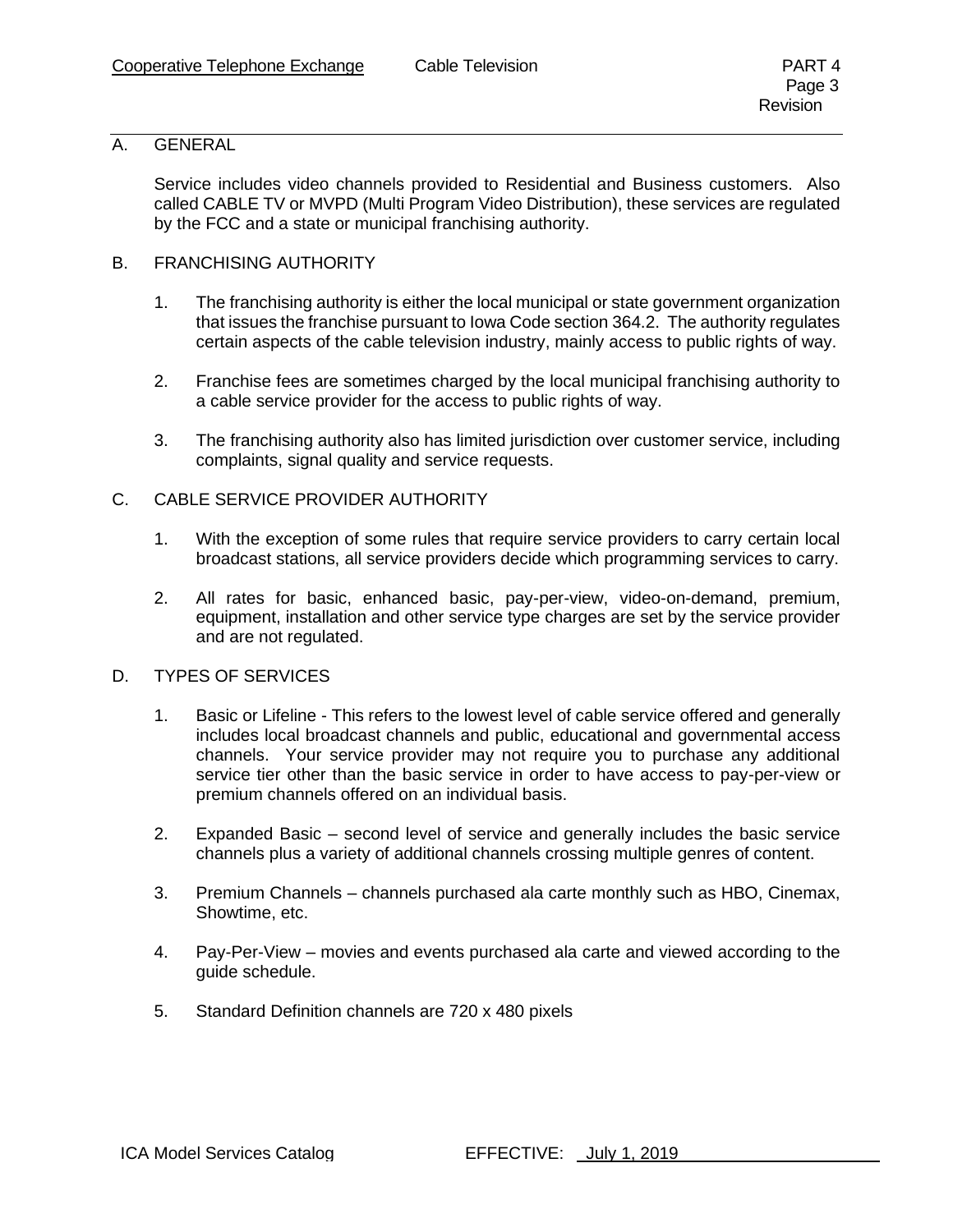### D. TYPES OF SERVICES (CONTINUED)

- 6. High Definition Channels offer enhanced pictures that are 1280 x 720 pixels.
- 7. Availability of content is governed by content provider and certain channels and types of services may not be available in Public or Business location.

### E. CABLE TV CHANNEL LINE-UP

|                 |              | <b>BASIC VIDEO (\$91.95)</b>    |               | 134* Disney JR                  | 374     | <b>WHO4 13.4 (Court TV)</b>      | 835 | MC-Contemporary                | 502    | <b>Fox News Channel HD</b>     |
|-----------------|--------------|---------------------------------|---------------|---------------------------------|---------|----------------------------------|-----|--------------------------------|--------|--------------------------------|
| 5               |              | WOIHD 5.1 (ABC DESM)            |               | 138* Freeform                   | 376     | <b>KDSM 17 FOX</b>               | 836 | <b>MC-Pop Latino</b>           | 504    | <b>CNN HD</b>                  |
| 8               |              | KCCIHD 8.1 (CBS DESM)           |               | 144* Discovery Channel          | 377     | KDSM2 17.2 (Comet TV)            | 837 | <b>MC-Musica Urbana</b>        | 505    | CNN Headline News HD           |
| 11              |              | IPTVHD 11.1 (IPTV DESM)         | $149*$        | National Geographic             | 378     | KDSM3 17.3 (Charge TV)           | 838 | MC-Mexicana                    | 507    | <b>MSNBC HD</b>                |
| 12              |              | IPTVHD 11.2 (Kids DESM)         |               | 153* Animal Planet              | 379     | <b>KDSM4 17.4 (TBD TV)</b>       | 839 | <b>MC-Tropicales</b>           | 511    | <b>CNBC HD</b>                 |
| 13              |              | WHOHD 13.1 (NBC DESM)           | 156*          | IID                             | 381     | KCWI 23 (CW DESM)                | 840 | <b>MC-Romances</b>             | 512    | <b>Fox Business HD</b>         |
| 17              |              | KDSMHD 17.1 (FOX DESM)          | $160*$        | <b>History Channel</b>          | 383     | KCWI3 (Bounce DESM)              | 841 | MC-Sounds of The Seasons 515   |        | <b>C-SPAN HD</b>               |
| 23              |              | KCWIHD 23.1 (CW DESM) 171*      |               | <b>Home Shopping Network</b>    | 384     | <b>KCWI4 (Quest DESM)</b>        | 842 | MC-Stage & Screen              | 516    | C-SPAN2 HD                     |
| 26              |              | KFPXHD 39.1 (ION DESM) 172*     |               | QVC                             | 386     | KFPX 39 (Ion DESM)               | 843 | <b>MC-Soundscapes</b>          | 523    | Nickelodeon HD                 |
| 28              |              | KDMI 19.1(Tri-St Christian) 173 |               | <b>SHOP HQ</b>                  | 387     | KFPX2 39.2 (Qubo DESM)           | 844 | <b>MC-Smooth Jazz</b>          | 531    | Cartoon Network HD             |
| 30 <sup>7</sup> |              | ESPN                            |               | 175* Discovery Life             | 388     | KFPX3 39.3 (Laff DESM)           | 845 | MC-Jazz                        | 533    | <b>Disney Channel HD</b>       |
| 35'             |              | ESPN <sub>2</sub>               | 177"          | Lifetime                        | 390     | KDMI 19.1 (Tri-St Christian) 846 |     | <b>MC-Blues</b>                | 534    | Disney JR HD                   |
| 38'             |              | Marquee Sports Network          | 178           | Lifetime Real Women             | 392     | KDMI 19.3 (Light TV)             | 847 | <b>MC-Singers &amp; Swing</b>  | 538    | <b>Freeform HD</b>             |
|                 | 40           | <b>The NFL Network</b>          | $179*$        | <b>Lifetime Movies Network</b>  |         | *indicates Watch TV Everywhere   | 848 | MC-Easy Listening              | 544    | <b>Discovery HD</b>            |
| 50              |              | Fox Sports 1                    | $182*$        | Oxygen                          | $\star$ | <b>All Music Choice Channels</b> | 849 | <b>MC-Classical</b>            | $545*$ | <b>MotorTrend HD</b>           |
| 51              |              | <b>Fox Sports 2</b>             | $188*$        | <b>OWN</b>                      | 801     | <b>MC-Hit List</b>               | 850 | <b>MC-Light Classical</b>      | 549    | National Geographic HD         |
| 55              |              | <b>Bally Sports North</b>       | $189*$        | <b>TLC</b>                      | 802     | MC-Max                           |     | 1001 Community Channel         | 553    | <b>Animal Planet HD</b>        |
| 56              |              | <b>Bally Sports Midwest</b>     | $190^*$       | <b>Bravo</b>                    | 803     | MC-Dance/EDM                     |     | <b>BASIC HD CHANNELS</b>       | 556    | <b>ID HD</b>                   |
| 60              |              | <b>Big Ten Network</b>          |               | 199* HGTV                       | 804     | <b>MC-MCU</b>                    | 430 | <b>ESPN HD</b>                 | 560    | <b>History HD</b>              |
| 61              |              | Big Ten Network Alt 1           | $202^*$       | <b>Food Network</b>             | 805     | MC-Hip-Hop and R&B               | 435 | <b>ESPN 2 HD</b>               | 571    | <b>HSN HD</b>                  |
| 62              |              | <b>Big Ten Network Alt 2</b>    | $205^*$       | <b>Travel Channel</b>           | 806     | MC-Rap                           | 438 | <b>Marquee Sports Network</b>  | 572    | <b>QVC HD</b>                  |
| 70              |              | <b>IHSSN Games</b>              | 208           | The Cowboy Channel              | 807     | <b>MC-Hip-Hop Classics</b>       | 440 | <b>NFL Network HD</b>          | 573    | Shop HQ HD                     |
| 75'             |              | <b>NewsNation</b>               | 209           | <b>RFD TV</b>                   | 808     | MC-Throwback Jamz                | 450 | Fox Sports 1 HD                | 575    | Discovery Life HD              |
| 76              |              | <b>TBS Superstation</b>         | $211^*$       | <b>Hallmark Channel</b>         | 809     | <b>MC-R&amp;B Classics</b>       | 451 | Fox Sports 2 HD                | 577    | Lifetime HD                    |
| 77              |              | TNT                             | 212"          | Hallmark Movies & Mysteries 810 |         | MC-R&B Soul                      | 455 | <b>Bally Sports North HD</b>   | 579    | Lifetime Movies HD             |
|                 | 78'          | <b>FX</b>                       | 213           | Hallmark Drama                  | 811     | <b>MC-Gospel</b>                 | 456 | <b>Bally Sports Midwest HD</b> | 582    | Oxygen HD                      |
| 79              |              | <b>USA Network</b>              |               | 214* FXM                        | 812     | MC-Reggae                        | 457 | <b>Bally Sports North+HD</b>   | 588    | <b>OWN HD</b>                  |
| 81              |              | <b>SvFy Channel</b>             | $220*$        | <b>TVLand</b>                   | 813     | <b>MC-Rock</b>                   | 458 | <b>Bally Sports Midwest+HD</b> | 589    | <b>TLC HD</b>                  |
| 83              |              | <b>BBC</b> America              | 221           | <b>Inspiration Network</b>      | 814     | <b>MC-Metal</b>                  | 460 | <b>Big Ten HD</b>              | 590    | <b>Bravo HD</b>                |
| $85^{\circ}$    |              | A&E                             | $226^{\circ}$ | <b>AMC</b>                      | 815     | <b>MC-Alternative</b>            | 461 | Big Ten Alt 1 HD               | 599    | <b>HGTV HD</b>                 |
| 86              |              | truTV                           | $233*$        | <b>IMTV</b>                     | 814     | <b>MC-Adult Alternative</b>      | 462 | Big Ten Alt 2 HD               | 602    | <b>Food Network HD</b>         |
| 89'             |              | <b>Paramount Network</b>        | $242^*$       | $VH-1$                          | 817     | <b>MC-Rock Hits</b>              | 470 | <b>IHSSN Games HD</b>          | 605    | <b>Travel Channel HD</b>       |
| 90'             |              | <b>FXX Channel</b>              | 247           | <b>Great American Country</b>   | 818     | <b>MC-Classic Rock</b>           | 475 | <b>NewsNation HD</b>           | 608    | The Cowboy Channel HD          |
| $91^{\circ}$    |              | <b>Comedy Central</b>           | 248'          | <b>Country Music Television</b> | 819     | <b>MC-Soft Rock</b>              | 476 | <b>TBS HD</b>                  | 609    | <b>RFD TV HD</b>               |
|                 | 93'          | E! Entertainment                | 257           | <b>EWTN</b>                     | 820     | <b>MC-Love Songs</b>             | 477 | <b>TNT HD</b>                  | 611    | <b>Hallmark Channel HD</b>     |
|                 | $94*$        | <b>BET</b>                      | 258           | <b>TBN</b>                      | 821     | <b>MC-Pop Hits</b>               | 478 | <b>FX HD</b>                   | 612    | <b>Hallmark Movies HD</b>      |
|                 | $99^{\circ}$ | The Weather Channel             | 356           | WOI 5 (ABC DESM)                | 822     | <b>MC-Party Favorites</b>        | 479 | USA HD                         | 613    | Hallmark Drama HD              |
|                 | 101          | <b>Newsmax</b>                  | 358           | WOI 5.3 (Grit DESM)             | 823     | <b>MC-Teen Beats</b>             | 481 | <b>SyFy HD</b>                 | 614    | <b>FXM HD</b>                  |
|                 | $102*$       | <b>Fox News Channel</b>         | 359           | WOI 5.4 (Cozi DESM)             | 824     | <b>MC-Kidz Only</b>              | 483 | <b>BBC America HD</b>          | 620    | <b>TVLand HD</b>               |
|                 |              | <b>104* CNN</b>                 | 361           | <b>KCCI 8 CBS DESM)</b>         | 825     | <b>MC-Toddler Tunes</b>          | 485 | A&E HD                         | 621    | <b>Inspiration Network HD</b>  |
|                 |              | 105* CNN Headline News          | 362           | KCCI2 8.2 (ME TV DESM)          | 826     | MC-Y2K                           | 486 | truTV HD                       | 625    | <b>HD NET Movies</b>           |
|                 |              | 107*MSNBC                       | 363           | <b>KCCI3 8.3 (H&amp;I DESM)</b> | 827     | <b>MC-90's</b>                   | 488 | <b>AXS TV</b>                  | 626    | <b>AMC HD</b>                  |
|                 |              | <b>111' CNBC</b>                | 366           | <b>IPTV 11 PBS</b>              | 828     | <b>MC-80's</b>                   | 489 | <b>Paramount Network HD</b>    | 633    | <b>MTV HD</b>                  |
|                 |              | 112 <sup>*</sup> Fox Business   | 367           | IPTVT2 11.2 (Kids DESM)         | 829     | <b>MC-70's</b>                   | 490 | <b>FXX HD</b>                  | 638    | <b>MTV Live HD</b>             |
|                 |              | <b>115' C-SPAN</b>              | 368           | IPTV3 11.3 (World DESM)         | 830     | <b>MC-Solid Gold Oldies</b>      | 491 | <b>Comedy Central HD</b>       | 642    | VH <sub>1</sub> H <sub>D</sub> |
|                 |              | 116* C-SPAN2                    | 369           | <b>IPTV 11.4 (Create DESM)</b>  | 831     | MC-Pop and Country               | 493 | Ei HD                          | 647    | <b>GAC HD</b>                  |
|                 |              | 123* Nickelodeon                | 371           | WHO 13 (NBC DESM)               | 832     | MC-Today's Country               | 494 | <b>BET HD</b>                  | 648    | <b>CMT HD</b>                  |
|                 |              | <b>1311 Cartoon Network</b>     | 372           | WHO2 13.2 (SportsGrid)          | 833     | <b>MC-Country Hits</b>           | 499 | The Weather Channel HD         |        | 657 EWTN HD                    |
|                 |              | <b>133' Disney Channel</b>      | 373           | WHO3 13.3 (Antenna TV)          | 834     | <b>MC-Classic Country</b>        | 501 | Newsmax HD                     |        | 658 TBN HD                     |

Continued on following page.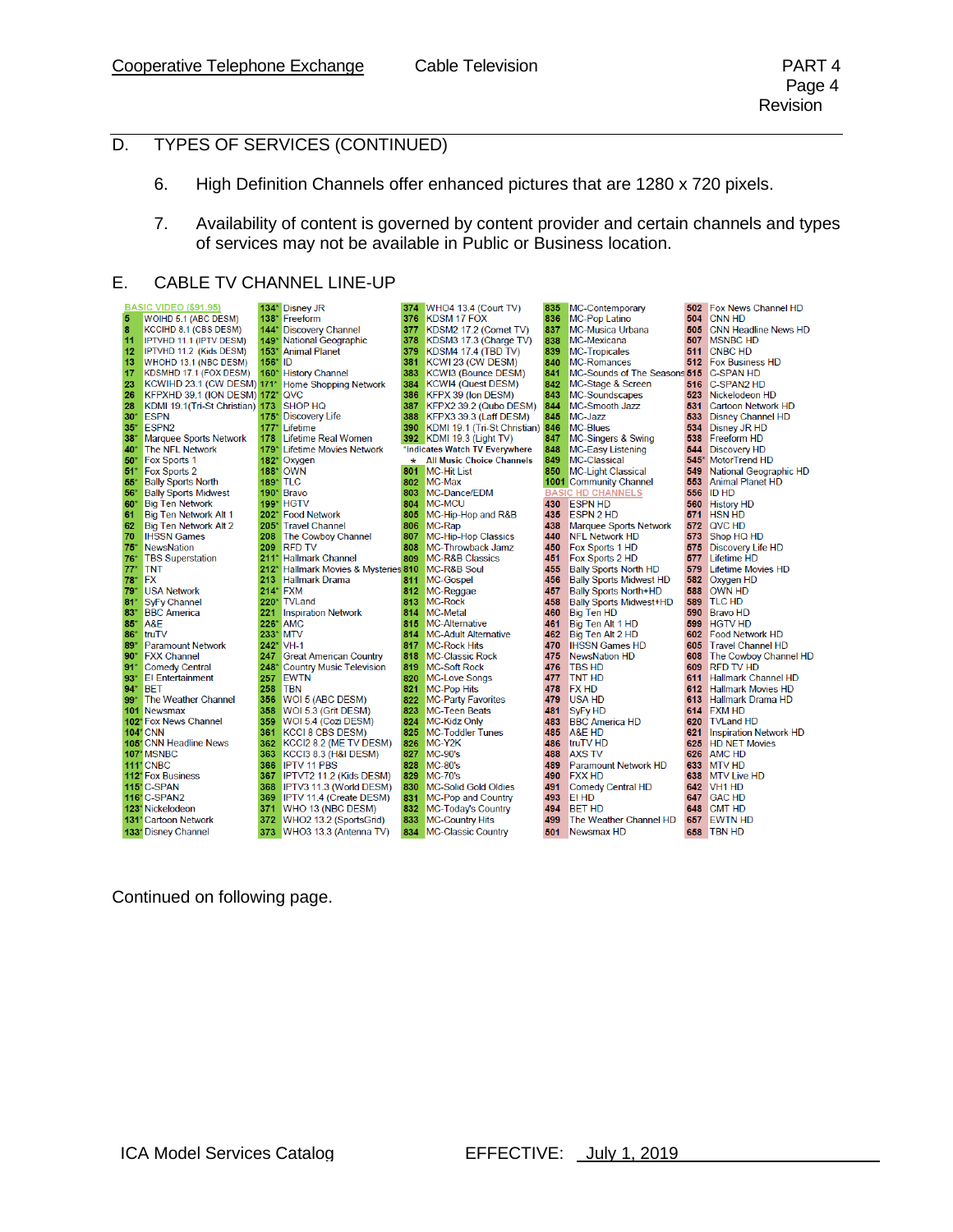#### E. CABLE TV LINE-UP (continued)

|               | <b>EXPANDED VIDEO (\$104.95)</b>   |     | <b>EXPANDED HD CHANNELS</b>        |      | <b>STARZ (\$14.95)</b>                         |     | <b>SHOWTIME (\$17.95)</b>              |
|---------------|------------------------------------|-----|------------------------------------|------|------------------------------------------------|-----|----------------------------------------|
| $31*$         | <b>ESPN News</b>                   |     | 431 ESPN News HD                   | 300* | <b>STARZ</b>                                   |     | 332 Showtime                           |
| $33*$         | <b>ESPN U</b>                      | 433 | <b>ESPNU HD</b>                    | 301  | <b>STARZ Cinema</b>                            |     | 333 Showtime 2                         |
| $34*$         | <b>ESPN Deportes</b>               | 434 | <b>ESPN Deportes HD</b>            | 302  | <b>STARZ</b> Edge                              |     | 334 Showtime x BET                     |
| 44            | <b>Golf Channel</b>                | 444 | <b>Golf Channel HD</b>             | 303  | <b>STARZ Comedy</b>                            |     | <b>335</b> Showtime Extreme            |
| 45            | <b>Olympic Channel</b>             | 445 | Olympic Channel HD                 | 304  | <b>STARZ Kids &amp; Family</b>                 |     | 336 ShowtimeCase                       |
| 47            | <b>Outdoor Channel</b>             | 447 | <b>Outdoor Channel HD</b>          | 305  | <b>STARZ InBlack</b>                           |     | <b>337</b> Showtime Family             |
| 52            | <b>MAV TV</b>                      | 452 | <b>MAV TV HD</b>                   | 307  | <b>IndiePlex</b>                               |     | <b>338</b> Showtime Women              |
| 67            | <b>SEC Network</b>                 | 467 | <b>ISEC HD</b>                     | 308  | <b>RetroPlex</b>                               |     | <b>339</b> Showtime Next               |
| 95            | <b>BFT Her</b>                     | 495 | <b>BET Her HD</b>                  | 309' | <b>STARZ ENCORE</b>                            |     | <b>340 TMC</b>                         |
| 109           | <b>CNN</b> International           | 509 | <b>CNN International HD</b>        | 310  | <b>STARZ ENCORE Classic</b>                    |     | <b>341</b> TMC Xtra                    |
| 110           | <b>CNBC World</b>                  | 510 | <b>CNBC World HD</b>               | 311  | <b>STARZ ENCORE Westerns</b>                   |     | <b>342 FLIX</b>                        |
| $124^{\circ}$ | Nick Jr.                           | 524 | Nick Jr. HD                        | 312  | <b>STARZ ENCORE Suspense</b>                   |     | <b>732</b> Showtime HD                 |
| 126           | <b>Nick Too</b>                    | 529 | <b>Boomerang HD</b>                | 313  | <b>STARZ ENCORE Action</b>                     |     | <b>733</b> Showtime 2 HD               |
| 127           | <b>Nick Toons</b>                  | 536 | <b>Disney XD HD</b>                | 314  | <b>STARZ ENCORE Black</b>                      |     | 734 Showtime x BET HD                  |
| 129           | <b>Boomerang</b>                   | 540 | <b>Teen Nick HD</b>                | 315  | <b>STARZ ENCORE Family</b>                     |     | <b>735</b> Showtime Extreme HD         |
| 136'          | <b>Disney XD</b>                   | 543 | Discovery Family Channel HD 700    |      | <b>STARZ HD</b>                                |     | <b>736</b> Showtime Case HD            |
| 140           | <b>Teen Nick</b>                   | 550 | Nat Geo Wild HD                    | 701  | <b>STARZ Cinema HD</b>                         | 737 | <b>Showtime Family HD</b>              |
| $143*$        | <b>Discovery Family Channel</b>    | 554 | <b>Destination America HD</b>      | 702  | STARZ Edge HD                                  |     | 738 Showtime Women HD                  |
| $150^{\circ}$ | Nat Geo Wild                       | 555 | Science HD                         | 703  | <b>STARZ Comedy HD</b>                         |     | 739 Showtime Next HD                   |
| $154*$        | <b>Destination America</b>         | 557 | Crime & Investigation HD           | 704  | <b>STARZ Kids &amp; Family HD</b>              |     | <b>740 TMC HD</b>                      |
| $155^{\circ}$ | Science                            | 558 | <b>American Heroes HD</b>          | 705  | <b>STARZ</b> in Black                          |     | 741 TMC Xtra HD                        |
| 157           | Crime & Investigation              | 561 | <b>Viceland HD</b>                 | 707  | IndiePlex HD                                   |     | <b>742 FLIX HD</b>                     |
| $158^{\circ}$ | <b>American Heroes Channel 563</b> |     | Fyi HD                             | 708  | <b>RetroPlex HD</b>                            |     |                                        |
| 159           | <b>Military History</b>            | 567 | <b>GSN HD</b>                      | 709  | <b>STARZ ENCORE HD</b>                         |     | (Call CTE for details)                 |
| $161*$        | Viceland                           | 583 | We HD                              | 710  | <b>STARZ ENCORE Classic HD</b>                 |     | 380 PPV iN Event HD 1                  |
| $163^{\circ}$ | Fyi                                | 595 | Logo HD                            | 711  | STARZ ENCORE Westerns HD 381 PPV IN Event SD 1 |     |                                        |
| 167           | <b>GSN</b>                         | 600 | <b>DIY HD</b>                      | 712  | STARZ ENCORE Suspense HD 382 PPV iN Event SD 2 |     |                                        |
| 183           | We TV                              | 603 | <b>Cooking Channel HD</b>          | 713  | <b>STARZ ENCORE Action HD</b>                  |     | 390 Playboy Adult PPV                  |
| 195'          | Logo                               | 610 | <b>FETV HD</b>                     | 714  | <b>STARZ ENCORE Black HD</b>                   |     | 391 Fresh Adult PPV                    |
| $200*$        | DIY                                | 622 | ITCM HD                            | 715  | STARZ ENCORE Family HD                         |     | 393 Brazzers Adult PPV                 |
| 203           | <b>Cooking Channel</b>             | 627 | <b>IFC HD</b>                      |      |                                                |     | <b>Adult Subscription</b>              |
| 210           | <b>FETV</b>                        | 628 | Sundance Channel HD                |      | <b>CINEMAX (\$12.95)</b>                       |     | \$15.95                                |
| $222^{\circ}$ | <b>TCM</b>                         |     | <b>634 MTV2 HD</b>                 |      | 323* Cinemax                                   |     | 394 Playboy TV                         |
| 227'          | <b>IFC</b>                         |     |                                    | 324  | <b>MoreMax</b>                                 |     |                                        |
| 228           | <b>Sundance Channel</b>            |     | HBO (\$17.95)                      | 325  | <b>Action MAX</b>                              |     |                                        |
| 234           | MTV <sub>2</sub>                   | 316 | <b>HBO</b>                         | 326  | <b>Thriller MAX</b>                            |     | Cooperative Telephone Exchange         |
| 235           | <b>BFT</b> Jams                    | 317 | HBO <sub>2</sub>                   | 327  | <b>MAX Latino</b>                              |     | Serving Kamrar and Stanhope Since 1946 |
| 236           | <b>Nick Music</b>                  | 318 | <b>HBO Signature</b>               | 328  | <b>Movie MAX</b>                               |     |                                        |
| 237           | <b>MTV TR3s</b>                    | 319 | <b>HBO Family</b>                  | 329  | <b>Outer MAX</b>                               |     |                                        |
| 239           | <b>MTVU</b>                        | 320 | <b>HBO Comedy</b>                  | 330  | 5-Star MAX                                     |     | <b>Video Channel Guide</b>             |
| 243           | <b>MTV Classic</b>                 | 321 | <b>HBO</b> Zone                    | 723  | Cinemax HD                                     |     |                                        |
| 244           | <b>BET Soul</b>                    | 716 | <b>HBO HD</b>                      | 724  | MoreMax HD                                     |     | <b>Cooperative Telephone</b>           |
| 249           | <b>CMT Music</b>                   | 717 | HBO <sub>2</sub> HD                | 725  | <b>Action MAX HD</b>                           |     | <b>Exchange</b>                        |
| 256           | <b>BET Gospel</b>                  | 718 | <b>HBO Signature HD</b>            | 726  | <b>Thriller MAX HD</b>                         |     | 515-826-3206                           |
| 448           | Sportsman Channel                  | 719 | <b>HBO Family HD</b>               | 727  | <b>MAX Latino HD</b>                           |     | <b>After hours</b>                     |
|               |                                    | 720 | <b>HBO Comedy HD</b>               | 728  | Movie MAX HD                                   |     | 515-826-6206                           |
|               |                                    | 721 | <b>HBO Zone HD</b>                 | 729  | Outer MAX HD                                   |     |                                        |
|               |                                    |     | *indicates Watch TV Everywhere 730 |      | 5-Star MAX HD                                  |     | 3/9/2022                               |

#### F. PRICE LIST/RATE CARD

Rates for Cable TV Services are listed above. Additional rates may be listed in Part 5.

- G. TYPES OF CHARGES (FEES) ON YOUR BILL
	- 1. Franchise local municipal monthly charges for use of public right of way.
	- 2. Retransmission local broadcast station monthly charges for redistribution of their content.
	- 3. Programming all other channels monthly charges for distribution of their content.
	- 4. Equipment Rental service provider monthly charges for renting set top boxes, DVR, etc.
	- 5. Taxes all federal, state and local taxes as required by law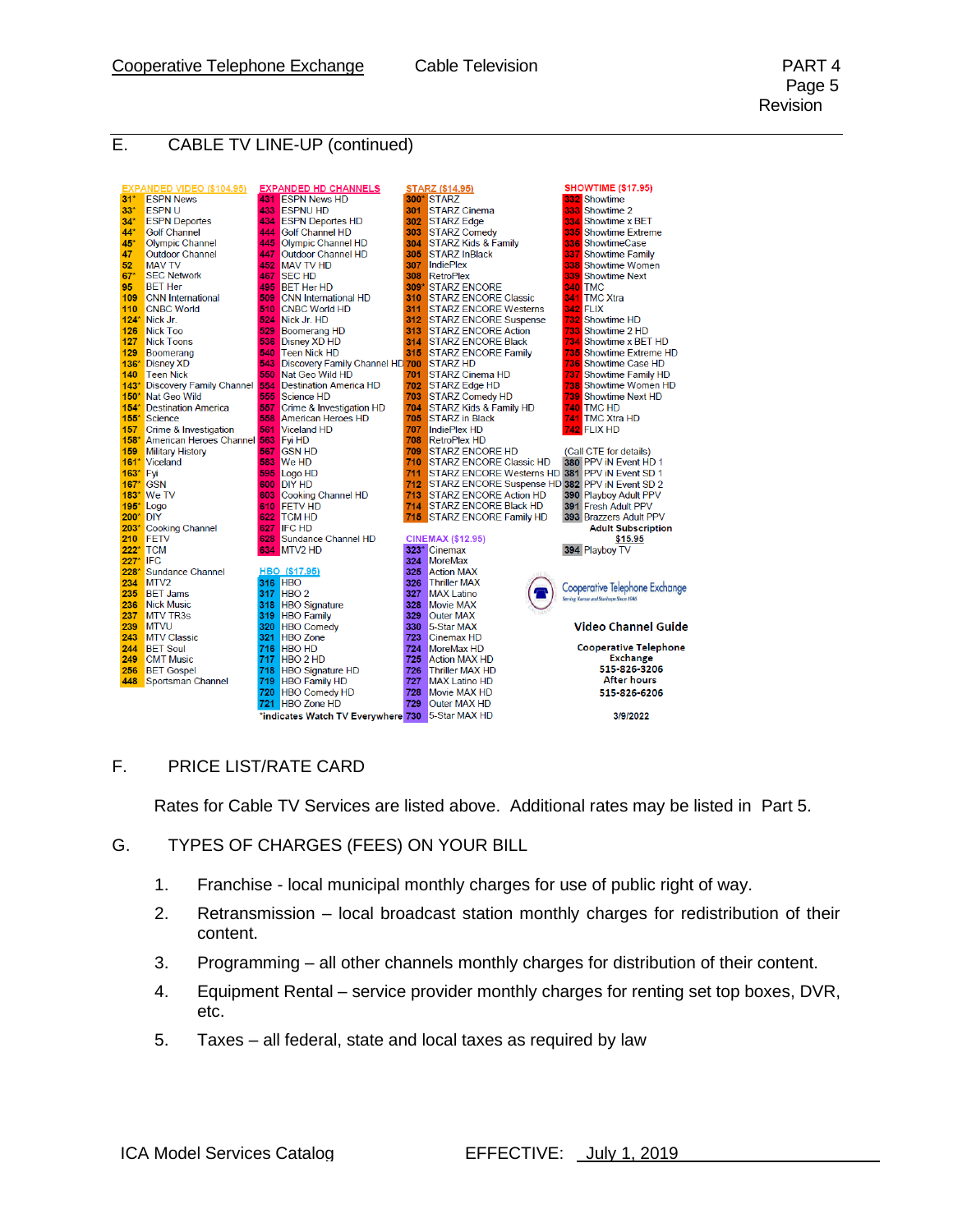#### H. WHERE TO ASK QUESTIONS OR FILE COMPLAINTS

- 1. Contact the service provider for questions about customer service, billing, installations, outages, service requests and signal quality.
- 2. Contact the local franchising authority if the service provider has not resolved your issue and you have complaints about customer service, pricing, installations, outages, service requests and signal quality.
- 3. Contact the FCC at 1-888-225-5322 or send your inquiry to FCC, 445 12th Street, S.W., Washington, D.C. 20554 if you have questions or complaints about commercial limits for children's programming, indecency and obscenity, premise wiring and signal leakage.
- 4. Note: Cable systems with 1,000 or more subscribers are required to maintain certain documents in a public inspection file. These documents include a political programming file; sponsorship identification; EEO reports; commercial records for children's programming; leased access requirements; proof-of-performance tests; and signal leakage and repair logs. These are available for public inspection and copying. In addition, systems must have a current copy of Part 76 of the Commission's rules, which cover cable television.

#### I. OTHER OPTIONS FOR TELEVISION PROGRAMMING

- 1. Over the Air Since 2009, all full-power TV broadcast stations can only be received in digital format. To watch a television station over the air without a pay TV subscription, you need either a digital TV or an analog TV connected to a digital-to-analog converter box. In either case, you will need an appropriate antenna connected to the TV or the converter box. Depending on your location, this could be either an outdoor or an indoor antenna and you may or may not receive a signal.
- 2. For more information on antennas, see the [Antennas and DTV consumer guide.](https://www.fcc.gov/guides/antennas-and-digital-television)
- 3. Online Some programming can be accessed with a Broadband connection though availability is often delayed.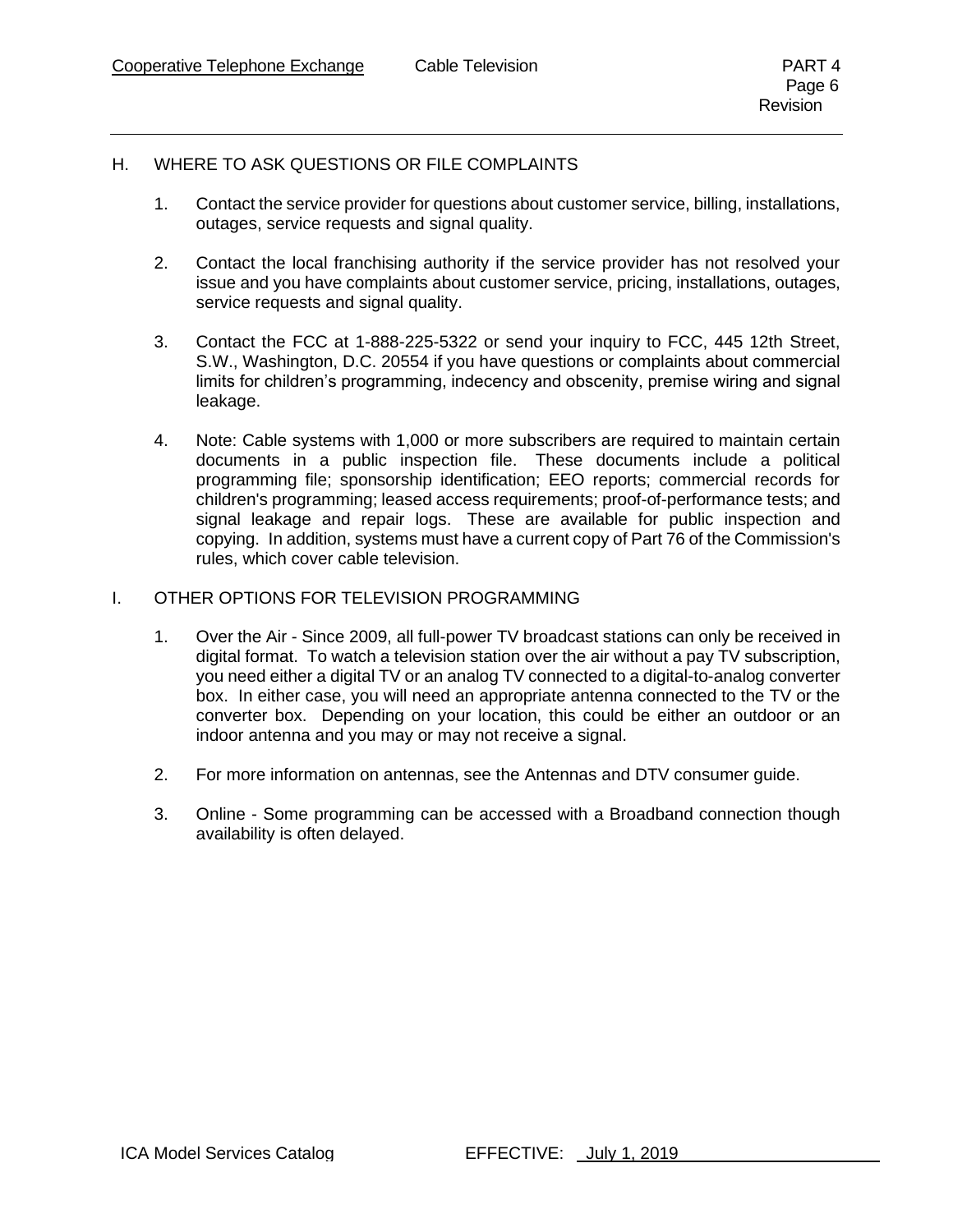| <b>Service</b>                           | T&C Ref  | <b>BillCode</b> | <b>NRC</b> | <b>Monthly</b> |
|------------------------------------------|----------|-----------------|------------|----------------|
| 500 DESK PHONE LEASE                     | $1 - 12$ | 001             |            | 2.00           |
| <b>100 DESK PHONE LEASE</b>              | $1 - 12$ | 002             |            | 2.00           |
| 554 WALL PHONE LEASE                     | $1 - 12$ | 020             |            | 2.00           |
| MINI WALL PHONE LEASE                    | $1 - 12$ | 022             |            | 2.00           |
| <b>COMPACT DESK PHONE LEASE</b>          | $1 - 12$ | 024             |            | 3.00           |
| 2 LINE PHONE LEASE                       | $1 - 12$ | 072             |            | 2.50           |
| <b>STANHOPE COAL</b>                     | $2 - 2$  | 101             |            | 20.00          |
| <b>KAMRAR COAL</b>                       | $2 - 2$  | 102             |            | 21.00          |
| LIFELINE VOICE 50M, 200M, 500M           | $2 - 23$ | $104 - 1$       |            | $-9.25$        |
| LIFELINE VOICE ONLY OR 10M               | $2 - 23$ | 104.3           |            | $-5.25$        |
| MONTHLY CHARGE CALLING PL                | $2 - 24$ | 103             |            | 3.95           |
| STATE 100 CALLING PLAN                   | $2 - 24$ | 110             |            | 5.00           |
| STATE 250 CALLING PLAN                   | $2 - 24$ | 111             |            | 12.50          |
| STATE 500 CALLING PLAN                   | $2 - 24$ | 112             |            | 25.00          |
| STATE 750 CALLING PLAN                   | $2 - 24$ | 113             |            | 37.50          |
| STATE 1000 CALLING PLAN                  | $2 - 24$ | 114             |            | 50.00          |
| STATE 1250 CALLING PLAN                  | $2 - 24$ | 115             |            | 62.50          |
| STATE 1500 CALLING PLAN                  | $2 - 24$ | 116             |            | 75.00          |
| STATE 1750 CALLING PLAN                  | 2-24     | 117             |            | 87.50          |
| STATE 2000 CALLING PLAN                  | $2 - 24$ | 118             |            | 100.00         |
| NATIONAL 100 CALLING PLAN                | $2 - 24$ | 119             |            | 7.00           |
| NATIONAL 250 CALLING PLAN                | $2 - 24$ | 120             |            | 17.50          |
| NATIONAL 500 CALLING PLAN                | $2 - 24$ | 121             |            | 35.00          |
| NATIONAL 750 CALLING PLAN                | $2 - 24$ | 122             |            | 52.50          |
| NATIONAL 1000 CALL. PLAN                 | $2 - 24$ | 123             |            | 70.00          |
| NATIONAL 1250 CALL. PLAN                 | $2 - 24$ | 124             |            | 87.50          |
| NATIONAL 1500 CALL. PLAN                 | $2 - 24$ | 125             |            | 105.00         |
| NATIONAL 1750 CALL. PLAN                 | $2 - 24$ | 126             |            | 122.50         |
| NATIONAL 2000 CALL. PLAN                 | $2 - 24$ | 127             |            | 140.00         |
| <b>FLAT RATE CALLING PLAN PER MINUTE</b> | $2 - 24$ | <u>128</u>      |            | 0.14           |
| <b>TOLL BLOCKING</b>                     | $2 - 15$ |                 | 0.00       | 0.00           |
| <b>RINGER &amp; BOX</b>                  | $1 - 12$ | 201             |            | 0.25           |
| <b>4 INCH LARGE BELL</b>                 | $1 - 12$ | 202             |            | 0.50           |
| <b>6 INCH LARGE BELL</b>                 | $1 - 12$ | 204             |            | 1.00           |
| <b>DISTINCTIVE RING</b>                  | $2 - 8$  | 549             |            | 0.00           |
| WIRING SERVICE AGREEMENT-TELEPHONE       | $1 - 17$ | 601             |            | 0.50           |
| WIRING SERVICE AGREEMENT-ALL             | $1 - 17$ | $601 - 1$       |            | 1.00           |
| <b>NETWORKS</b>                          |          |                 |            |                |
| SINGLE LINE ACCESS CHARGE                | $1 - 16$ | 800             |            | 6.50           |
| LIFELINE SINGLE LINE ACCESS              | $2 - 23$ | $800 - 1$       |            | 6.50           |
| SL- BUSINESS ACCESS RECOVERY CHARGE      | $1 - 16$ | 800-3           |            | 3.00           |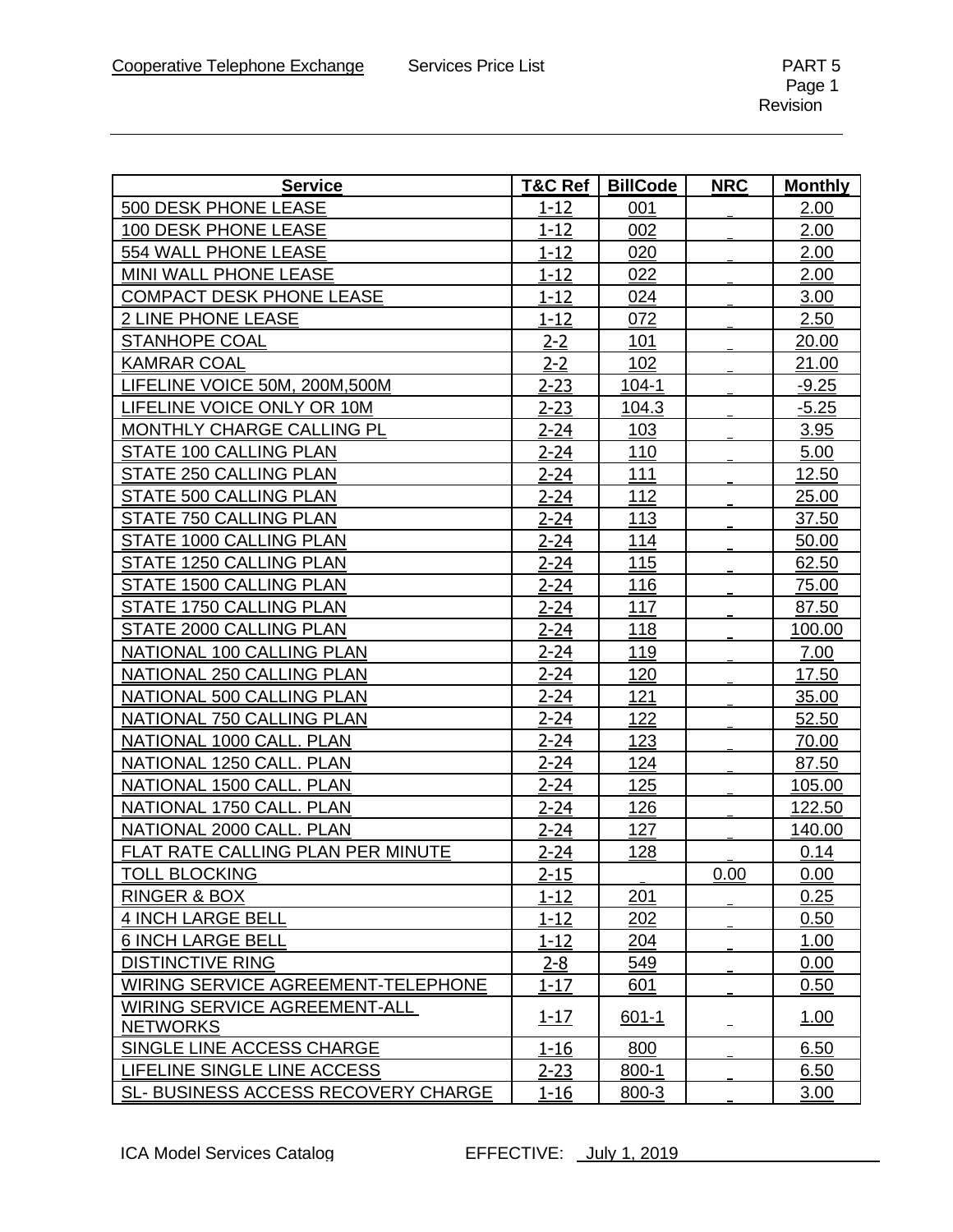| <b>Service</b>                       | T&C Ref    | <b>BillCode</b> | <b>NRC</b>   | <b>Monthly</b> |
|--------------------------------------|------------|-----------------|--------------|----------------|
| 539 SL-ACCESS RECOVERY CHARGE        | $1 - 16$   | 800-4           |              | 1.50           |
| 826 SL-ACCESS RECOVERY CHARGE        | $1 - 16$   | 800-5           |              | 2.50           |
| <b>MULTI LINE ACCESS</b>             | $1 - 16$   | 801             |              | 9.20           |
| ML-ACCESS RECOVERY CHARGE            | $1 - 16$   | $801 - 1$       |              | 3.00           |
| <b>SERVICE ORDER</b>                 | $1 - 16$   | 802             | 8.00         |                |
| <b>COE CONNECTION</b>                | $1 - 16$   | 803             | 8.00         |                |
| TELEPHONE LATE PAY-RECONNECT FEE     | $1 - 22$   | 805             | 5.00         |                |
| TELEPHONE TRAVEL CHARGE              | $1 - 16$   | 806             | 5.00         |                |
| TELEPHONE SERVICE ORDER CHARGE       | $1 - 16$   | 807             | 5.00         |                |
| <b>TELEPHONE LABOR</b>               | $1 - 17$   | 808             | 22.50        |                |
| MEMBERSHIP-\$25.00                   | $1 - 17$   | $811 - 1$       | 25.00        |                |
| WALL JACK                            | $1 - 17$   | 814             | 5.00         |                |
| <b>DESK JACK</b>                     | $1 - 17$   | 815             | 3.00         |                |
| NSF CHARGE-TELEPHONE NETWORK         | $1 - 23$   | 825             | 5.00         |                |
| <b>INTRALATA CARRIER CHANGE</b>      | $2 - 24$   | 850             | 2.75         |                |
| <b>INTERLATA CARRIER CHANGE</b>      | $2 - 24$   | 851             | 2.75         |                |
| AUREON VOICEMAIL NEW INSTALLATION    | <u>2-2</u> | 812             | 5.00         |                |
| <b>VOICEMAIL - AUREON BASIC PLAN</b> | $2 - 2$    | 859             |              | 3.00           |
| 911 SURCHARGE                        | $2 - 18$   | 875             |              | 1.00           |
| DIRECTORY ASSISTANCE-ALLOW 2 MONTH   | $2 - 14$   |                 | 0.50         |                |
| DIRECTORY ASSISTANCE CALL COMPLETION | $2 - 14$   |                 | 0.40         |                |
| DIRECTORY ASSISTANCE INTERNATIONAL   | $2 - 14$   |                 | 0.95         |                |
| <b>LOCAL OPERATOR SERVICES</b>       | $2 - 14$   |                 | 1.90         |                |
| INTERNET LATE PAY-RECONNECT FEE      | $3 - 1$    | 821             | 5.00         |                |
| <b>INTERNET TRAVEL CHARGE</b>        | $3 - 1$    | $821 - 1$       | 5.00         |                |
| <b>INTERNET TROUBLE CHARGE</b>       | $3 - 1$    | 821-2           | 5.00         |                |
| ADDITIONAL EMAIL ACCOUNT             | $3 - 1$    | 857             |              | 5.00           |
| <b>EMAIL ONLY- MEMBER</b>            | $3 - 1$    | 858             |              | 5.00           |
| <b>EMAIL ONLY- NON MEMBER</b>        | $3 - 1$    | 858-1           |              | 5.00           |
| 10MBPS UPLOAD/10MBPS DOWNLOAD        | $3 - 1$    | 863-1           |              | 20.00          |
| 50MBPS UPLOAD/50MBPS DOWNLOAD        | $3 - 1$    | 884-1           |              | 65.00          |
| 200MBPS UPLOAD/200MBPS DOWNLOAD      | $3 - 1$    | 887-1           |              | 85.00          |
| 500MBPS UPLOAD/500MBPS DOWNLOAD      | $3 - 1$    | 888-1           |              | 125.00         |
| PHONE CREDIT 50M UP/50M DOWN         | $3 - 1$    | 884-2           |              | $-20.00$       |
| SECUREIT REMOTE INSTALLATION         | $3 - 1$    | 890             | 14.95        |                |
| 7 ' CAT 5 ETHERNET CABLE             | $3 - 1$    | 891             | 2.50         |                |
| 15' CAT 5 ETHERNET CABLE             | $3 - 1$    | 892             | 3.50         |                |
| 20' CAT 5 ETHERNET CABLE             | $3 - 1$    | 892-1           | 10.00        |                |
| <b>INTERNET LABOR</b>                | $3 - 1$    | 893             | 22.50        |                |
| <b>ETHERNET JACK</b>                 | $3 - 1$    | 894             | 5.00         |                |
| NSF CHARGE-DSL NETWORK               | $3 - 1$    | 896             | 5.00         |                |
| <b>STATIC IP SETUP</b>               | <u>3-1</u> | <u>877</u>      | <u>50.00</u> |                |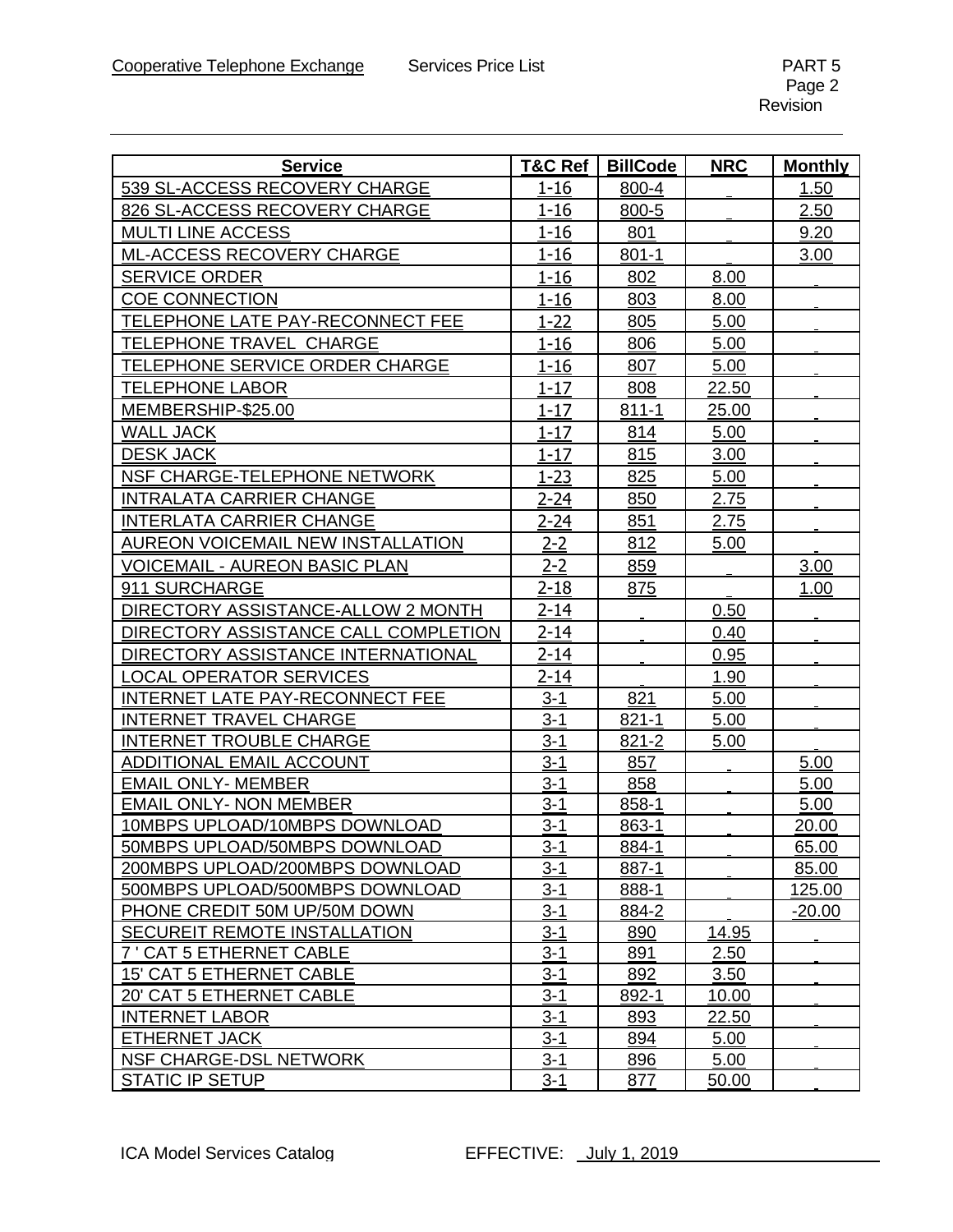| <b>Service</b>                      | <b>T&amp;C Ref</b> | <b>BillCode</b> | <b>NRC</b> | <b>Monthly</b> |
|-------------------------------------|--------------------|-----------------|------------|----------------|
| <b>SECUREIT PLUS</b>                | $3 - 1$            | 879             |            | 7.95           |
| <b>WTVE</b>                         | $4 - 3$            | 1000            |            | 0.00           |
| <b>VIDEO BASIC RESIDENTIAL</b>      | $4 - 3$            | 700             |            | 91.95          |
| <b>VIDEO EXPANDED RESIDENTIAL</b>   | $4 - 3$            | 701             |            | 104.95         |
| <b>VIDEO BASIC COMMERCIAL</b>       | $4 - 3$            | $701-1$         |            | 91.95          |
| <b>VIDEO EXPANDED COMMERCIAL</b>    | $4 - 3$            | $701 - 2$       |            | 104.95         |
| FSN MIDWEST (0-50) COMMERCIAL       | $4 - 3$            | $701 - 5$       |            | 37.50          |
| FSN NORTH (0-50) COMMERCIAL         | $4 - 3$            | $701 - 6$       |            | 37.50          |
| <b>BIG TEN (0-50) COMMERCIAL</b>    | $4 - 3$            | 701-7           |            | 37.50          |
| FSN MIDWEST (51-100) COMMERCIAL     | $4 - 3$            | $701 - 8$       |            | 50.00          |
| FSN NORTH (51-100) COMMERCIAL       | $4 - 3$            | 701-9           |            | 50.00          |
| BIG TEN (51-100) COMMERCIAL         | $4 - 3$            | $702-1$         |            | 50.00          |
| FSN MIDWEST (101-150) COMMERCIAL    | $4 - 3$            | 702-2           |            | 75.00          |
| FSN NORTH (101-150) COMMERCIAL      | $4 - 3$            | 702-3           |            | 75.00          |
| BIG TEN (101-150) COMMERCIAL        | $4 - 3$            | 702-4           |            | 75.00          |
| FSN MIDWEST (151-200) COMMERCIAL    | $4 - 3$            | 702-5           |            | 100.00         |
| FSN NORTH (151-200) COMMERCIAL      | $4 - 3$            | 702-6           |            | 100.00         |
| BIG TEN (151-200) COMMERCIAL        | $4 - 3$            | 702-7           |            | 100.00         |
| MUSIC CHOICE (BASIC) COMMERCIAL     | $4 - 3$            | 702-8           |            | 23.74          |
| MUSIC CHOICE (EXPANDED) COMMERCIAL  | $4 - 3$            | 702-9           |            | 23.74          |
| MARQUEE COMMERCIAL (101-150)        | $4 - 3$            | 697             |            | 75.00          |
| <b>FS1 COMMERCIAL</b>               | $4 - 3$            | 698             |            | 23.00          |
| <b>FS2 COMMERCIAL</b>               | $4 - 3$            | 698-1           |            | 23.00          |
| <b>HBO</b>                          | $4 - 3$            | 703             |            | 17.95          |
| <b>CINEMAX</b>                      | $4 - 3$            | 704             |            | 12.95          |
| <b>SHOWTIME</b>                     | $4 - 3$            | 705             |            | 17.95          |
| <b>STARZ</b>                        | $4 - 3$            | 706             |            | 14.95          |
| <b>ADULT ENTERTAINMENT</b>          | $4 - 3$            | 707             |            | 15.95          |
| CINEMAX + HBO                       | $4 - 3$            | 708             |            | 24.95          |
| CINEMAX + HBO (EVERYTHING)          | $4 - 3$            | 708-1           |            | 24.95          |
| <b>CINEMAX + SHOWTIME</b>           | $4 - 3$            | 709             |            | 24.95          |
| CINEMAX + STARZ                     | $4 - 3$            | 710             |            | 24.95          |
| HD EQUIPMENT EXPANDED               | $4 - 3$            | <u>711</u>      |            | 0.00           |
| HD EQUIPMENT BASIC COMMERCIAL       | $4 - 3$            | $711 - 2$       |            | 0.00           |
| <b>HD EQUIPMENT BASIC</b>           | $4 - 3$            | $711 - 3$       |            | 0.00           |
| HD EQUIPMENT EXPANDED COMMERCIAL    | $4 - 3$            | $711 - 4$       |            | 0.00           |
| STANHOPE FRANCHISE FEE              | $4 - 3$            | 712             |            | 2.76           |
| STANHOPE FRANCHISE FEE (VIDEO ONLY) | $4 - 3$            | $712 - 1$       |            | 4.02           |
| <b>VIDEO ONLY BASIC</b>             | $4 - 3$            | $712 - 2$       |            | 133.95         |
| <b>VIDEO ONLY EXPANDED</b>          | $4 - 3$            | 712-3           |            | 146.95         |
| DIGITAL 250 MINERVA DVR FEE         | $4 - 3$            | $713-1$         |            | 7.00           |
| DIGITAL 540 (500) MINERVA DVR FEE   | $4 - 3$            | 713-2           |            | 7.00           |
|                                     |                    |                 |            |                |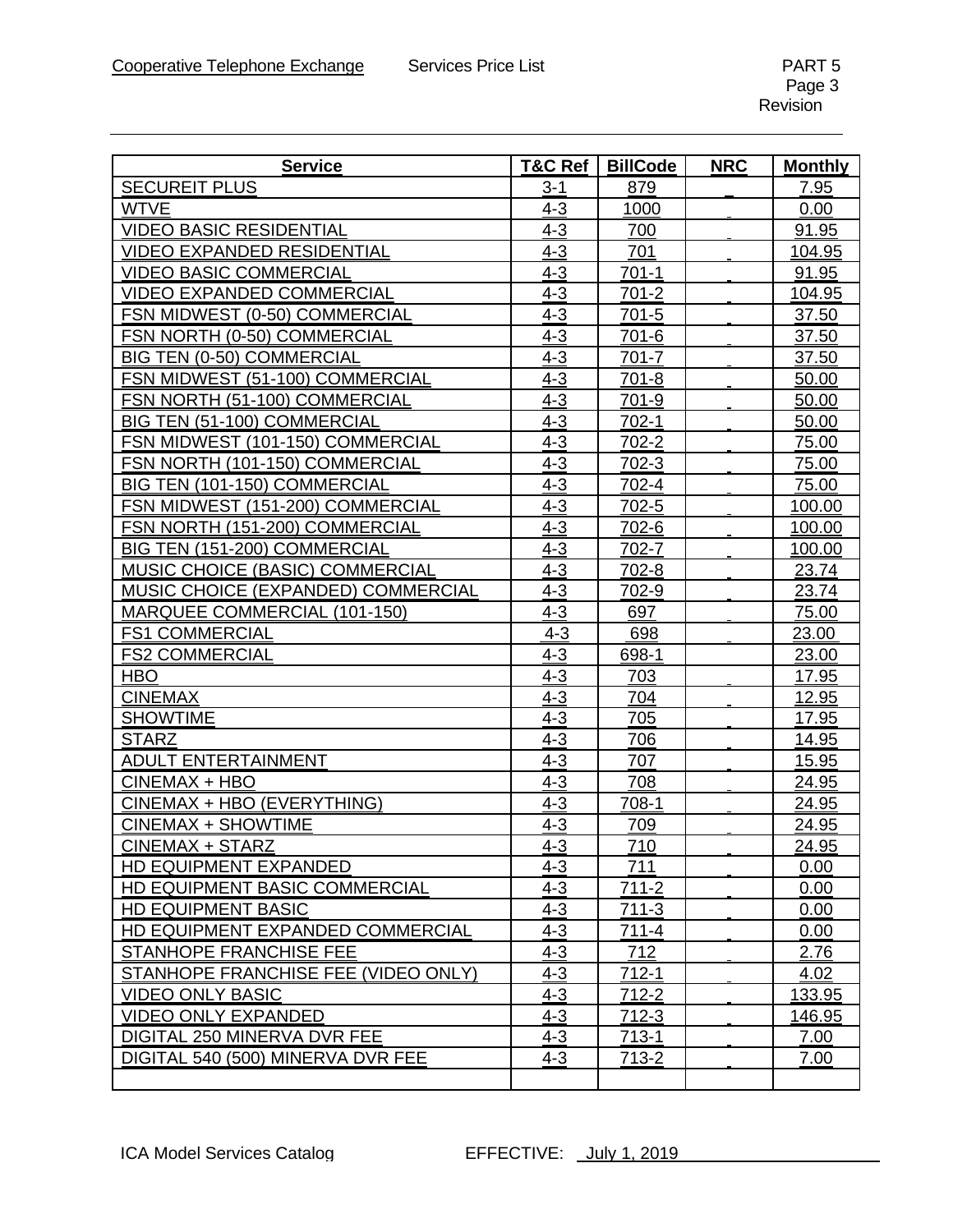| <b>Service</b>                           | <b>T&amp;C Ref</b> | <b>BillCode</b> | <b>NRC</b>     | <b>Monthly</b> |
|------------------------------------------|--------------------|-----------------|----------------|----------------|
| AMULET 7XM DVR FEE                       | 4-3                | 713-5           |                | 7.00           |
| <b>DIGITAL STB-1</b>                     | $4 - 3$            | 714             |                | 0.00           |
| <b>DIGITAL STB-2</b>                     | $4 - 3$            | 715             |                | 5.00           |
| <b>DIGITAL STB-3</b>                     | $4 - 3$            | $715 - 1$       |                | 5.00           |
| <b>DIGITAL STB-4</b>                     | $4 - 3$            | 715-2           |                | 5.00           |
| <b>DIGITAL STB-5</b>                     | $4 - 3$            | $715-3$         |                | 5.00           |
| <b>DIGITAL STB-6</b>                     | $4 - 3$            | 715-4           |                | 5.00           |
| <b>DIGITAL STB-7</b>                     | $4 - 3$            | 715-7           |                | 5.00           |
| <b>DIGITAL STB-8</b>                     | $4 - 3$            | 715-8           |                | 5.00           |
| <b>DIGITAL STB-9</b>                     | $4 - 3$            | 715-9           |                | 5.00           |
| <b>BUNDLE 1 DISCOUNT</b>                 | $4 - 3$            | 716             |                | $-4.00$        |
| <b>BUNDLE 2 DISCOUNT</b>                 | $4 - 3$            | 717             |                | $-6.00$        |
| <b>BUNDLE 3 DISCOUNT</b>                 | $4 - 3$            | 718             |                | $-16.00$       |
| <b>BUNDLE 4 DISCOUNT</b>                 | $4 - 3$            | 719             |                | $-5.00$        |
| <b>BUNDLE 5 DISCOUNT</b>                 | $4 - 3$            | 720             |                | $-7.00$        |
| <b>BUNDLE 6 DISCOUNT</b>                 | $4 - 3$            | 721             |                | $-17.00$       |
| <b>BUNDLE 7 DISCOUNT</b>                 | $4 - 3$            | 722             |                | $-8.00$        |
| <b>BUNDLE 8 DISCOUNT</b>                 | $4 - 3$            | 723             |                | $-10.00$       |
| <b>BUNDLE 9 DISCOUNT</b>                 | $4 - 3$            | 724             |                | $-20.00$       |
| <b>BUNDLE 10 DISCOUNT</b>                | $4 - 3$            | 725             |                | $-12.00$       |
| <b>BUNDLE 11 DISCOUNT</b>                | $4 - 3$            | 726             |                | $-14.00$       |
| <b>BUNDLE 12 DISCOUNT</b>                | $4 - 3$            | 727             |                | $-24.00$       |
| PAY PER VIEW                             | $4 - 3$            | 731             |                | 0.00           |
| <b>VIDEO LABOR</b>                       | $4 - 3$            | 734             | 22.50          |                |
| <b>VIDEO JACK</b>                        | $4 - 3$            | 735             | 3.00           |                |
| <b>VIDEO JACK</b>                        | $4 - 3$            | 736             | 5.00           |                |
| <b>WILLOW REMOTE</b>                     | $1 - 12$           | 737-1           | 10.00          |                |
| <b>MAXI REMOTE</b>                       | $1 - 12$           | 737-2           | 25.00          |                |
| AMINO SET TOP BOX POWER SUPPLY           | $1 - 12$           | 756             | 12.00          |                |
| <b>SWITCH</b>                            | $1 - 12$           | 757             | 21.95          |                |
| <b>VIDEO REMOTE EXTENDER</b>             | $1 - 12$           | 733             | 47.43          |                |
| DIGITAL 140 MINERVA RECOVERY FEE         | $1 - 12$           |                 | <u> 140.00</u> |                |
| DIGITAL 250 MINERVA DVR RECOVERY FEE     | $1 - 12$           |                 | 255.00         |                |
| DIGITAL 500 MINERVA DVR RECOVERY FEE     | $1 - 12$           |                 | 255.00         |                |
| DIGITAL 550 MINERVA DVR RECOVERY FEE     | $1 - 12$           |                 | 271.00         |                |
| <b>VIDEO LATE PAY-RECONNECT FEE</b>      | $4 - 3$            | 748             | 5.00           |                |
| <b>VIDEO INSTALLATION-1ST STB</b>        | $4 - 3$            | 749             | 25.00          |                |
| <b>VIDEO INSTALLATION-ADDITIONAL STB</b> | $4 - 3$            | 750             | 10.00          |                |
| <b>VIDEO TROUBLE CHARGE</b>              | $4 - 3$            | 751             | 5.00           |                |
| <b>VIDEO TROUBLE TRAVEL CHARGE</b>       | $4 - 3$            | 752             | 5.00           |                |
| NSF CHARGE-VIDEO NETWORK                 | $4 - 3$            | 755             | 5.00           |                |
|                                          |                    |                 |                |                |
|                                          |                    |                 |                |                |
|                                          |                    |                 |                |                |